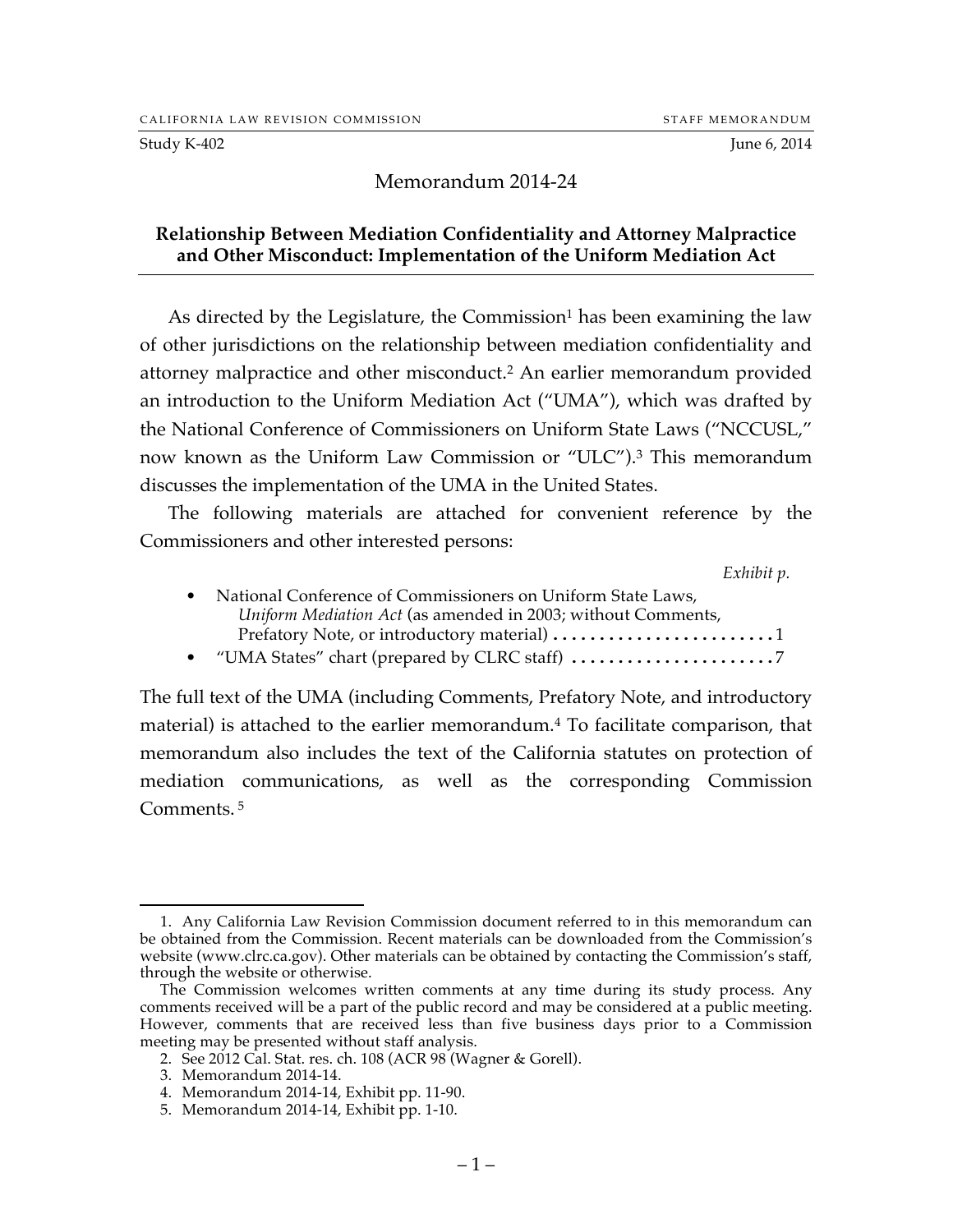Although this memorandum refers to some commentary on the UMA, it is not intended as an evaluation of the UMA's approach to attorney misconduct. In future memoranda, the staff is planning to:

- (1) Describe the approaches used in non-UMA jurisdictions (including the federal courts, non-UMA states, and perhaps some other countries).
- (2) Describe some California sources not yet discussed in detail.
- (3) Examine scholarly work in the area (including scholarly discussions of the UMA).

At that point, we will have completed most, if not all, of the background work outlined in the legislative resolution directing this study.6 Then we will prepare a memorandum comparing and contrasting possible approaches, so that the Commission can provide guidance on how to draft a tentative recommendation. **If anyone has suggestions or concerns regarding this plan, please bring them to our attention.**

# SUMMARY OF THE UMA

Before describing the implementation of the UMA, it might be helpful to provide a brief reminder regarding its content. Memorandum 2014-14 concluded with the following summary:

The UMA is more complicated and nuanced than California's approach to protecting mediation communications. It creates a privilege restricting the admissibility and discoverability of such communications, but it generally lets the mediation parties determine whether their mediation discussions will or will not be confidential. With regard to admissibility and discoverability, the UMA level of protection varies depending on the status of a mediation participant: mediation parties have the most control over the use of mediation communications, mediators have an intermediate degree of control, and nonparty participants receive the least protection. The UMA includes more exceptions to the statutory protection for mediation communications than in California. Some of those exceptions include alternative options for enactment, some are inapplicable to a mediator, and some apply only upon a specific showing of need. Of particular relevance to the Commission's ongoing study, the UMA includes an exception relating to professional misconduct at a mediation. The UMA

 <sup>6.</sup> See 2012 Cal. Stat. res. ch. 108 (ACR 98 (Wagner & Gorell).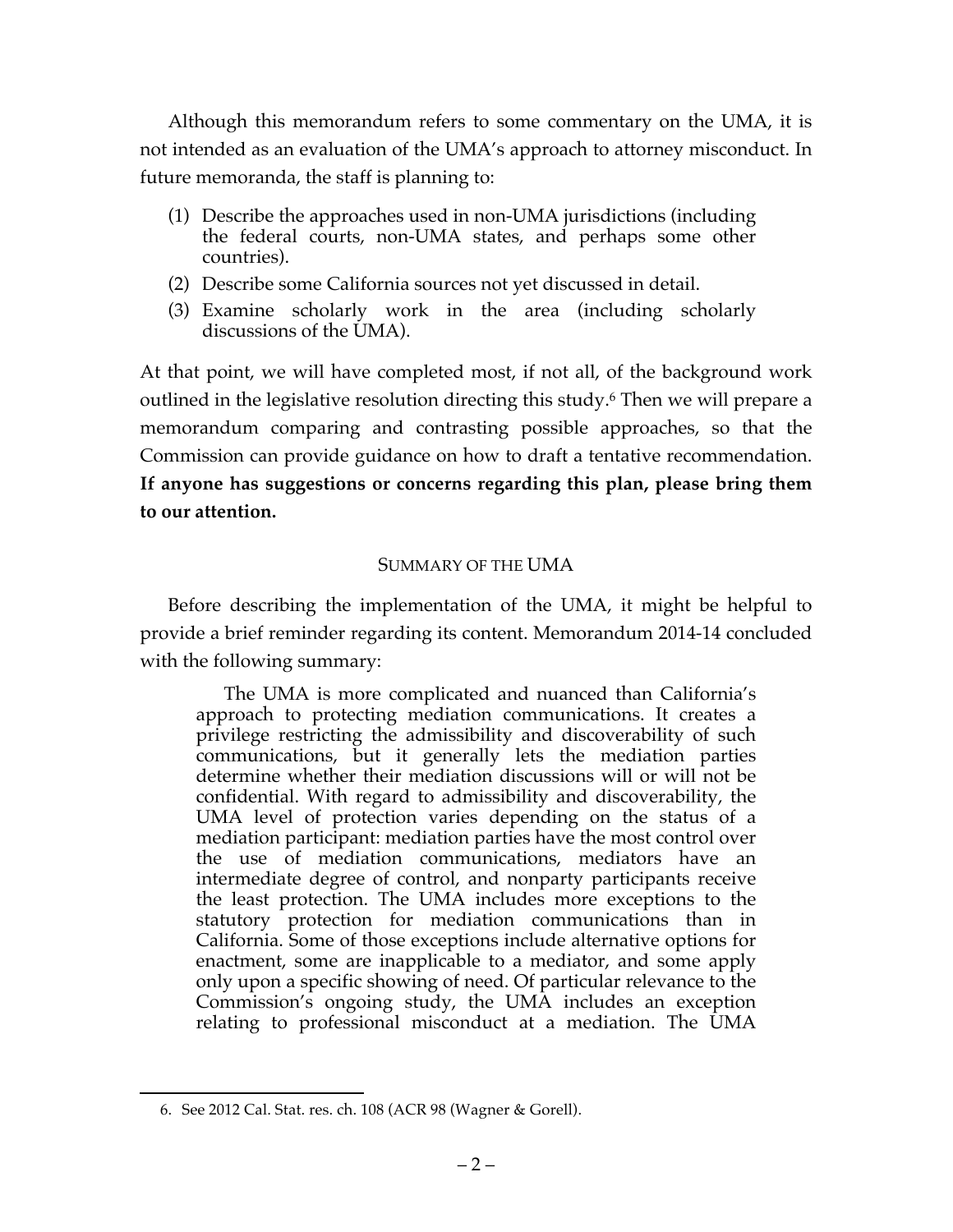protection can also be waived in more ways than in California, and is subject to certain limits on its coverage and scope.7

The staff will provide additional detail on features of the UMA as appears appropriate in the course of this memorandum. For a more complete discussion, please refer back to the earlier memorandum.

### IMPLEMENTATION OF THE UMA

The UMA has been enacted in the District of Columbia and eleven states: Hawaii, Idaho, Illinois, Iowa, Nebraska, New Jersey, Ohio, South Dakota, Utah, Vermont, and Washington.8 According to the U.S. Census Bureau, the combined population of those states in 2013 was about 53.3 million people, which was approximately 16.9% of the country's total population. <sup>9</sup> In comparison, California is currently the most populous state in the country, with about 38.3 million people or approximately 12.1% of the total population.<sup>10</sup>

Nebraska was the first state to implement the UMA. Its version became operative in August 2003. By the end of 2006, the UMA was also enacted in the District of Columbia, Illinois, Iowa, New Jersey, Ohio, Utah, Vermont, and Washington. South Dakota's version of the UMA became operative in 2008, as did Idaho's version. Hawaii just enacted the UMA last year. UMA bills are currently pending in Massachusetts and New York.

As best the staff has been able to determine, none of the UMA jurisdictions afforded absolute or near-absolute protection to mediation communications before enacting the UMA. Instead, at the time of enacting the UMA, these jurisdictions appear to have afforded less protection for mediation communications than the UMA, or at least to have had a less well-developed body of law on the subject than the UMA. That finding is consistent with what we heard previously from Casey Gillece of the ULC.<sup>11</sup>

In the discussion that follows, we first examine the general extent to which uniformity exists among the UMA jurisdictions. Next, we focus on how those jurisdictions have implemented the exceptions to the UMA privilege that seem

 <sup>7.</sup> Memorandum 2014-14, p. 27.

<sup>8.</sup> See Exhibit pp. 7-8.

<sup>9.</sup> See *id.* The population figures in the chart are available at http://www.census.gov/ popest/data/state/totals/2013/index.html. The total population of the United States for the same time period was approximately 316.1 million people. See *id.*

<sup>10.</sup> See data available at http://www.census.gov/popest/data/state/totals/2013/index.html.

<sup>11.</sup> See First Supplement to Memorandum 2014-14, Exhibit p. 1.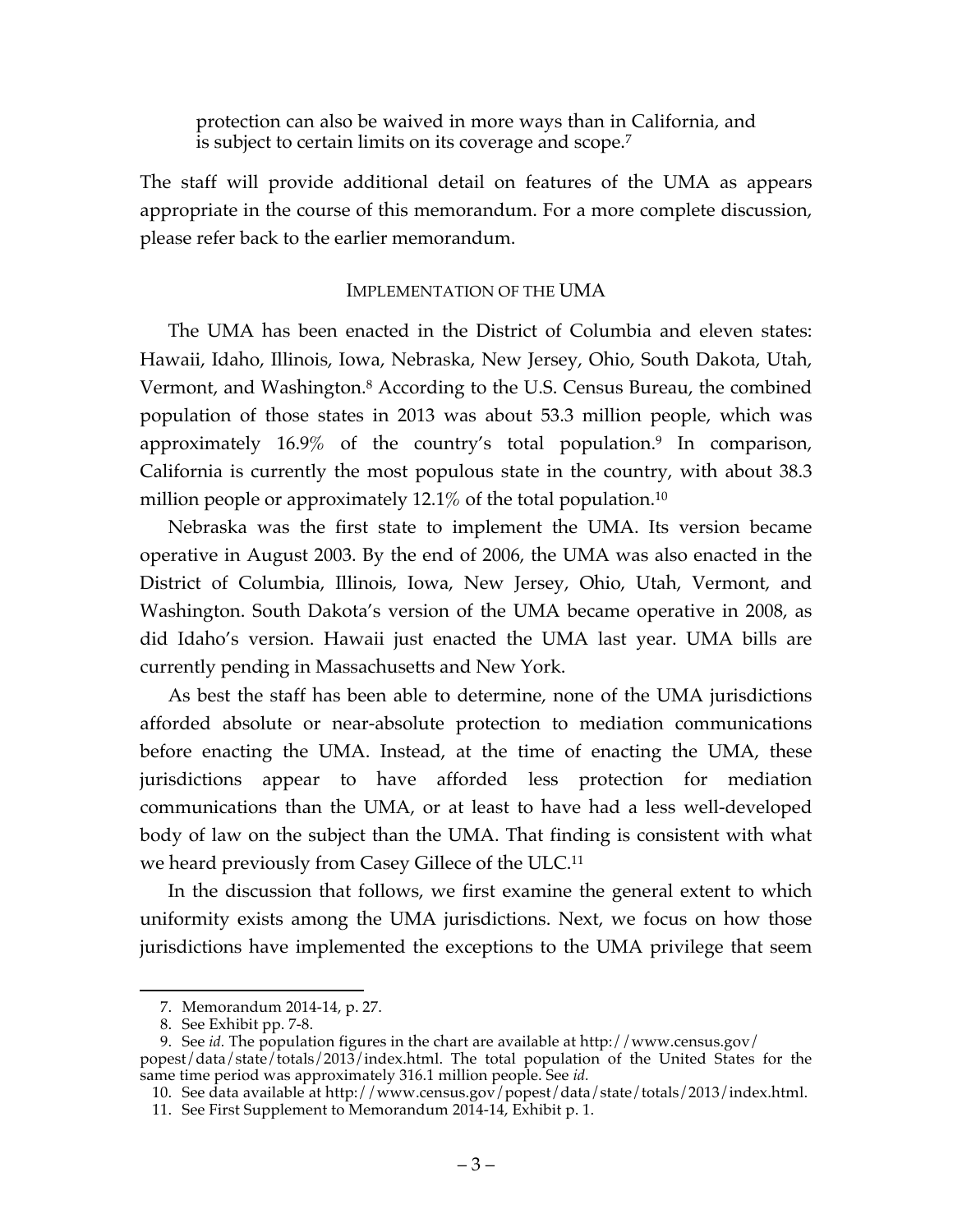most relevant to the Commission's study: (1) the exception for professional misconduct,<sup>12</sup> (2) the exception for mediator misconduct,<sup>13</sup> and (3) the exception relating to the validity and enforceability of a mediated settlement agreement.<sup>14</sup> Finally, we provide some additional information on each UMA jurisdiction.

# **Degree of Uniformity**

In general, the UMA enactments stick pretty close to the uniform text.15 There is nonetheless some variation,<sup>16</sup> primarily because the uniform text includes alternative versions of several provisions.17 Of particular note, there is variation in the extent to which the UMA privilege for mediation communications applies when a mediation communication is sought or offered in a criminal case:

In [some] states, a court, administrative agency, or arbitrator will conduct a balancing test to see if privilege should apply in proceedings that involve both felonies and misdemeanors. Therefore, it is possible for privilege to apply, or not to apply, for both felonies and misdemeanors. Other states have omitted the words "or misdemeanor" when adopting this Section of UMA. In these states, privilege will always apply in court proceedings involving misdemeanors and a balancing test will occur in felony proceedings.… Furthermore, one state has adopted provisions that exempt privilege in all felony cases and adopted a provision that allowed the balancing test for misdemeanors. Lastly, some states have adopted privilege provisions that apply to crimes in state statutes, or criminal proceedings in district court.<sup>18</sup>

In contrast, the key California statute does not restrict the introduction of mediation communications in any type of criminal case.19 Information on other

 <sup>12.</sup> UMA § 6(a)(6).

<sup>13.</sup> UMA § 6(a)(5).

<sup>14.</sup> UMA § 6(b)(2).

<sup>15.</sup> "Aside from a few modifications, most states … have adopted versions of the Act that largely parallel the NCCUSL version." Gary Provencher, *The Uniform Mediation Act: An Analysis of Current State Acts,* Mayhew-Hite Report on Dispute Resolution & the Courts, vol. 5, no. 1 (2006- 07), *available at* http://moritzlaw.osu.edu/epub/mayhew-hite/vol5iss1/student.html*.*

<sup>16.</sup> See *id.*

<sup>17.</sup> See UMA §§ 6(a)(7) (two alternatives for exception relating to evidence of abuse or neglect), 6(b)(2) (exception for criminal case can be limited to felonies or applied to both misdeameanors and felonies), 9(g) (optional requirement of mediator impartiality). See also Provencher, *supra* note 15.

<sup>18.</sup> Provencher, *supra* note 15 (footnotes omitted). See also Haw. Rev. Stat. § 658H-6(b)(1) (balancing test applies in court proceeding involving felony or misdemeanor); Idaho Code Ann. § 9-806(b)(2) (same); (S.D. Codified Laws § 19-13A-6(b)(1) (balancing test applies in court proceeding involving court proceeding involving felony or class I misdemeanor).

<sup>19.</sup> See Evid. Code § 1119; see also Evid. Code § 703.5; Cassel v. Superior Court, 51 Cal. 4th 113, 135 n.11, 244 P.3d 1080, 119 Cal. Rptr. 3d 437 (2011); Rinaker v. Superior Court, 62 Cal. App. 4th 155, 72 Cal. Rptr. 2d 464 (1998).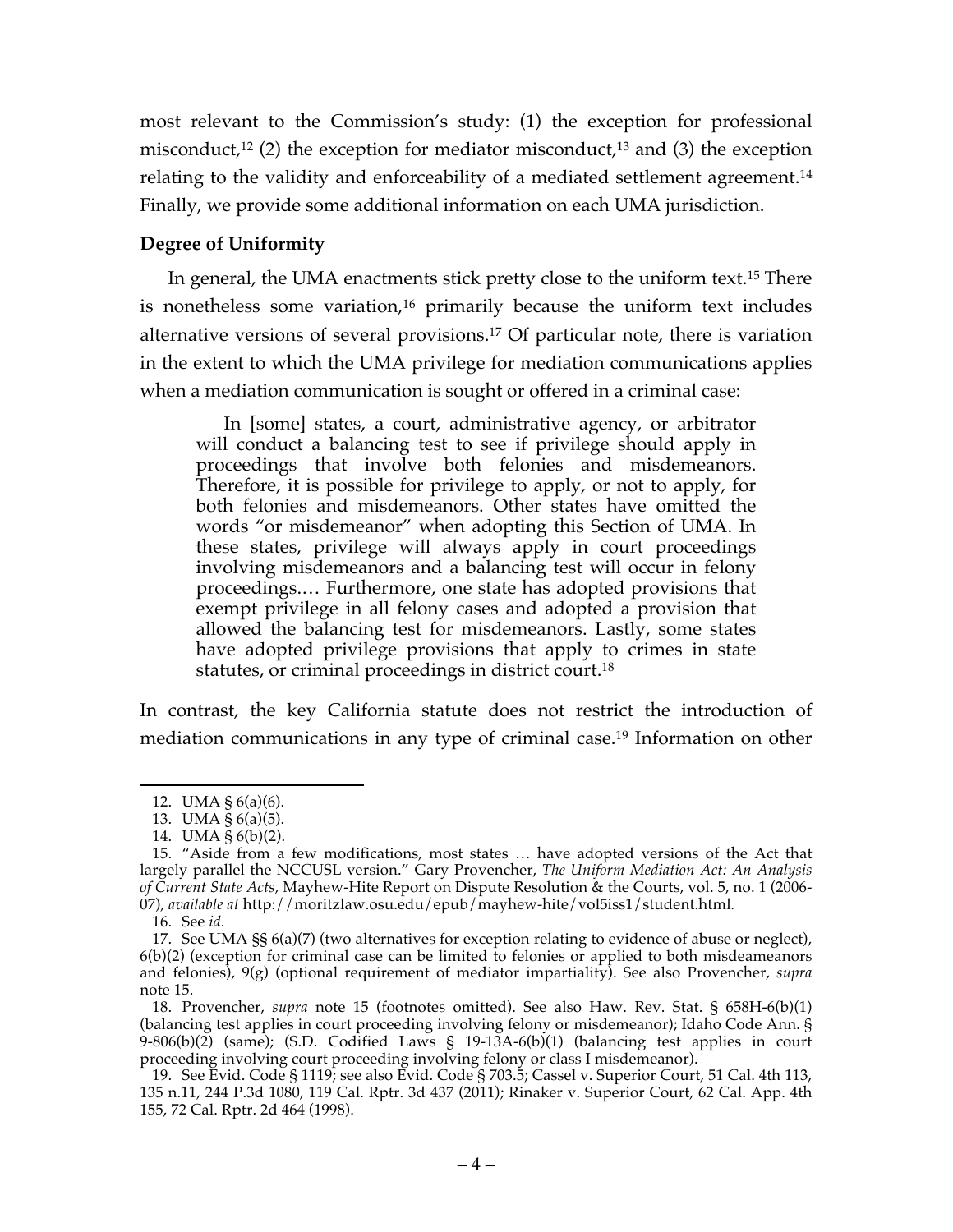ways in which the UMA enactments differ from the uniform text is available in an article focusing on that point.20

As yet, there are not many written decisions interpreting the UMA. The staff found only 23 court opinions that squarely address and apply the UMA's protections for mediation communications (two of which are in the same case), and many of those opinions are unpublished.21 There are also a few opinions in which the court referred to the UMA (or a draft of it) for guidance or applied UMA concepts, even though UMA legislation did not govern the case.<sup>22</sup>

Some scholars say that the small number of opinions interpreting the UMA is evidence that the act is functioning well.<sup>23</sup> Other explanations are also possible. We will explore this point more thoroughly when we examine the pros and cons of various possible approaches to the topic of this study.

Because there are so few published opinions, the staff will refer to both published and unpublished opinions in the course of this memorandum. *By*

See also Mustafa v. Mac's Convenience Stores, LLC, 2014 U.S. Dist. LEXIS 34871 (N.D. Ill. 2014); Miller v. Patterson, 2013 U.S. Dist. LEXIS 40553 (D. Utah 2013); Western & Clay, LLC v. Landmark Am. Ins. Co., 2010 U.S. Dist. LEXIS 55817 (W.D. Wash. 2010); A&H Mgmt. Services v. Chafflose Corp., 2009 U.S. App. LEXIS 2046 (6th Cir. 2009); Professional Recreation Org. v. Nat'l Union Fire Ins. Co., 2008 U.S. Dist. LEXIS 80266 (E.D. Wash. 2009); Mutual of Enumclaw v. Cornhusker Casualty Ins., 2008 U.S. Dist. LEXIS 80266 (E.D. Wash. 2008); Society of Lloyd's v. Moore Revocable Trust, 2006 U.S. Dist. LEXIS 80963 (S.D. Ohio 2006); Rutigliano v. Rutigliano, 2012 N.J. Super. Unpub. LEXIS 2319 (N.J. Super. Ct. App. Div. 2012); Willingboro Mall, Ltd. v. 240/242 Franklin Ave., LLC, 421 N.J. Super. 445 (N.J. Super. Ct. App. Div. 2011), *aff'd,* 215 N.J. 242, 71 A.3d 888 (N.J. Sup. Ct. 2013); FCDB LBPL 2008-1 Trust v. Remely, 2013-Ohio-4960, 2013 Ohio App. LEXIS 5163 (Ohio Ct. App. 2013); BAC Home Loans Servicing, L.P. v. Testa, 2012- Ohio-5330, 2012 Ohio App. LEXIS (Ohio Ct. App. 2012); J.P. Morgan Chase Bank v. Hunter, 2012- Ohio-5222, 2012 Ohio App. LEXIS 4590 (Ohio Ct. App. 2012); Allied Erecting & Dismantling Co. v. Qwest Communications Int'l, Inc., 2010-Ohio=5939, 2010 Ohio App. LEXIS 4995 (Ohio Ct. App. 2010); Anthony v. Andrews, 2009-Ohio-6378, 2009 Ohio App. LEXIS 5352 (Ohio Ct. App. 2009); Aurora Loan Services, LLC v. Kirkpatrick, 2013 Vt. Super. LEXIS 17, at \*12 n.10 (Vt. Super. Ct. 2013); In re Estate of Simonds, 2013 Vt. Super LEXIS 1 (Vt. Super. Ct. 2013); Schmitt v. Force, 2011 Vt. Super. LEXIS 32, at \*11-\*12 (Vt. Super. Ct. 2011); *In re* Marriage of Mayo, 2012 Wash. App. LEXIS 1008 (Wash. Ct. App. 2012); Pryde v. Bjorn, 2007 Wash. App. LEXIS 3039 (Wash. Ct. App. 2007).

The staff found many of these cases through a LEXIS search for "Uniform Mediation Act." It is possible that we missed some pertinent cases because they do not use that phrase.

22. See, e.g., Vernon v. Acton, 732 N.E.2d 805, 809-10 (Ind. Sup. Ct. 2000); State v. Williams, 184 N.J. 432, 444-46, 877 A.2d 1258 (N.J. Supreme Ct. 2005); Lehr v. Afflito, 382 N.J. Super. 376, 392-96 (N.J. Super. Ct. App. Div. 2006); Reese v. Tingey Construction, 177 P.3d 605, 609-10 (Utah Sup. Ct. 2008).

23. See, e.g., Justin Kelly, *The Uniform Mediation Act Turns 10 This Year,* JAMS Dispute Resolution Alert (Summer 2011), p. 3 (comments of Nancy Rogers, UMA reporter; comments of James Coben, law professor), *available at* http://www.jamsadr.com/files/Uploads/Documents/ DRA/DRA-2011-06.pdf#Depth.

 <sup>20.</sup> See Provencher, *supra* note 15**.**

<sup>21.</sup> See Nachar v. PNC Bank, N.A., 901 F. Supp. 2d 1012 (2012); Pension Advisory Group, Ltd. v. Country Life Ins. Co., 771 F. Supp. 2d 680 (S.D. Tex. 2011); Willingboro Mall, Ltd. v. 240/242 Franklin Ave., LLC, 215 N.J. 242, 71 A.3d 888 (N.J. Sup. Ct. 2013); City of Akron v. Carter, 190 Ohio App. 3d 420, 942 N.E.2d 409 (Ohio Ct. App. 2010).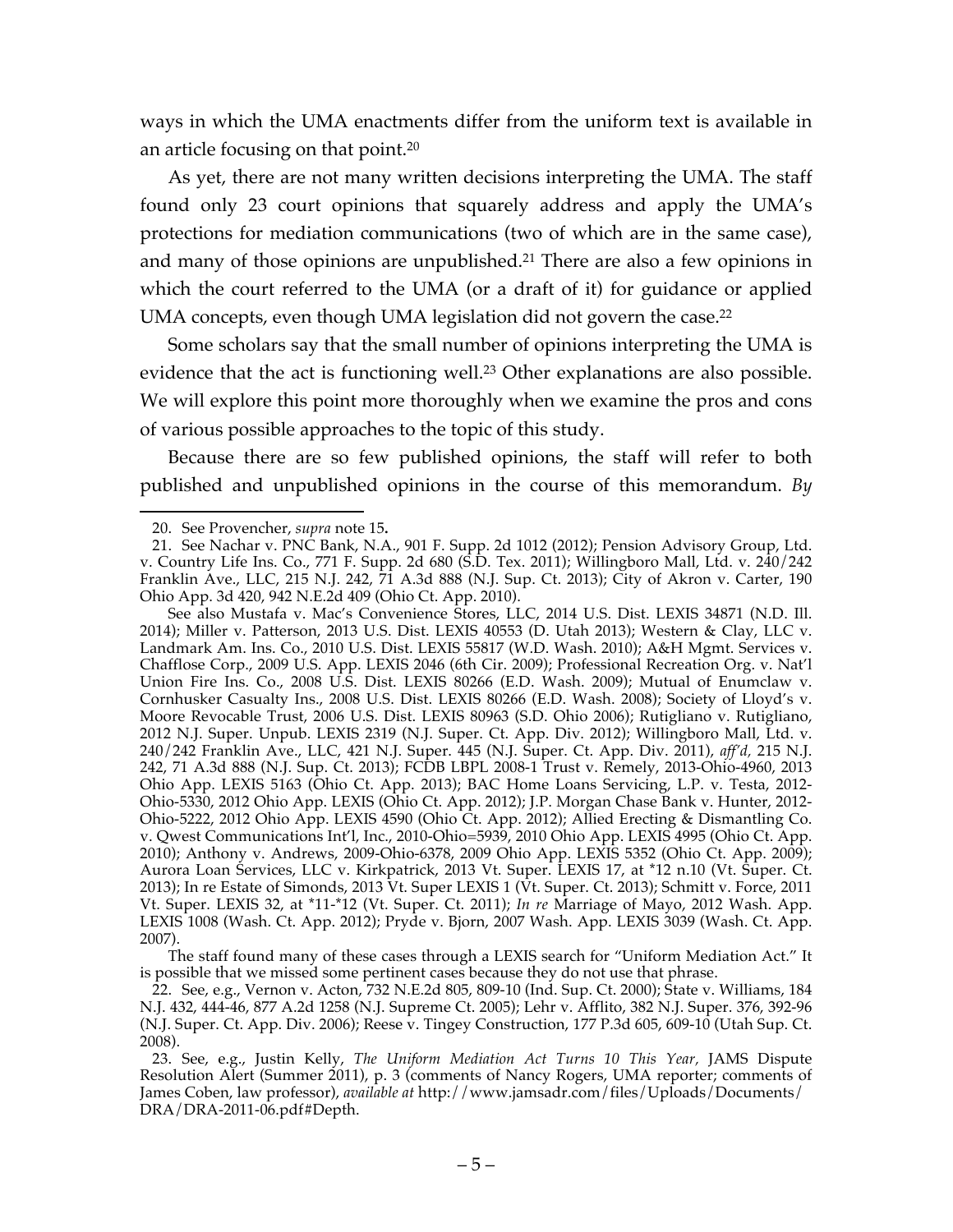*referring to unpublished opinions, we do not mean to imply that those opinions have any precedential value in their respective jurisdictions.* Rather, we are merely bringing the unpublished opinions to the Commission's attention so that it can consider them to the extent, if any, that they shed light on how to frame California law.

Due to the small number of written decisions, it is too early to tell how much variation there will be in interpreting the UMA protections from state to state. Some degree of such variation is probably inevitable, and there are already indications of this.

For example, in *Society of Lloyd's v. Moore Revocable* Trust,<sup>24</sup> the plaintiff argued that Ohio's UMA privilege was inapplicable to an email sent during a mediation because the email discussed matters beyond the scope of the mediation agreement.25 The court rejected that idea and interpreted the privilege broadly:

The very nature of mediation calls for an uninhibited process wherein parties may explore various solutions to their disputes. It is neither uncommon nor unforeseeable that in trying to reach a settlement as to specific claims, parties may engage in a discussion of other related claims. *To hold that Ohio Rev. Code § 2710.03 shields only communications regarding matters specifically contemplated and set forth by parties prior to entering mediation would unduly hinder the ability of parties to freely and openly discuss settlement options.* It is precisely for this reason that courts have traditionally recognized a broad privilege surrounding mediation and other settlement communications.26

In contrast, *Mutual of Enumclaw v. Cornhusker Casualty Ins.*<sup>27</sup> involved an attempt to use evidence from a mediation session to show that an insurer acted in bad faith in connection with a personal injury claim. The insurer argued that Washington's UMA privilege barred use of that evidence. The court disagreed, explaining that the privilege only protects a communication made at a mediation if the communication *relates to the dispute that the parties intended to resolve* at the mediation:

The UMA does not protect communications other than those related to the underlying dispute. Therefore, *Defendant's communications and alleged conduct at the mediation is only privileged under the UMA to the extent it pertains to the mediated dispute.* Contrary to Defendant's argument …, the only "dispute" to be

 <sup>24.</sup> 2006 U.S. Dist. LEXIS 80963 (S.D. Ohio 2006).

<sup>25.</sup> *Id.* at 7-8.

<sup>26.</sup> *Id.* at 9-10 (emphasis added).

<sup>27.</sup> 2008 U.S. Dist. LEXIS 80266 (E.D. Wash. 2008).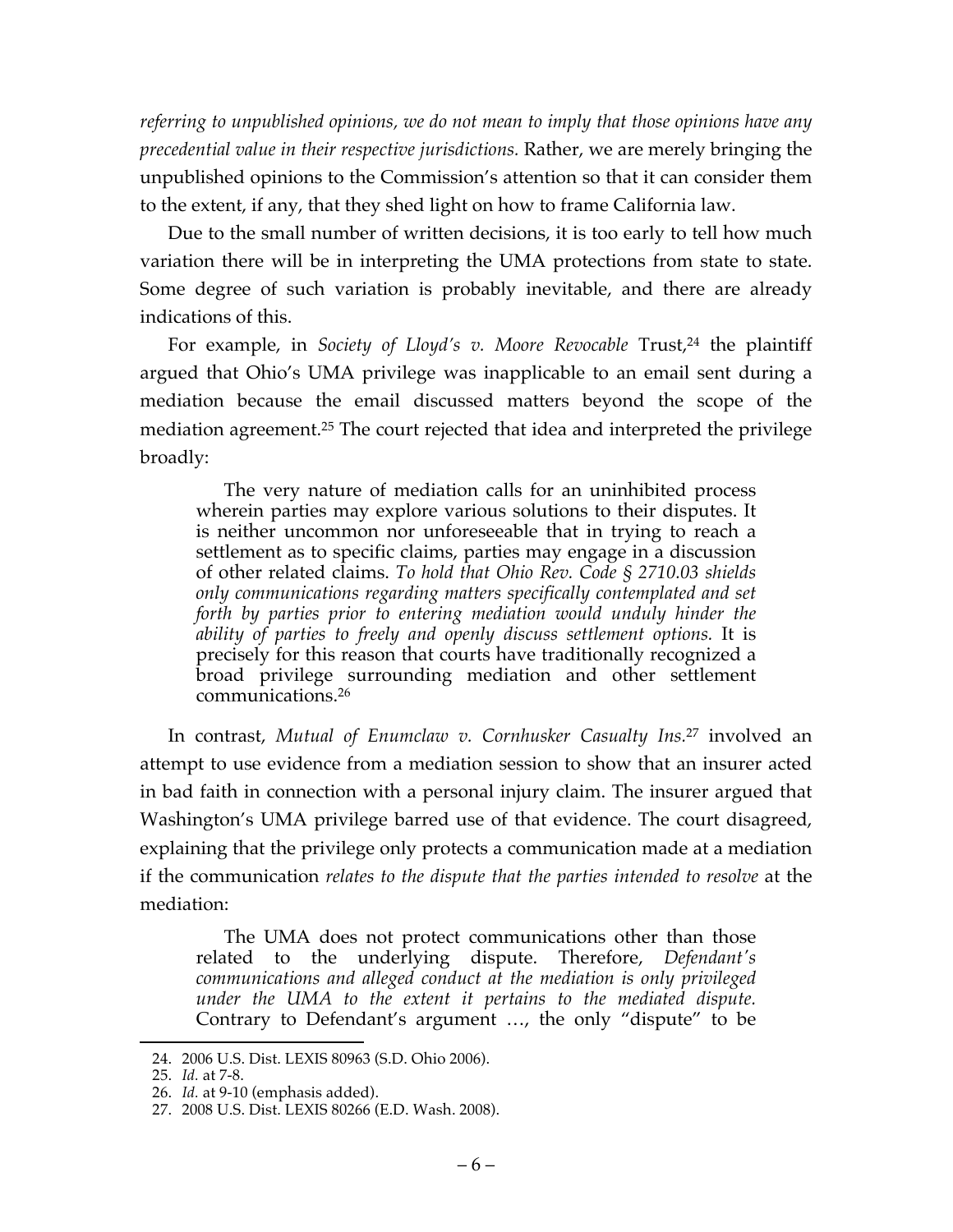resolved at the mediation was the issue of damages for the Greens' injuries. *The mediation was not intended to resolve issues of insurance coverage.* While Defendant was clearly a "mediation party" participating in the mediation process regarding damages for the Greens' injuries, the "dispute" at issue did not involve insurance coverage. The Court finds that any communications involving insurance coverage are unrelated to the dispute being mediated, damages for the Greens' injuries. Consequently, Plaintiff should not be prohibited by a protective order from obtaining discovery concerning Defendant's statements during the mediation at issue which were separate from the dispute being mediated.<sup>28</sup>

Two subsequent cases interpreting Washington's UMA appear more consistent with *Society of Lloyd's* than with *Enumclaw*. In one of them, the court rejected an argument that the act only prohibits disclosure of mediation communications to prove liability for the claims mediated. The court expressly stated that it had reviewed *Enumclaw* but "d[id] not find its reasoning persuasive."29 In the other case, involving a slightly different argument, the court interpreted the UMA privilege broadly and sought to distinguish *Enumclaw*. 30

Whether *Enumclaw* was a one-time aberration or will lead to a significant split of authority remains to be seen. For now, the contrast between it and the other cases simply demonstrates the potential for differing views on interpretation of the UMA privilege. As yet, however, there appears to be extensive but not total uniformity from one UMA jurisdiction to the next, and almost all of the differences that do exist are attributable to legislative determinations rather than judicial decisions.

 <sup>28.</sup> *Id.* at 8-9 (emphasis added; citation omitted).

<sup>29.</sup> Professional Recreation Org. v. Nat'l Union Fire Ins. Co., 2008 U.S. Dist. LEXIS 80266 (E.D. Wash. 2008), at 8 n.3.

<sup>30.</sup> See Western & Clay, LLC v. Landmark Am. Ins. Co., 2010 U.S. Dist. LEXIS 55817 (W.D. Wash. 2010), at 3-5 (citations omitted):

Defendants argue the [mediation statement] is not privileged because mediation communications are only privileged if the previous mediation dealt with the same dispute now before this Court. The sole case on which Defendants rely lends no support to their strained reading of the Mediation Act's privilege.… In [*Enumclaw*], the court rejected application of the mediation privilege because the disputed statement was not actually made for purposes of "considering, conducting, participating in, initiating, continuing, or reconvening a mediation.…" Here, the mediation statement was prepared exclusively to mediate the dispute that existed between Plaintiffs. A clearer application of the Mediation Act's privilege is difficult to imagine. The Court DENIES Defendants' motion to compel production of this document.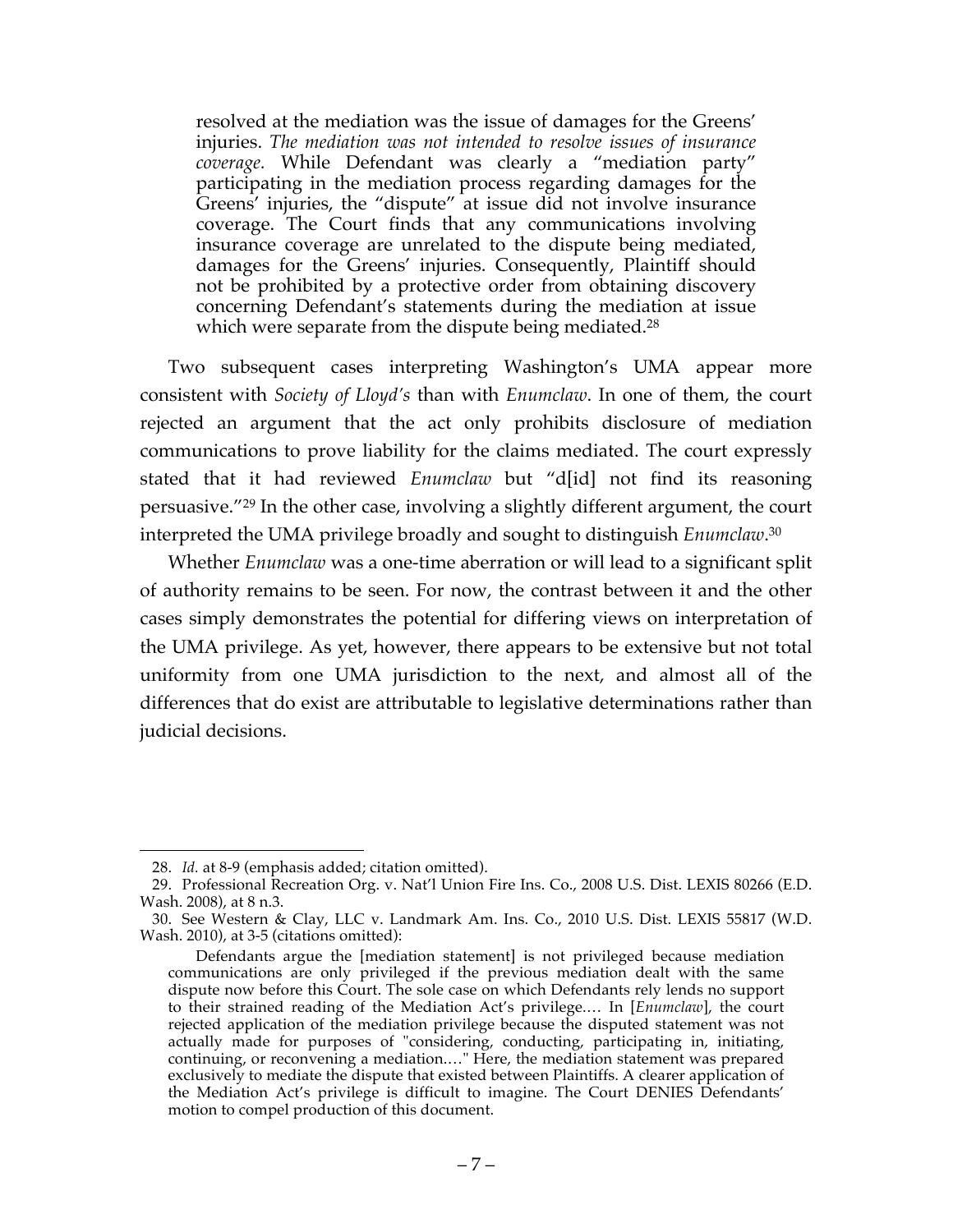### **Exception for Professional Misconduct (UMA § 6(a)(6), (c))**

The current study focuses on the relationship between mediation confidentiality and attorney malpractice and other misconduct. Consequently, the UMA's exception for professional misconduct is of particular interest.

That exception is framed as follows:

#### **SECTION 6. EXCEPTIONS TO PRIVILEGE.**

(a) There is no privilege under Section 4 for a mediation communication that is:

…. (6) except as otherwise provided in subsection (c), sought or offered to prove or disprove a claim or complaint of professional misconduct or malpractice filed against a mediation party, nonparty participant, or representative of a party based on conduct occurring during a mediation ….

…. (c) A mediator may not be compelled to provide evidence of a mediation communication referred to in subsection (a)(6) ….

As we discussed in April, the exception (1) applies to evidence of "professional misconduct" not just evidence of attorney misconduct, (2) includes both evidence tending to prove a claim of professional misconduct and evidence tending to disprove such a claim, and (3) does not permit a party to compel a mediator to testify on the matter.31

To date, every UMA jurisdiction has enacted this exception without deviating from the uniform text.32 There is thus complete uniformity on the point, at least for the time being.

The staff was unable to find any case law interpreting the UMA's exception for professional misconduct. Similarly, Casey Gillece of the ULC previously reported that she did not find "any case law addressing attorney misconduct in a proceeding under the UMA."33

That dearth of authority is not surprising. In part, it may be attributable to the relative newness of the UMA: The act has only been operative in Nebraska for slightly more than a decade, and the other UMA states have had it in place for shorter time periods. Thus, there has not been much time for disputes relating to the exception to arise, and, if a dispute has arisen, it might not yet have ripened to the point of generating a written opinion.

 <sup>31.</sup> For further discussion of this exception, see Memorandum 2014-14, pp. 19-20.

<sup>32.</sup> See Exhibit pp. 7-8.

<sup>33.</sup> First Supplement to Memorandum 2014-14, Exhibit p. 1.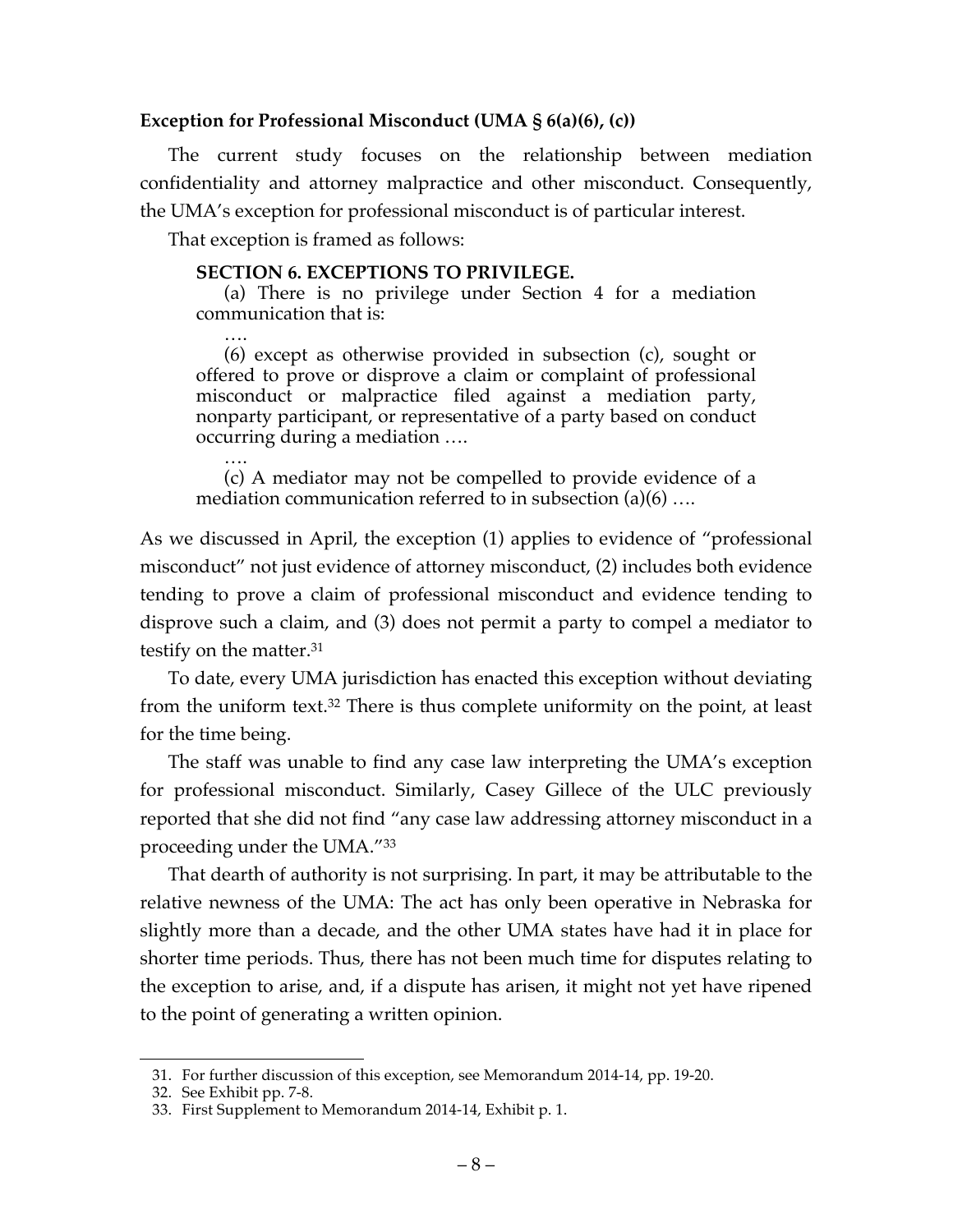More importantly, the very existence of the professional misconduct exception may deter a party from attempting to argue that the UMA privilege applies to a professional misconduct case. There is essentially no ambiguity about the matter, so such an argument is unlikely to be successful. As a result, written decisions construing the professional misconduct exception may be few and far between, even in the future.

If courts do issue such decisions, the staff suspects that most of them will focus not on the actual exception, $34$  but instead on its limitation: the rule precluding a party from compelling a mediator to provide evidence of a mediation communication for purposes of proving or disproving professional misconduct.35 While that seems like a straightforward prohibition, it will preclude some parties from presenting potentially helpful evidence, and might thus prompt creative challenges that result in written decisions.

Although the professional misconduct exception does not appear to have led to much litigation, it might (or might not) have had other effects, beyond the desired effect of facilitating proof of professional misconduct. In particular, it would be interesting to know whether the exception has chilled mediation communications to any degree. Unfortunately, that type of evidence is hard to obtain. We will explore this point more extensively later in this study.

# **Exception for Mediator Misconduct (UMA § 6(a)(5))**

As we discussed in April, the UMA also includes an exception for evidence of mediator misconduct:

### **SECTION 6. EXCEPTIONS TO PRIVILEGE.**

(a) There is no privilege under Section 4 for a mediation communication that is:

…. (5) sought or offered to prove or disprove a claim or complaint of professional misconduct or malpractice filed against a mediator ….

Unlike the exception for professional misconduct, this exception does not provide special treatment for a mediator: As best we can tell, a court may compel a mediator to testify regarding a claim of mediator malpractice or other misconduct, just like anyone else.36

 <sup>34.</sup> UMA § 6(a)(6).

<sup>35.</sup> UMA § 6(c).

<sup>36.</sup> For further discussion of this exception, see Memorandum 2014-14, p. 20.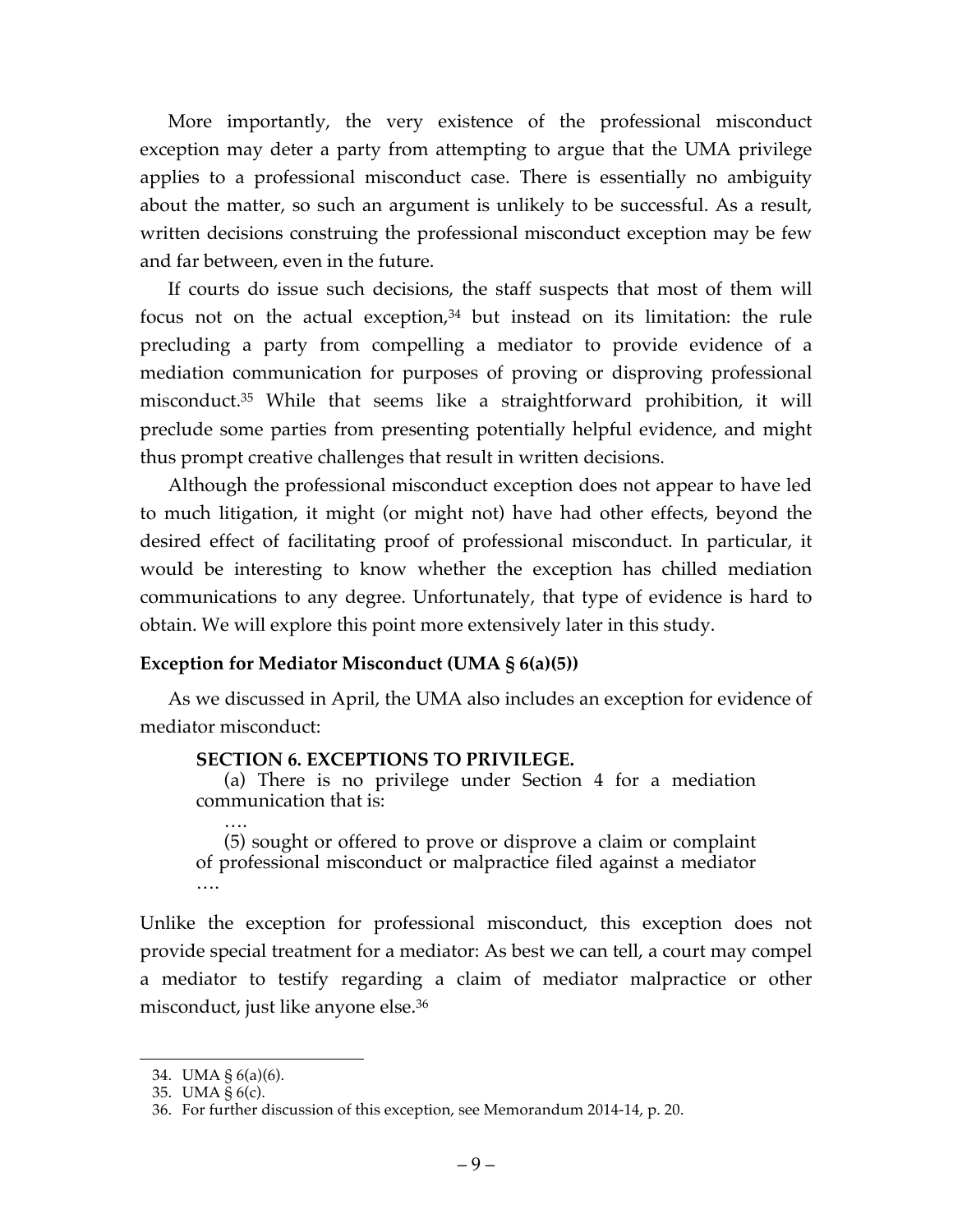Almost every UMA jurisdiction has enacted the mediator misconduct exception without deviating from the uniform text.<sup>37</sup> The lone counterexample is New Jersey, which revised the exception to apply whenever a mediation communication is "sought or offered to prove or disprove a claim or complaint filed against a mediator arising out of a mediation."38 This does not strike the staff as a very significant deviation.

The staff was unable to find any case law interpreting the UMA's exception for mediator misconduct. As with the exception for professional misconduct, that lack of authority is not surprising, given the newness of the UMA and the clear terms of the exception.

# **Exception Relating to the Validity and Enforceability of a Mediated Settlement Agreement (UMA § 6(b)(2), (c))**

A third UMA exception of particular interest in the context of this study is the exception relating to the validity and enforceability of a mediated settlement agreement:

### **SECTION 6. EXCEPTIONS TO PRIVILEGE.**

…. (b) There is no privilege under Section 4 if a court, administrative agency, or arbitrator finds, after a hearing in camera, that the party seeking discovery or the proponent of the evidence has shown that the evidence is not otherwise available, that there is a need for the evidence that substantially outweighs the interest in protecting confidentiality, and that the mediation communication is sought or offered in:

…. (2) except as otherwise provided in subsection (c), a proceeding to prove a claim to rescind or reform or a defense to avoid liability on a contract arising out of the mediation.

(c) A mediator may not be compelled to provide evidence of a mediation communication referred to in subsection … (b)(2).

This exception is more complicated than the ones for professional misconduct and mediator misconduct.

It permits the introduction of a mediation communication in a proceeding to prove a claim to rescind or reform, or a defense to avoid liability on, a contract arising out of a mediation. But the exception only applies if the proponent of the evidence proves at an *in camera* hearing that the evidence is not otherwise available and the need for the evidence substantially outweighs the interest in

 <sup>37.</sup> See Exhibit pp. 7-8.

<sup>38.</sup> N.J. Rev. Stat. § 2A:23C-6(a)(5).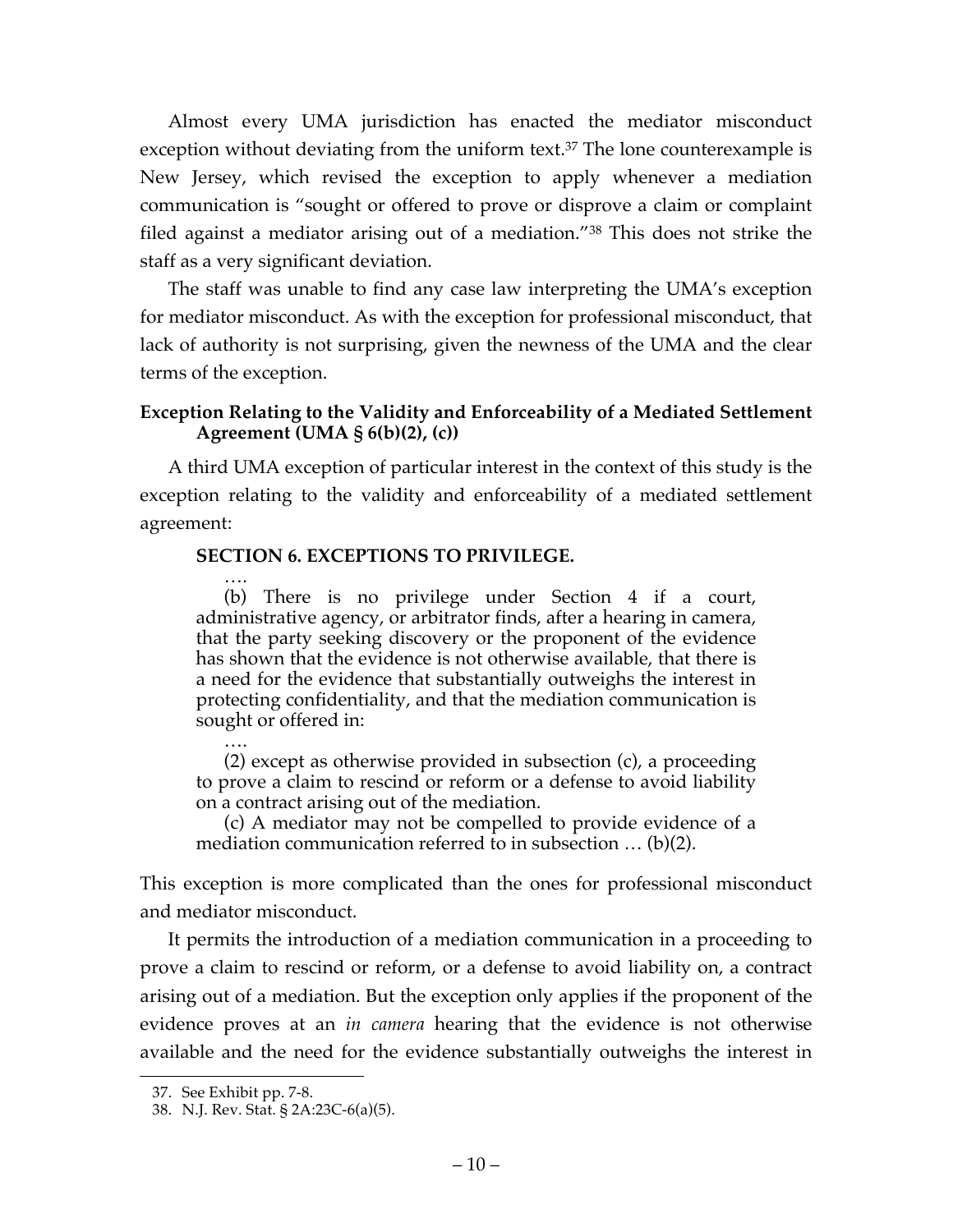protecting confidentiality. Further, the exception cannot be used to compel a mediator to testify.39

Almost all of the UMA jurisdictions enacted this exception without deviating from the uniform text.40 Ohio changed the standard of proof for the *in camera* hearing: The proponent must show that "the disclosure is necessary in the particular case to prevent a manifest injustice," not "there is a need for the evidence that substantially outweighs the interest in protecting confidentiality."<sup>41</sup> In Washington, a court must conduct the *in camera* hearing; an administrative agency or arbitrator cannot do so. <sup>42</sup> Idaho incorporated the exception into both a statute<sup>43</sup> and a court rule.<sup>44</sup> The court rule, but not the statute, says that "[t]his exception to privilege does not apply to any statement made in the course of a criminal mediation under Rule 18.1 of the Idaho Rules of Criminal Procedure or Rule 12.1 of the Idaho Juvenile Rules."45

There is not much case law discussing the UMA exception relating to the validity and enforceability of a mediated settlement agreement, but there is a little. In a case that arose in New Jersey under pre-UMA law, a New Jersey court compelled a mediator to testify regarding a mediation, so that it could evaluate whether there was a basis for disturbing a property settlement agreement.<sup>46</sup> On appeal, the plaintiff argued that this violated the confidentiality requirement of the parties' mediation agreement. The appellate court agreed based on the terms of the mediation agreement, as well as on the basis of "subsequently developed public policy."47 In particular, it pointed out that although New Jersey had recently enacted the UMA, and the UMA privilege includes an exception for evidence needed in a proceeding to rescind, reform, or avoid liability on a contract arising out of a mediation, "*even then, '[a] mediator may not be compelled to provide evidence of a mediation communication*[.]'"48 Thus, it concluded that the trial court had erred in forcing the mediator to testify.49

- 41. Ohio Rev. Code Ann. § 2710.01(B)(2).
- 42. See Wash. Rev. Code § 7.07.050(2).

 <sup>39.</sup> For further discussion of this exception, see Memorandum 2014-14, pp. 20-22.

<sup>40.</sup> See Exhibit pp. 7-8 (District of Columbia, Hawaii, Illinois, Iowa, Nebraska, New Jersey, South Dakota, Utah, andVermont).

<sup>43.</sup> Idaho Code Ann. § 9-806(b)(2).

<sup>44.</sup> Idaho R. Evid. 507(5)(b)(2).

<sup>45.</sup> *Compare* Idaho R. Evid. 507(5)(b)(2) *with* Idaho Code Ann. § 9-806(b)(2).

<sup>46.</sup> Addessa v. Addessa, 392 N.J. Super. 58, 66, 919 A.2d 885 (N.J. Super. Ct. App. Div. 2007).

<sup>47.</sup> *Id.* at 66-67.

<sup>48.</sup> *Id.* at 67*, quoting* N.J. Stat. Ann. § 2A:23C-6(c) (emphasis added by CLRC staff).

<sup>49.</sup> *Addessa*, 392 N.J. Super. at 68.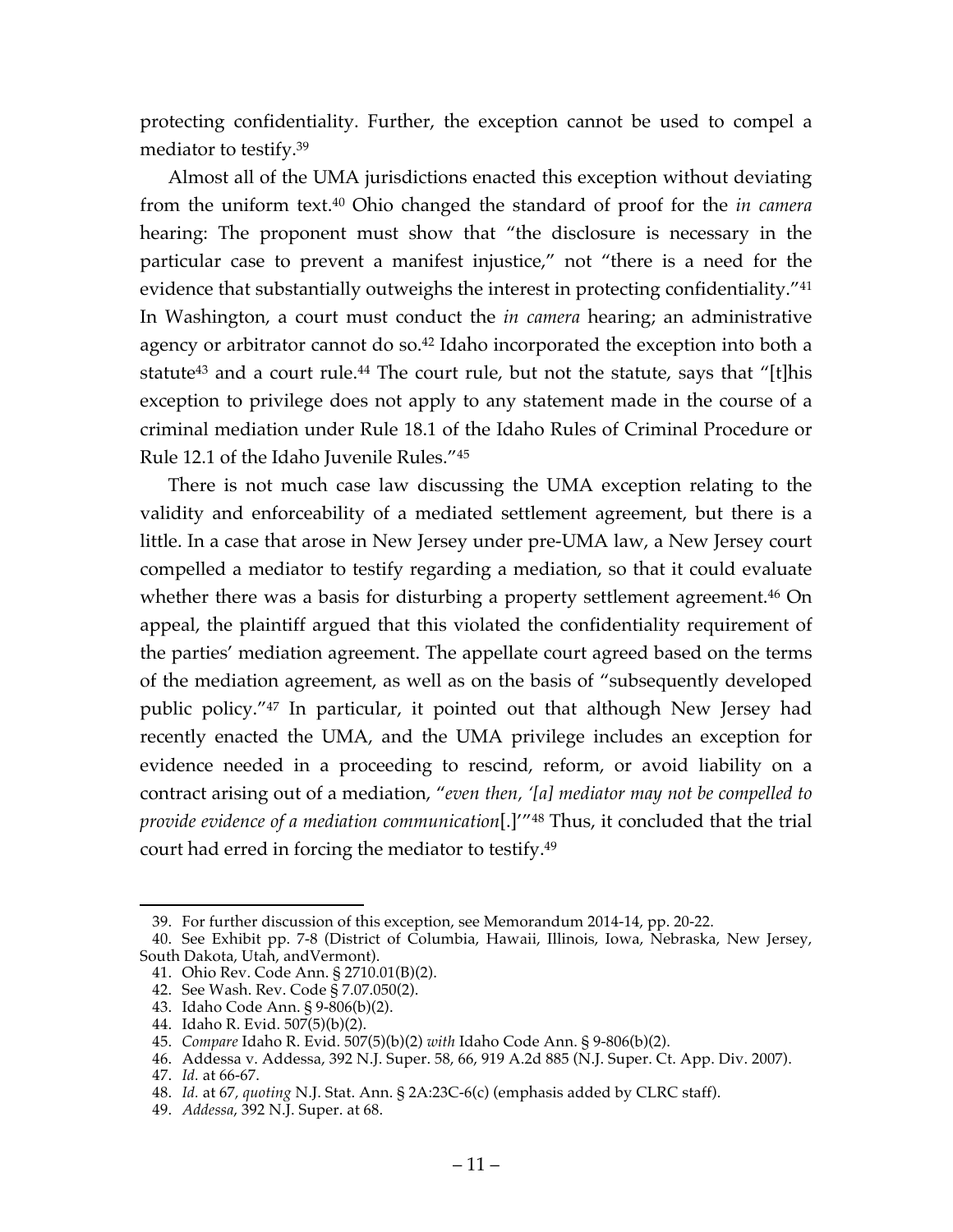Similarly, in a case arising under the Ohio UMA,<sup>50</sup> a party brought a motion *in limine* to exclude certain mediation communications, and the trial court partially denied that motion in reliance on the UMA exception under discussion. The appellate court reversed that ruling, explaining:

Application of the (B)(2) exception requires the trial court to make three determinations: (1) that the evidence is not otherwise available, (2) that the disclosure is necessary to prevent a manifest injustice, and (3) that the information is sought in "a proceeding to prove a claim to rescind or reform or a defense to avoid liability on a contract arising out of the mediation." There is no indication in the record that the trial court considered the first two requirements. In regard to the final requirement, Mr. Carter has correctly argued that the exception under (B)(2) does not apply because the City did not seek the mediation communications "in a proceeding to prove a claim to rescind or reform" a contract arising out of mediation nor did it seek them "in a proceeding to prove … a defense to avoid liability on a contract arising out of the mediation." The City sought the information in an effort to prove that an oral contract of settlement arose out of the mediation in order to persuade the trial court to enforce that claimed oral contract against Mr. Carter. Therefore, the trial court incorrectly applied Section 2710.05(B)(2).<sup>51</sup>

In addition to the New Jersey and Ohio cases discussed above, in which the courts ultimately conclude that the UMA protects the mediation communications in question, the staff found a case in which an Indiana appeals court relied on the UMA Section 6(b)(2) exception as support for its conclusion that mediation evidence of a drafting mistake was admissible.<sup>52</sup> The appeals court explained that admitting such evidence was good policy and consistent with the UMA:

[P]ublic policy favors the use of mediation and other amicable settlement techniques that allow parties to resolve their disputes without resorting to litigation, and promote party autonomy and decrease the strain on our courts. Although confidentiality is an important part of mediation, strict adherence to confidentiality would produce an undesirable result in this context—parties would be denied the opportunity to challenge issues relating to the integrity of the mediation process, such as mistake, fraud, and duress. *Allowing the use of mediation communications to establish these traditional contract defenses provides parties their day in court and encourages, rather than deters, participation in mediation*.

 <sup>50.</sup> City of Akron v. Carter, 190 Ohio App. 3d 420, 942 N.E. 2d 409 (Ohio Ct. App. 2010).

<sup>51.</sup> *Id.* at 428 (citations omitted).

<sup>52.</sup> Horner v. Carter, 969 N.E.2d 111 (Ind. Ct. App. 2012), *aff'd in part & vacated in part,* 981 N.E.2d 1210 (Ind. Supreme Ct. 2013).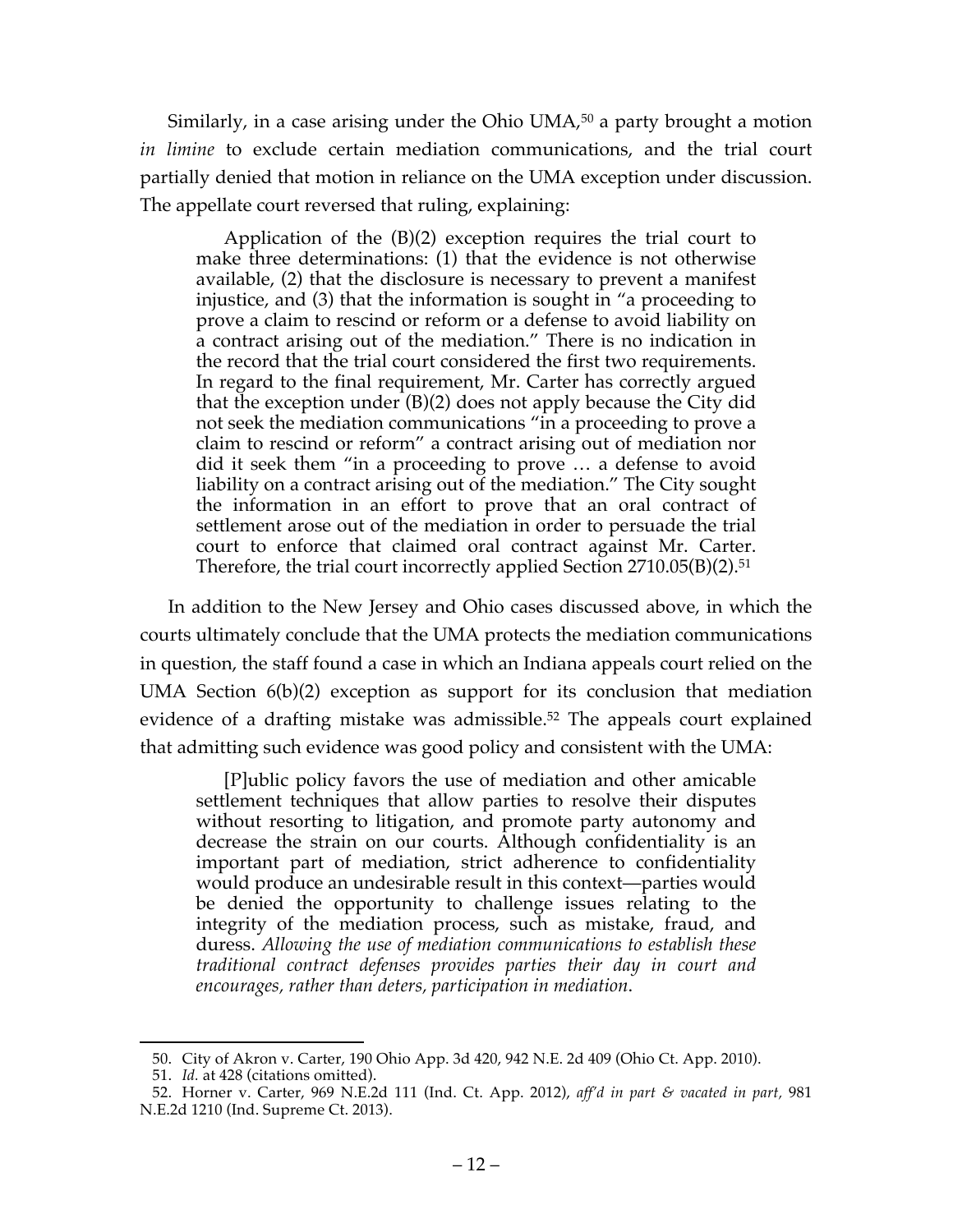Our holding is consistent with Section 6(b)(2) of the Uniform Mediation Act …, which provides an exception for testimony of parties to mediation that is similar to Rule 2.11, although more expansive …. The comment to Section 6(b)(2) explains that the exception "is designed to preserve traditional contract defenses to the enforcement of the mediated settlement agreement that relate to the integrity of the mediation process, which otherwise would be unavailable if based on mediation communications."53

On appeal, the Indiana Supreme Court reversed. <sup>54</sup> It pointed out that Indiana had not enacted the UMA, and it declined to follow the UMA approach of preserving traditional contract defenses with respect to a mediated settlement agreement.55

Rather, the Court explained that "Indiana judicial policy strongly urges the amicable resolution of disputes and thus embraces *a robust policy of confidentiality* of conduct and statements made during negotiation and mediation."56 According to the Court, "[t]he benefits of compromise settlement agreements *outweigh the risks* that such policy may on occasion impede access to otherwise admissible evidence on an issue."57

Thus, the Indiana Supreme Court held that proffered evidence, seeking to establish and enforce an oral agreement allegedly reached in mediation, was confidential and inadmissible.58 The Court noted, however, that efforts were underway by the Alternative Dispute Resolution Section of the Indiana State Bar Association and the Alternative Dispute Resolution Committee of the Judicial Conference of Indiana to review and possibly propose modifications to the Indiana Rules for Alternative Dispute Resolution.59

The staff will attempt to learn the status of those efforts as this study proceeds. As yet, however, Indiana remains a non-UMA jurisdiction and it does not appear to have enacted any privilege exception similar to UMA Section 6(b)(2), relating to the validity and enforceability of a mediated settlement agreement.

 <sup>53.</sup> *Id.* at 117-18 (emphasis added; citations omitted).

<sup>54.</sup> Horner v. Carter, 981 N.E.2d 1210 (Ind. Sup. Ct. 2013).

<sup>55.</sup> *Id.* at 1210 n.1.

<sup>56.</sup> *Id.* at 1210 (emphasis added).

<sup>57.</sup> *Id.* (emphasis added).

<sup>58.</sup> *Id.* (emphasis added).

<sup>59.</sup> *Id.* at 1210 n.1.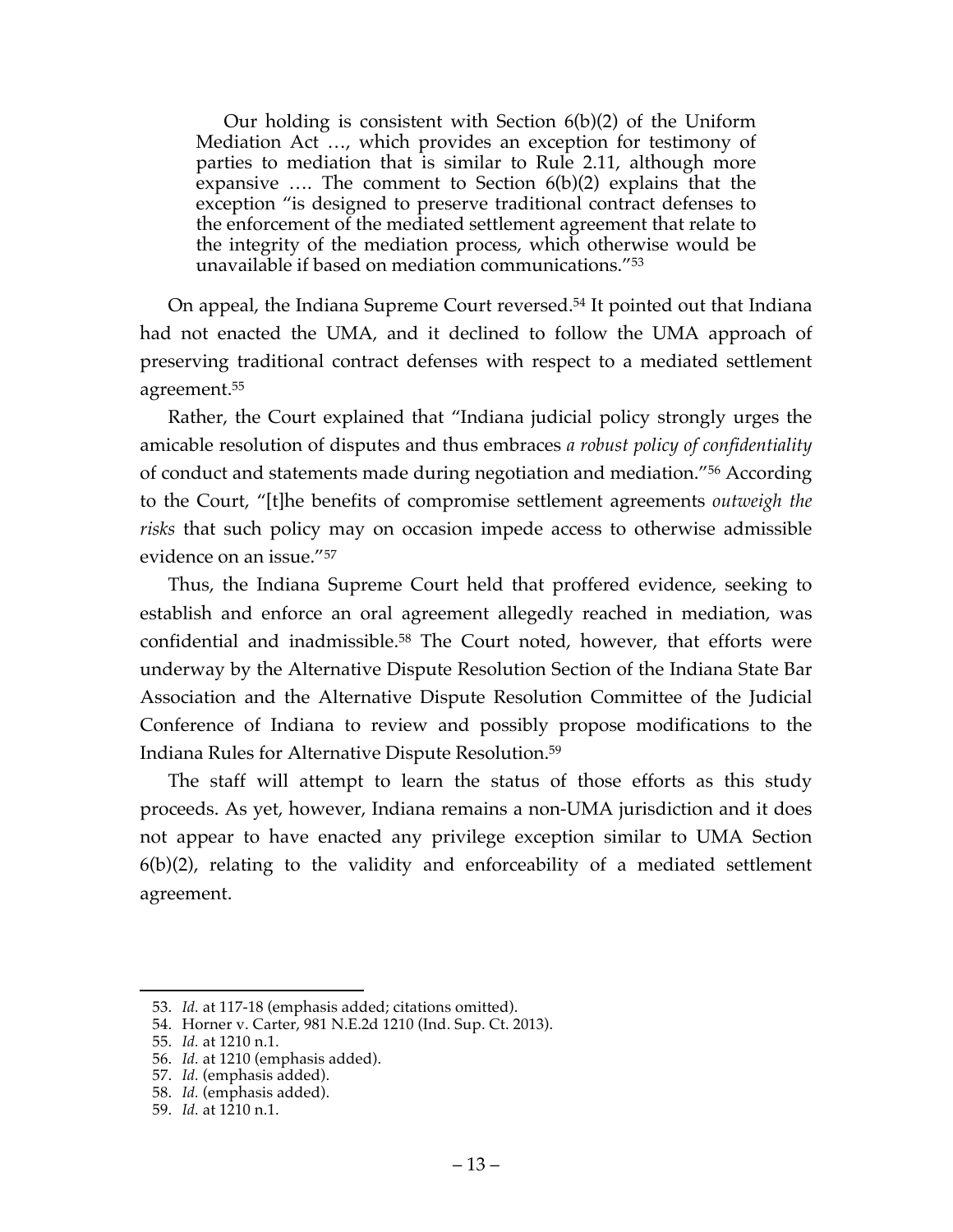# **Additional Information on Implementation of the UMA**

The remainder of this memorandum provides some additional information about each of the UMA jurisdictions. We discuss the jurisdictions in chronological order based on the date on which each one enacted or adopted the UMA:

- Nebraska (2003)
- Illinois (2003)
- New Jersey (2004)
- Iowa (2005)
- Ohio (2005)
- Vermont (2005)
- Washington (2005)
- District of Columbia (2006)
- Utah (2006)
- South Dakota (2007)
- Idaho (2008)
- Hawaii (2013)

# *Nebraska*

Nebraska's version of the UMA<sup>60</sup> became operative in August of 2003. At the time, Nebraska already had a Dispute Resolution Act,<sup>61</sup> which created a system of approved mediation centers. A mediation conducted by an approved center was, and still is, subject Nebraska Revised Statutes Section 25-2914, relating to confidentiality:

25-2914. Any verbal, written, or electronic communication made in or in connection with matters referred to mediation which relates to the controversy or dispute being mediated and agreements resulting from the mediation, whether made to the mediator, the staff of an approved center, a party, or any other person attending the mediation session, *shall be confidential*. Mediation proceedings shall be regarded as settlement negotiations, and *no admission, representation, or statement made in mediation, not otherwise discoverable or obtainable, shall be admissible as evidence or subject to discovery.* A mediator *shall not be subject to process* requiring the disclosure of any matter discussed during mediation proceedings unless all the parties consent to a waiver. Confidential communications and materials are subject to disclosure when all

 <sup>60.</sup> Neb. Rev. Stat. §§ 25-2930 to 25-2942.

<sup>61.</sup> Neb. Rev. Stat. §§ 25-2901 to 25-2921.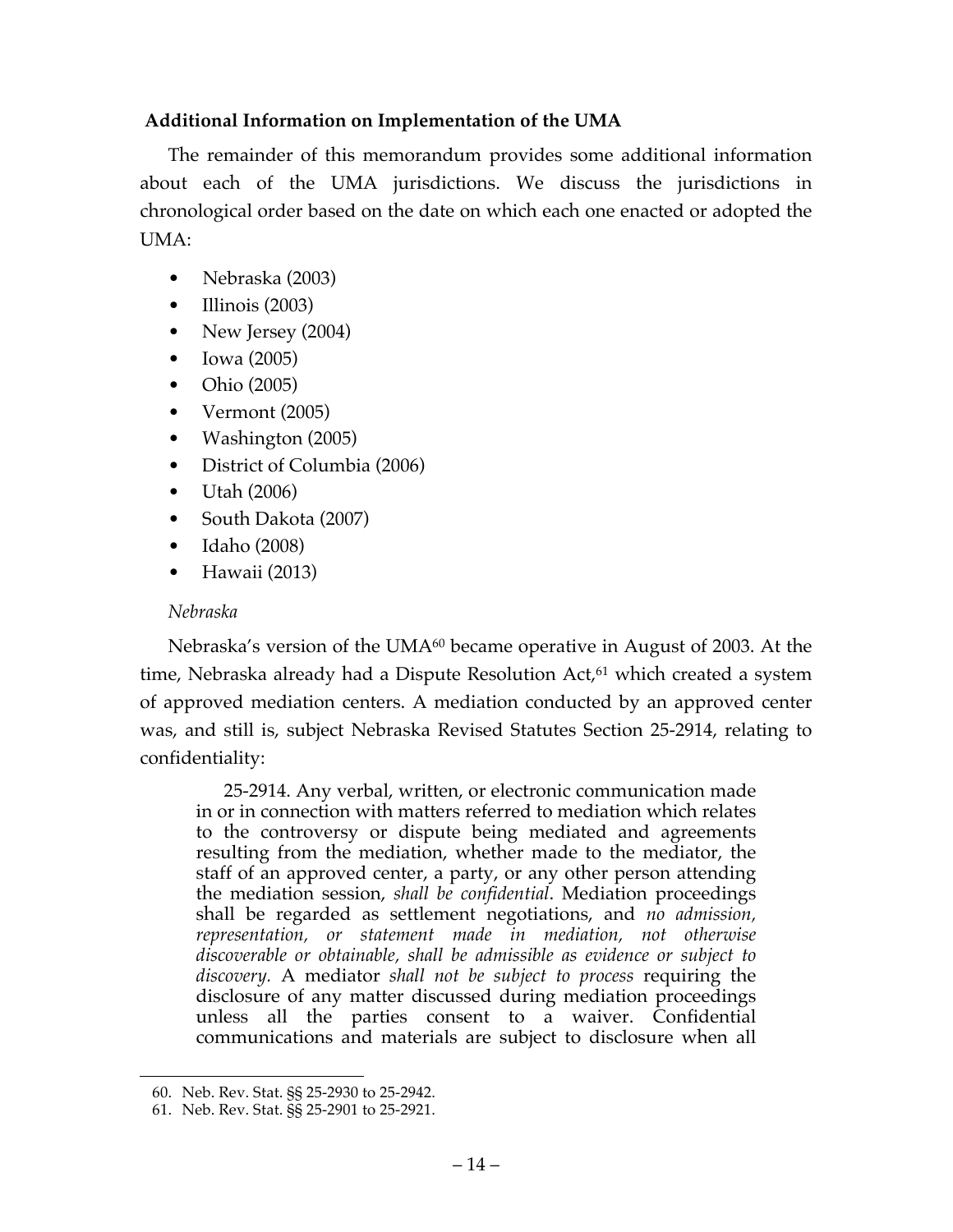parties agree in writing to waive confidentiality regarding specific verbal, written, or electronic communications relating to the mediation session or the agreement. *This section shall not apply if a party brings an action against the mediator or center, if the communication was made in furtherance of a crime or fraud, or if this section conflicts with other legal requirements.*<sup>62</sup>

Although this provision protects mediation communications, it does not appear to govern all Nebraska mediations, and it is subject to some exceptions. Of particular importance, the provision is inapplicable if it "conflicts with other legal requirements."

In a 1997 case,<sup>63</sup> a federal district court construed Section 25-2914, as well as a Mediation Plan applicable in that district, which said that mediation sessions would be conducted in accordance with Nebraska's Dispute Resolution Act, "[e]xcept as may be specifically provided herein."64 The issue before the court was the extent to which mediation evidence would be admissible in connection with a motion to sanction defendants for failing to participate in good faith in a court-ordered mediation.

The court acknowledged the value of protecting mediation communications:

The need for confidentiality in mediation is simply the need for the parties and their representatives to have an open, candid discussion about the dispute, the legal strengths and weaknesses of the case, and any proposals for settlement. If any comments about the dispute made during the negotiation process were later to be construed as admissions, or even to be used to show bias, as permitted in Fed. R. Evid. 408, the posturing of the parties in the negotiations could well reduce or eliminate any likelihood of settlement, or even serious negotiation, for the parties would be extremely cautious about advancing a settlement proposal that might be used against them. Thus, they may never get beyond their "positions" even if they both may genuinely want to settle their dispute.65

The court concluded, however, that evidence of whether the defendants brought someone with settlement authority to the mediation was not protected under Section 25-2914 or the Mediation Plan, because "[t]he limits of a representative's

 <sup>62.</sup> Neb. Rev. Stat. § 25-2914 (emphasis added).

<sup>63.</sup> Doe v. State of Nebraska, 971 F. Supp. 1305 (D. Neb. 1997).

<sup>64.</sup> *Id.* at 1305.

<sup>65.</sup> *Id.* at 1307.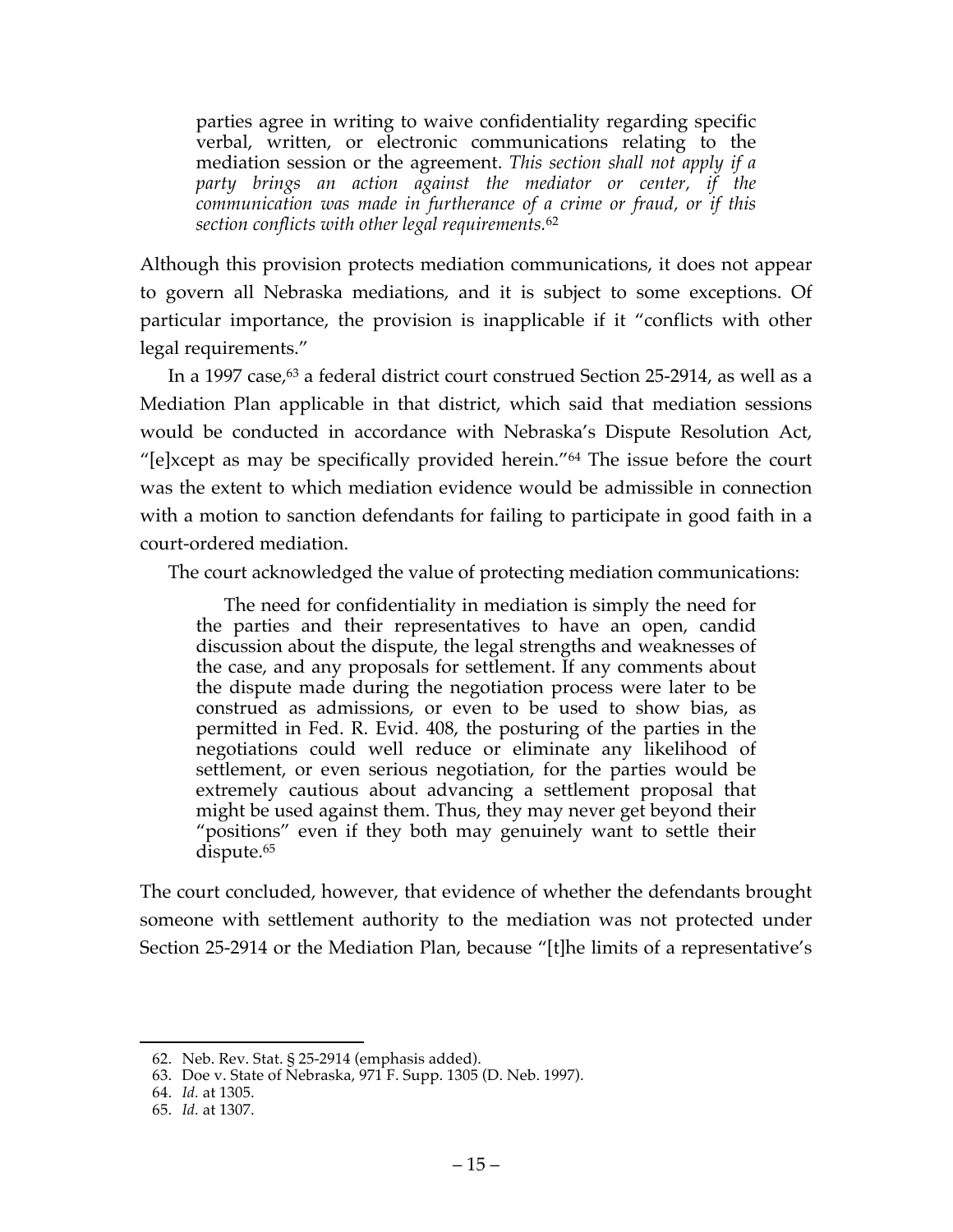authority do not 'relate' to the 'controversy or dispute being mediated,' but rather, to the representative's ability to mediate."<sup>66</sup>

The court further decided that evidence of "the nature of the parties' offers and counteroffers to compromise and settle" was also admissible for purposes of determining whether to impose sanctions.<sup>67</sup> In reaching that conclusion, the court relied in part on the Mediation Plan's exception to the Nebraska Dispute Resolution Act.68 Nonetheless, the court said that *"[n]either the language of the statute* nor that of the Plan, … precludes the admission or consideration of evidence related to the parties' settlement proposals, in a proceeding concerning a motion for sanctions such as is pending before me."69

The court thus appeared to construe Section 25-2914 to permit introduction of mediation offers and counteroffers when determining whether a party participated in a mediation in good faith. But the court recognized "a very important caveat," as explained below:

Obviously the protections of the confidentiality provisions would be undermined if they could be circumvented by filing a motion for sanctions and the confidential information could later be used in the litigation in any way against either of the parties. To assure that does not happen, the evidentiary materials, briefs, and recording of any hearings held in connection with the motion for sanctions *will be kept under seal and will not be made available to the presiding trial judge.*<sup>70</sup>

The court therefore considered it sufficient to prevent the mediation evidence from being conveyed to the *particular judge* who would try the mediated dispute. In contrast, the UMA expressly precludes a mediator (but not others) from reporting to "*a court* … or other authority that may make a ruling on the dispute that [was] the subject of the mediation" regarding "whether a particular party engaged in 'good faith' negotiation, or … whether a party had been 'the problem' in reaching a settlement."71 Further, there is no exception to the UMA privilege for evidence bearing on whether a party mediated in good faith (as opposed to whether a mediator or other person engaged in professional misconduct at a mediation). 72

 <sup>66.</sup> *Id.*

<sup>67.</sup> *Id.* at 1307-08.

<sup>68.</sup> *Id.*

<sup>69.</sup> *Id.* at 1308 (emphasis added).

<sup>70.</sup> *Id.*

<sup>71.</sup> UMA § 7 & Comment (emphasis added).

<sup>72.</sup> See UMA § 6.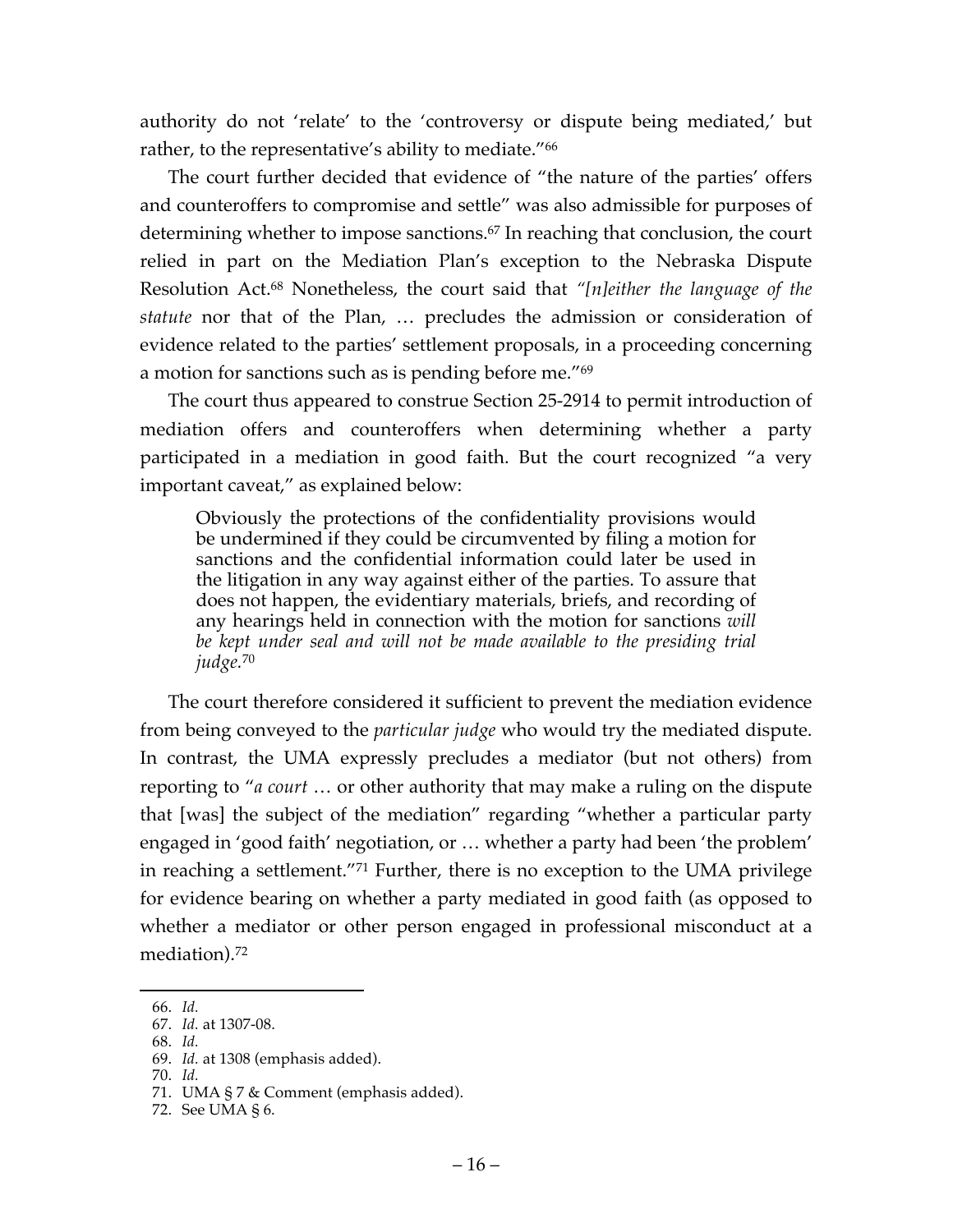The staff did not find any other pre-UMA Nebraska cases that are pertinent to this study, nor did we find any cases construing Nebraska's version of the UMA. Although Section 25-2914 remains in the Nebraska code, by its terms it is inapplicable if it "conflicts with other legal requirements," which presumably would include the UMA. While Nebraska's version of the UMA differs in some respects from the uniform text, it does not appear necessary to describe those differences here.73

# *Illinois*

The Illinois UMA74 was enacted in 2003 and became operative the following year. It "parallels the NCCUSL version more than that of any other state."75

Michael Leech, an Illinois mediator, summarizes the status of mediation confidentiality in his state as follows:

**Three Kinds of Confidentiality.** There are three kinds of mediation confidentiality, and they are not on an equal footing under Illinois law.

- The first is the protection against having statements made during mediation repeated in court.
- The second is the obligation of the mediator, the parties and the participants to keep what is said and done in the mediation to themselves and not disclose it to third parties.
- The third is the obligation of the mediator not to disclose information provided by a party or participant to the mediator in confidence.

**Different Legal Status of Different Kinds of Confidentiality.** Only the first of these is protected by statute. The others depend on the agreement of the parties to the mediation, but that agreement, whatever it is, may be enforced under the governing statute. The statute recognizes that there may be situations in mediation when the second or third kind of confidentiality is not desired by the parties and thus leaves them to the parties to decide.76

Mr. Leech goes on to provide a succinct yet informative description of the UMA and the other protections referred to above.<sup>77</sup>

Similarly, Illinois attorney Robert Kreisman points out that in Illinois, privilege and confidentiality are different, yet intertwined. <sup>78</sup> He notes that

 <sup>73.</sup> For further information on this point, see Provencher, *supra* note 15.

<sup>74.</sup> 710 Ill. Comp. Stat. 35/1 to 35/99.

<sup>75.</sup> Provencher, *supra* note 15.

<sup>76.</sup> Michael J. Leech, *Mediation Confidentiality in Illinois,* http://talk-sense.com/mediationconfidentiality-2 (last visited May 16, 2014).

<sup>77.</sup> *Id.*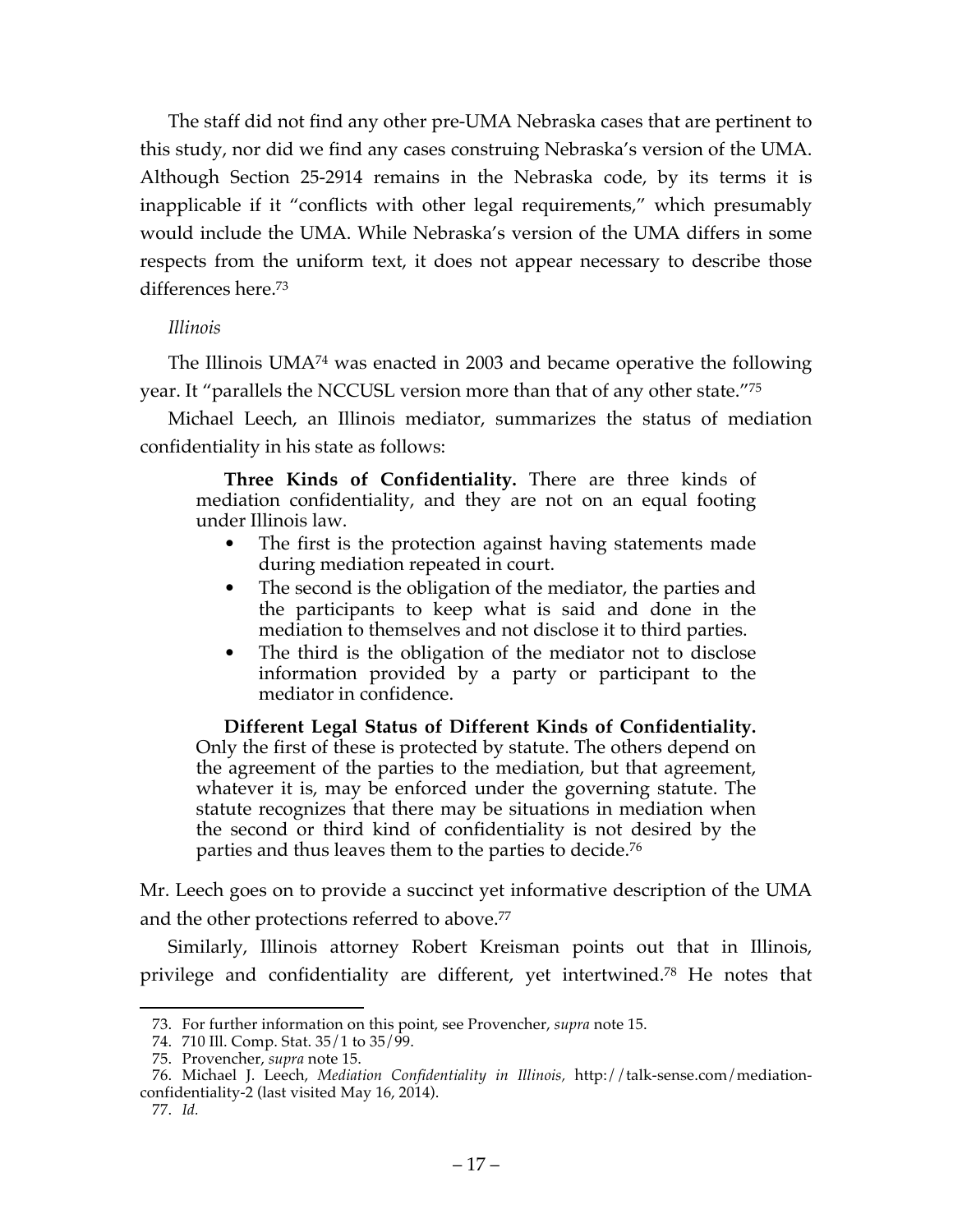although the UMA only protects mediation communications from admissibility and discoverability in legal proceedings, without providing confidentiality, "[s]ome of the local court rules blend privilege and confidentiality together and refer back to the UMA in doing that."79 Likewise, he notes that a statute governing mediations conducted by the Center for Conflict Resolution<sup>80</sup> complements the UMA by providing for confidentiality.81

The staff did not find any cases interpreting the confidentiality provisions of the Illinois UMA. However, we did find an advisory opinion prepared by the Illinois State Bar Association ("ISBA"), <sup>82</sup> which is quite relevant to the Commission's study.

The hypothetical in that opinion involved a mediator who is licensed to practice law in Illinois. Under Illinois law, if a lawyer knows that another lawyer has (1) committed a "criminal act that reflects adversely on the lawyer's honesty, trustworthiness or fitness as a lawyer in other respects,"83 or (2) engaged in "conduct involving dishonesty, fraud, deceit or misrepresentation,"84 the first lawyer must report the other lawyer's wrongful conduct to "the appropriate professional authority."85 The threshold question in the ISBA opinion was whether that reporting obligation applies when a lawyer is serving as a mediator.

The ISBA's short answer to that question was "yes."86 The ISBA supported that answer by citing to various Illinois authorities indicating that the duty to report a fellow lawyer's misconduct is "absolute."87

The ISBA then noted that "[b]oth the Uniform Mediation Act and the Not-For-Profit Mediation Center Act<sup>88</sup> have provisions that provide for confidentiality of certain communications made during mediation."89 Thus, the

 <sup>78.</sup> Robert Kreisman, *Illinois Mediations Governed by the Illinois Uniform Mediation Act; Privilege and Confidentiality are Different Yet Intertwined,* http://injury.robertkreisman.com/2014/01/ illinois-mediations-governed-illinois-uniform-mediation-act-privilege-confidentiality-different-

yet-intertwined.html (last visited May 16, 2014).

<sup>79.</sup> *Id*. (referring to Cook County Circuit Court Rule 20.07 & Cook County Rule 21.07 for the Chancery Division Mediation Program).

<sup>80.</sup> 710 Ill. Comp. Stat. 20/6.

<sup>81.</sup> Kreisman, *supra* note 78.

<sup>82.</sup> Illinois State Bar Ass'n, Advisory Opinion on Professional Conduct No. 11-01 (Jan. 2011), http://www.isba.org/sites/default/files/ethicsopinions/11-01.pdf (hereafter, "ISBA Opin. No. 11-01").

<sup>83.</sup> Ill. R. Prof. Conduct 8.4(b).

<sup>84.</sup> Ill. R. Prof. Conduct 8.4(c).

<sup>85.</sup> Ill. R. Prof. Conduct 8.3.

<sup>86.</sup> ISBA Opin. No. 11-01, *supra* note 82, at 2.

<sup>87.</sup> ISBA Opin. No. 11-01, *supra* note 82, at 2-3.

<sup>88.</sup> 710 Ill. Comp. Stat. 20.

<sup>89.</sup> ISBA Opin. No. 11-01, *supra* note 82, at 2.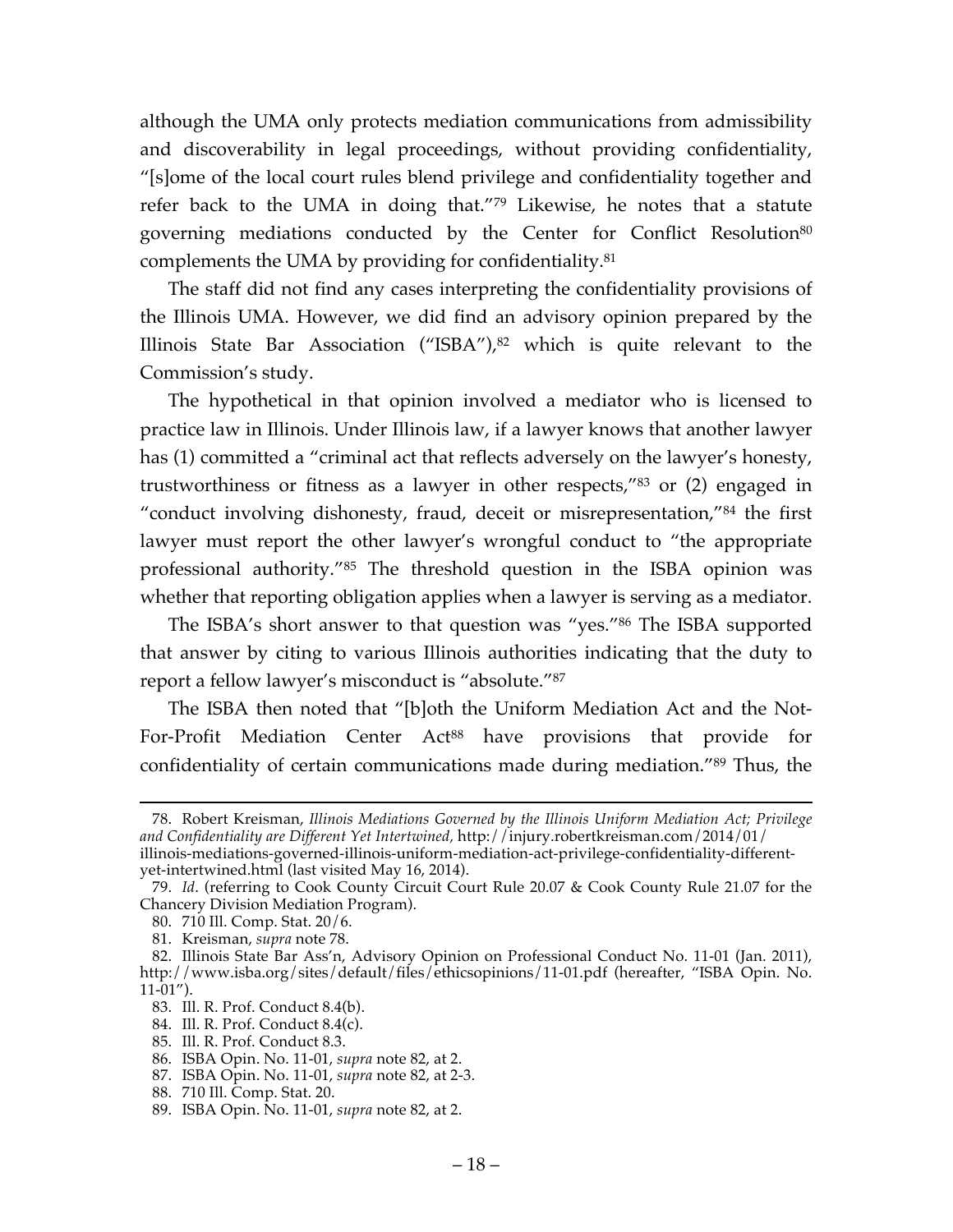next question it considered was: "Do [the] confidentiality provisions in the Uniform Mediation Act or Not-For-Profit Dispute Resolution Act override a lawyer-mediator's obligation to report another lawyer's violation of Illinois Rule of Professional Conduct 8.4(c) during a mediation?"90

The ISBA concluded that "neither of these provisions would prevent the lawyer-mediator from disclosing that a lawyer who represented a party in the mediation violated Rule 8.4(c)."<sup>91</sup> It explained that although UMA Section  $6(c)$ "bar[s] a party … from subpoenaing a mediator and forcing the mediator to testify about the mediation proceeding in a disciplinary proceeding," the mediator "remains capable … of disclosing a lawyer's misconduct to disciplinary authorities."92 The ISBA interpreted the Not-For-Profit Dispute Resolution Center Act similarly, noting that "[t]o find otherwise would be to find that lawyers may be immune from repercussions for false statements made before a mediator whereas if the same statements were made before a judge, the lawyer would face possible sanctions."93

Finally, the ISBA further explained:

The Committee decided to reach these issues out of a sense of necessity, so that lawyers will have guidance on such issues. The Committee further believes that *disclosure is appropriate based upon (1) the importance the Illinois Supreme Court has placed on the obligation of lawyers to report serious misconduct by other lawyers, (2) the fact that the mediator has no fiduciary relationship with any person in the mediation whose rights might be compromised by effecting the duty to report, and (3) recognition that a lawyer should not be able to subvert the mediation process by engaging in misconduct, and then avoid discipline for such misconduct because of the confidentiality provisions contained in the Acts.* <sup>94</sup>

The ISBA thus put a high value on protecting the public against attorney misconduct.

The precise quandary addressed in the ISBA opinion (the conflict between mediation confidentiality and an explicit professional duty to report another attorney's misconduct) would not arise under current California law, because California does not appear to have a comparable reporting requirement. 95

 <sup>90.</sup> *Id*.

<sup>91.</sup> ISBA Opin. No. 11-01, *supra* note 82, at 3.

<sup>92.</sup> *Id.*

<sup>93.</sup> *Id*. at 4.

<sup>94.</sup> *Id*. (emphasis added).

<sup>95.</sup> California currently relies on a self-reporting system. See Bus. & Prof. Code § 6068(*o*) (attorney's duty to self-report (1) imposition of judicial sanctions exeeding \$1,000, (2) entry of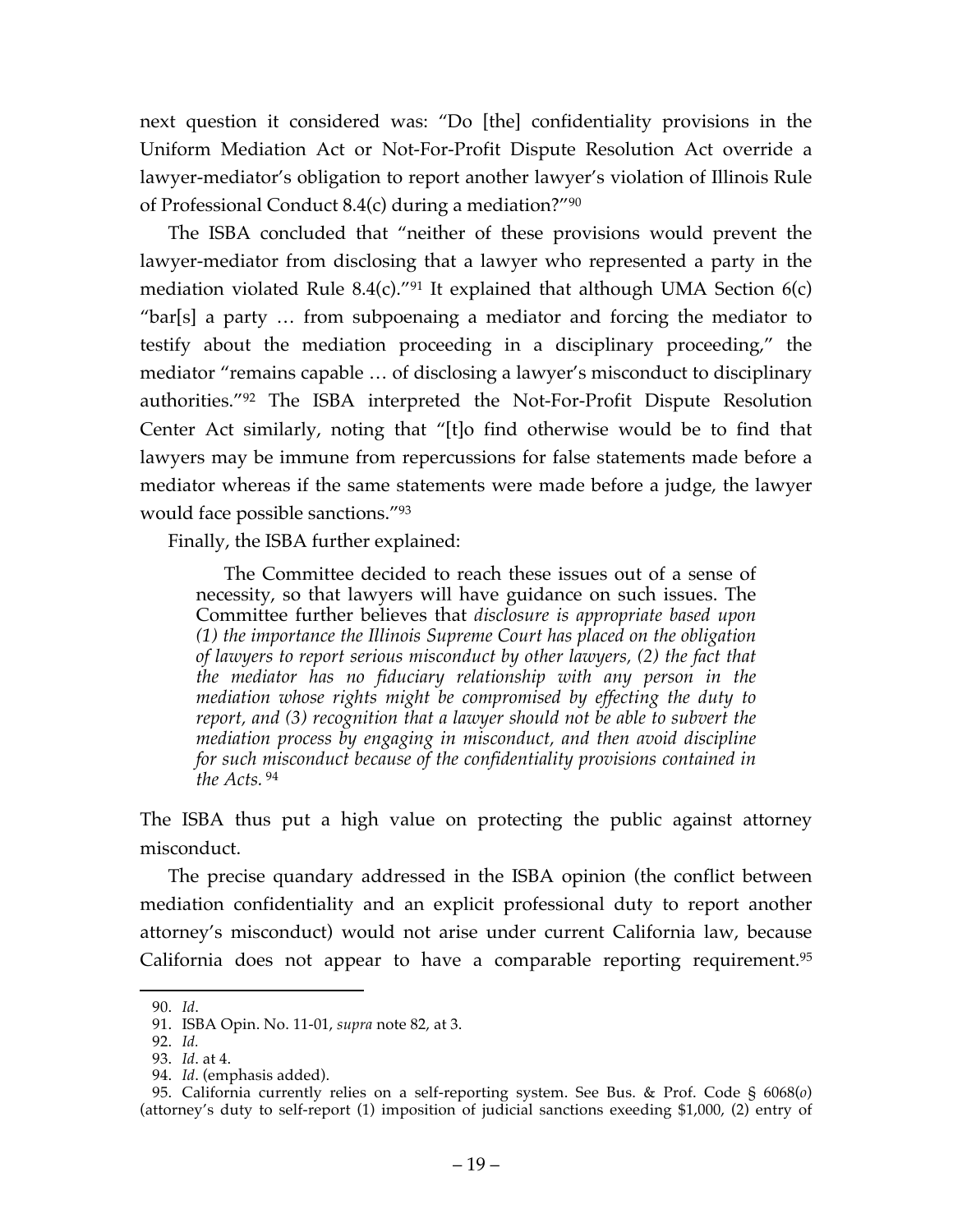Nonetheless, **the ISBA opinion is noteworthy because it involved the same type of balancing that the Commission will have to do in this study:** A balancing between (1) the interest in holding an attorney accountable for misconduct (particularly professional misconduct in the mediation context) and (2) the interest in promoting voluntary settlement of a dispute by assuring the disputants that they can speak freely at a mediation, without reason to fear that their comments will be disclosed and perhaps used against them.

### *New Jersey*

New Jersey was the third state to enact the UMA, in 2004.96 At the time, certain court-ordered mediations were governed by New Jersey Court Rule 1:40- 4(c), which then provided:

Except as otherwise provided by this rule and unless the parties otherwise consent, *no disclosure made by a party during mediation shall be admitted as evidence against that party in any civil, criminal, or quasicriminal proceeding.* A party may, however, establish the substance of the disclosure in any such proceeding by independent evidence.… *No mediator may participate in any subsequent hearing or trial of the mediated matter or appear as witness or counsel for any person in the same or any related matter.*<sup>97</sup>

New Jersey Rule of Court 1:40-4(c)-(d) now provides:

(c) Evidentiary Privilege. A mediation communication is not subject to discovery or admissible in evidence in any subsequent proceeding except as provided by the New Jersey Uniform Mediation Act, N.J.S.A. 2A:23C-1 to -13. A party may, however, establish the substance of the mediation communication in any such proceeding by independent evidence.

judgment against attorney in civil action for "fraud, misrepresentation, breach of fiduciary duty, or gross negligence committed in a professional capacity," and (3) filing of three or more lawsuits alleging attorney engaged in malpractice or other wrongful conduct in professional capacity); see also State Bar of California, Proposed Rules of Professional Conduct, Proposed Rule 8.3. Reporting Professional Misconduct (proposed rule requiring lawyer to inform disciplinary authorities when lawyer knows another lawyer committed felonious criminal act raising substantial question as to honesty or fitness as lawyer, but subject to exceptions, including one for "information gained during a mediation"), http://ethics.calbar.ca.gov/LinkClick.aspx?fileticket= mNFPfYWhJRQ%3D&tabid=2161 (last visited 5/19/14).

<sup>96.</sup> See N.J. Rev. Stat. §§ 2A:23C-1 to 2A:23C-13. For details on how the New Jersey statute compares to the uniform text, see Provencher, *supra* note 15.

<sup>97.</sup> See Lehr v. Afflitto, 382 N.J. Super. 376, 392, 889 A.2d 462 (N.J. Super. App. Div. 2006) (emphasis in original); see also State v. Williams, 184 N.J. 432, 442, 877 A.2d 1258 (N.J. Supreme Ct. 2005).

<sup>(</sup>d) Confidentiality. Unless the participants in a mediation agree otherwise or to the extent disclosure is permitted by this rule, no party, mediator, or other participant in a mediation may disclose any mediation communication to anyone who was not a participant in the mediation. A mediator may disclose a mediation communication to prevent harm to others to the extent such mediation communication would be admissible in a court proceeding. A mediator has the duty to disclose to a proper authority information obtained at a mediation session if required by law or if the mediator has a reasonable belief that such disclosure will prevent a participant from committing a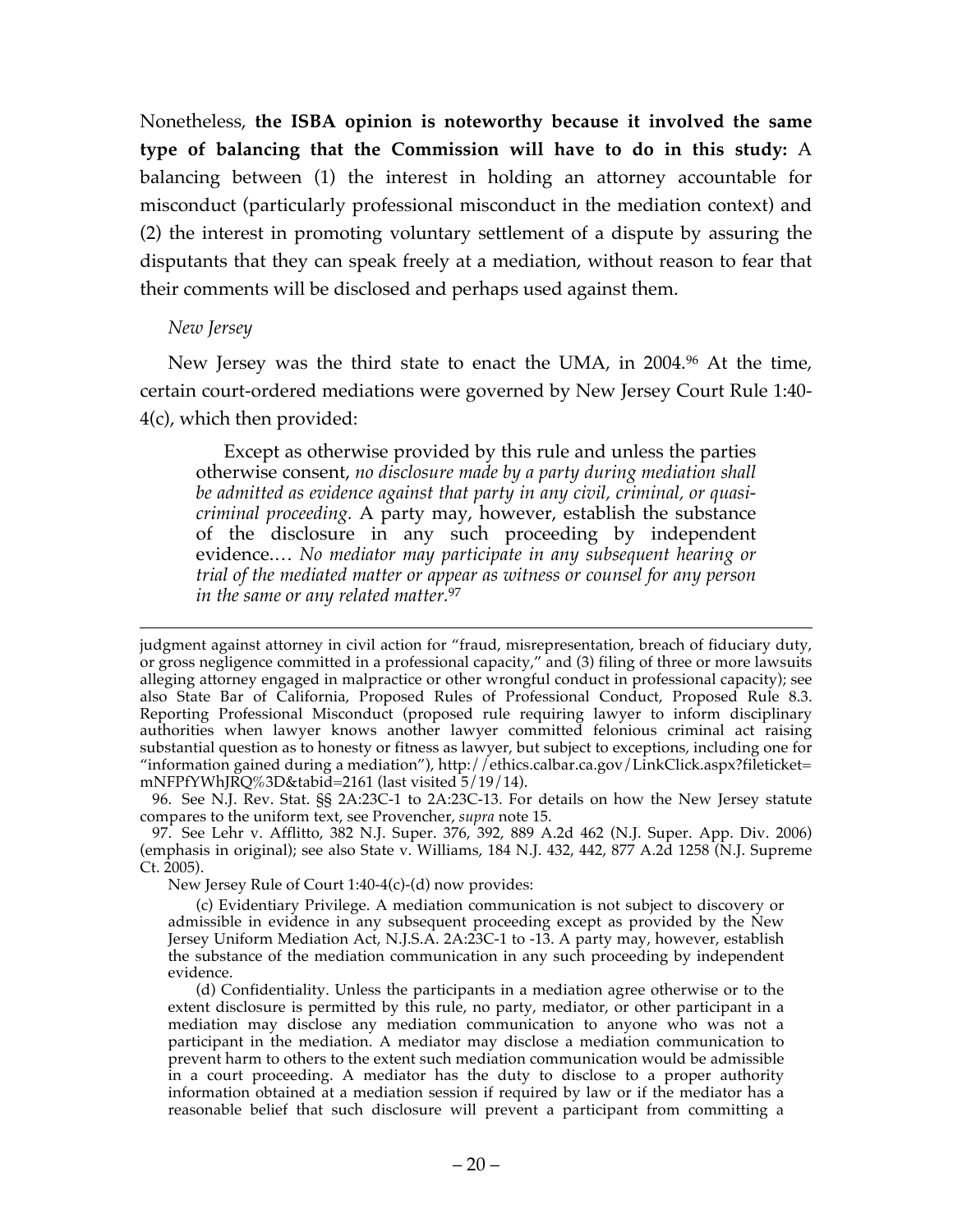The staff did not find any court opinions construing this rule before New Jersey enacted the UMA, but we did find some post-UMA appellate decisions in which the trial court ruling predated the UMA.

In those decisions, the appellate court looked to the UMA for guidance, even though it was not in force when the trial court rendered its decision.<sup>98</sup> In *Williams,* for example, the New Jersey Supreme Court considered whether to "relax" Rule 1:40-4(c)'s prohibition on mediator testimony so as to allow a criminal defendant to present such testimony at trial. In answering that question, the Court noted that "the UMA principles, in general, are an appropriate analytical framework for the determination whether defendant can overcome the mediator's privilege not to testify."99 After carefully analyzing those principles, the Court concluded on a 5-2 vote that "Defendant's need for the mediator's testimony does not outweigh the interest in mediation confidentiality, and defendant has failed to show that the evidence was not otherwise available."<sup>100</sup> Among other things, the Court stressed that "[s]uccessful mediation … depends on confidentiality perhaps more than any other form of ADR,"101 and "the appearance of mediator impartiality is imperative."102 The dissent contended, however, that the mediator's testimony was essential to the defense of the criminal charges, because "[t]he mediator's position as the only objective witness placed him in an entirely distinct role from the other witnesses in the case."103

*Williams* is of particular interest because it precluded use of mediation communications in a *criminal* case involving certain facts. In this respect, New Jersey law and the UMA provide greater protection to mediation communications than California law, which does not restrict the use of mediation communications in any type of criminal case.

*Williams* is also of interest because it exposes some procedural questions relating to the *in camera* balancing approach used in two exceptions to the UMA

criminal or illegal act likely to result in death or serious bodily harm. No mediator may appear as counsel for any person in the same or any related matter. A lawyer representing a client at a mediation session shall be governed by the provisions of RPC 1.6 [specifying when lawyer must disclose information and when lawyer must keep information confidential].

<sup>98.</sup> See *Williams,* 184 N.J. at 444-49; *Lehr*, 382 N.J. Super. at 392-96; see also *Addessa,* 392 N.J. Super. at 67-68 (described above, in discussion of "Exception Relating to the Validity and Enforceability of a Mediated Settlement Agreement").

<sup>99.</sup> *Williams,* 184 N.J. at 444-45.

<sup>100.</sup> *Id.* at 454.

<sup>101.</sup> *Id.* at 447.

<sup>102.</sup> *Id.* at 448.

<sup>103.</sup> *Id.* at 455 (Long, J., dissenting).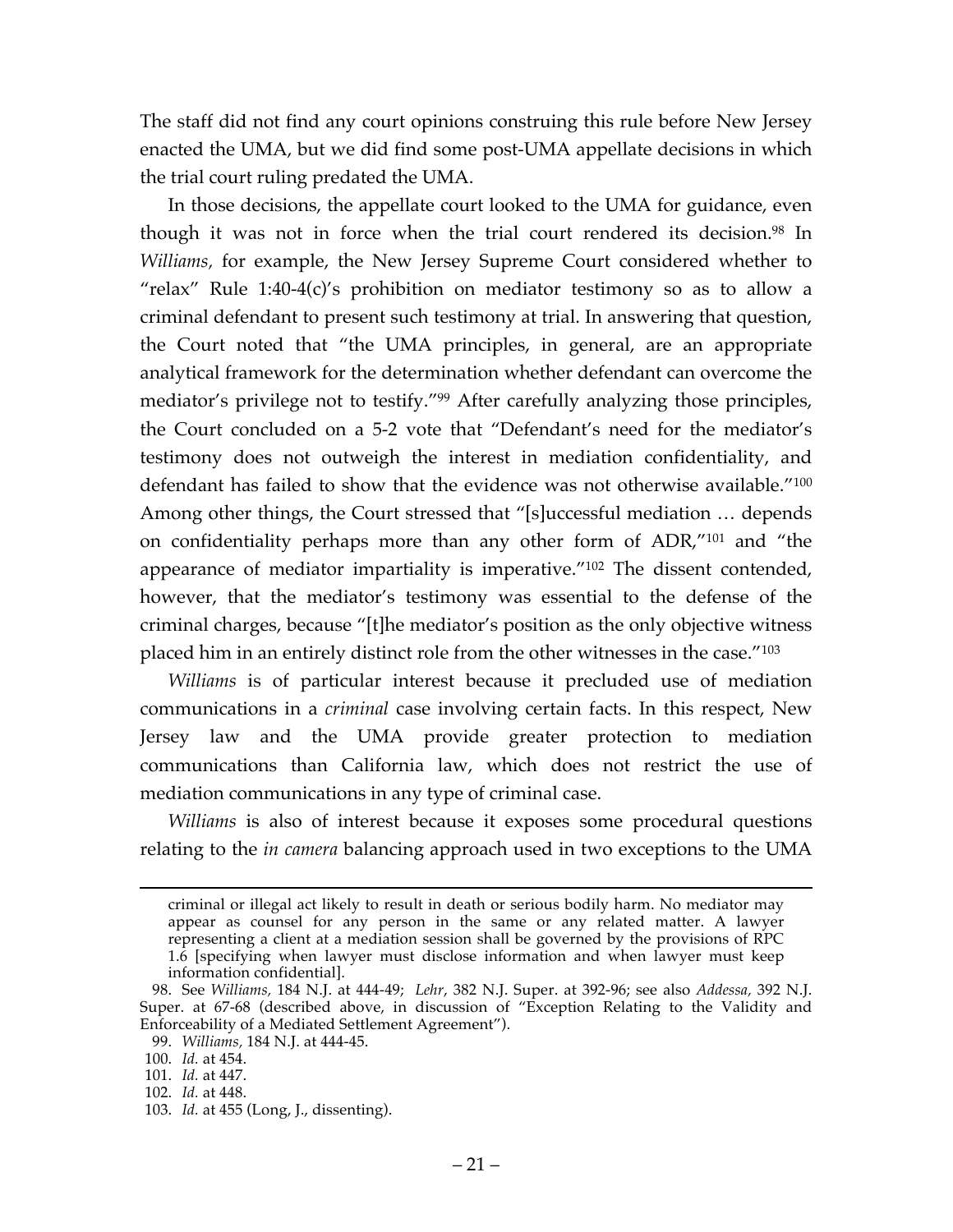privilege: (1) the exception for a mediation communication offered in a court proceeding involving a felony or misdemeanor (UMA  $\frac{1}{5}$  6(b)(1)), and (2) the exception for a mediation communication offered in "a proceeding to rescind or reform or a defense to avoid liability on a contract arising out of the mediation" (UMA § 6(b)(2), discussed earlier in this memorandum). As a New Jersey mediator explained:

[An] area of concern focuses on the proper procedure for requesting a court to conduct the balancing analysis and to admit a mediator's testimony. Unfortunately, the opinion in *Williams* does not provide much detail as to what actually occurred at trial. Apparently, the defense counsel spoke to the mediator during a break in the proceedings and then sought the court's permission to call the mediator as a witness. The court then interviewed the mediator outside the presence of the jury before deciding to bar the testimony. Both the trial court and the Supreme Court were critical of counsel's conduct: the trial judge found that both the mediator and defense counsel had breached the confidentiality of the mediation proceedings, and the Supreme Court likewise found that by asking the mediator to divulge the disputants' statements made during mediation, the defense induced the mediator's breach of confidentiality without first seeking the court's permission. However, *neither the trial court nor the Supreme Court offered any guidance on what counsel should have done, and the UMA is silent on the issue.* In any event, the Court's criticism of counsel seems unwarranted. In *Williams,* presumably the defendant had advised his counsel as to what was said at the mediation before his counsel ever spoke to the mediator. Thus, the mediator's discussion with counsel was not truly a disclosure of "confidential" information, but rather confirmation of what counsel had already been told. Even assuming that such a discussion was an improper disclosure, the Supreme Court's suggestion that counsel should have sought permission from the court before speaking with the mediator offers little in the way of protection for the mediation communication or fairness to the client or counsel. Presumably, the Court meant that the trial judge should have interviewed the mediator independently and then made a ruling. But how is a disclosure to the judge any less of a breach of confidentiality than a discussion between the mediator and counsel? Also, how can counsel adequately protect his client's trial and appellate rights if a court makes a ruling to bar the testimony outside the presence of the attorneys, providing no opportunity to hear what the mediator has to say and argue as to its admissibility?

The better course, which should be adopted by courts in the future or added to the UMA by amendment, is for an attorney whose client has advised that there is a need for the mediator's testimony or who knows from his or her own participation in a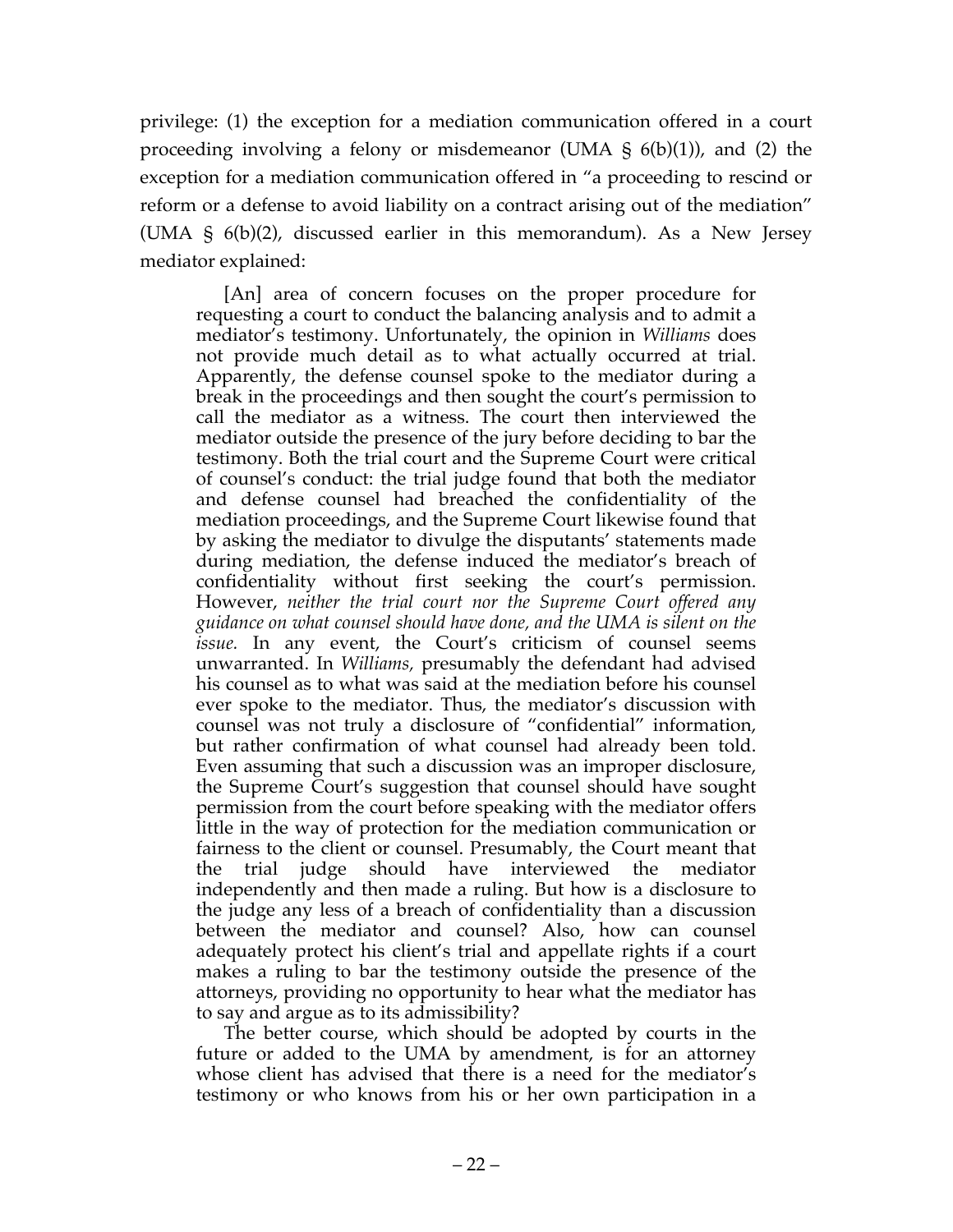mediation on behalf of the client that the testimony is needed to request an interview of the mediator in the presence of the trial judge and counsel with the understanding that the mediation communications at issue will not be disclosed further unless authorized by the judge. The confidentiality of the disclosures can be preserved by sealing that portion of the record containing the testimony. In this way, the communications are preserved as much as possible, while at the same time counsel's ability to protect his or her client's trial and appellate rights remains intact.<sup>104</sup>

If the Commission eventually decides to propose an *in camera* balancing approach, whether along the lines of the UMA or some other lines, **it should consider the points raised above and attempt to provide clear guidance on the practicalities of the approach.**

Shortly after *Williams*, the Appellate Division of the New Jersey Superior Court concluded in *Lehr* that a trial judge had erred in permitting a mediator to testify in a matrimonial action.105 As in *Williams,* only Rule 1:40-4(c) governed the trial, but the Appellate Division also looked to the UMA's confidentiality provisions for guidance. It concluded that "[a]lthough these provisions of the UMA are more elaborate and specific than the confidentiality provisions contained in R. 1:40-4(c), *they embody the same underlying principles of public policy*."106 Thus, the Appellate Division did not consider the UMA a significant change in New Jersey policy; instead, it saw the UMA as an expansion of preexisting policy.

However, other sources emphasize that the 2004 enactment of the UMA was a major change in New Jersey law. For example, a New Jersey family law practitioner not only noted that "the UMA is much more comprehensive than Court Rule 1:40," but also wrote:

The UMA is significant in that it essentially codifies the best practices from all sources. Most importantly, it clarifies concepts of privileges and confidentiality that were previously left to contractual engagements between private mediators and participants in the mediation process. It should clearly help us avoid situations as described in the recent Appellate Division decision of *Lehr v. Afflitto.*<sup>107</sup>

 <sup>104.</sup> David Tomeo, *Be Careful What You Say: One Court's Look at Confidentiality Under the Uniform Mediation Act,* 31 Seton Hall Legislative J. 65, 79-80 (2006) (emphasis added; footnotes omitted). 105. *Lehr*, 382 N.J. Super. at 395.

<sup>106.</sup> *Id*. at 394 (emphasis added).

<sup>107.</sup> Christopher Musulin, *The Uniform Mediation Act*, http://www.burlintoncountydivorce. com/The-Uniform-Mediation-Act.pdf (last visited 5/19/14).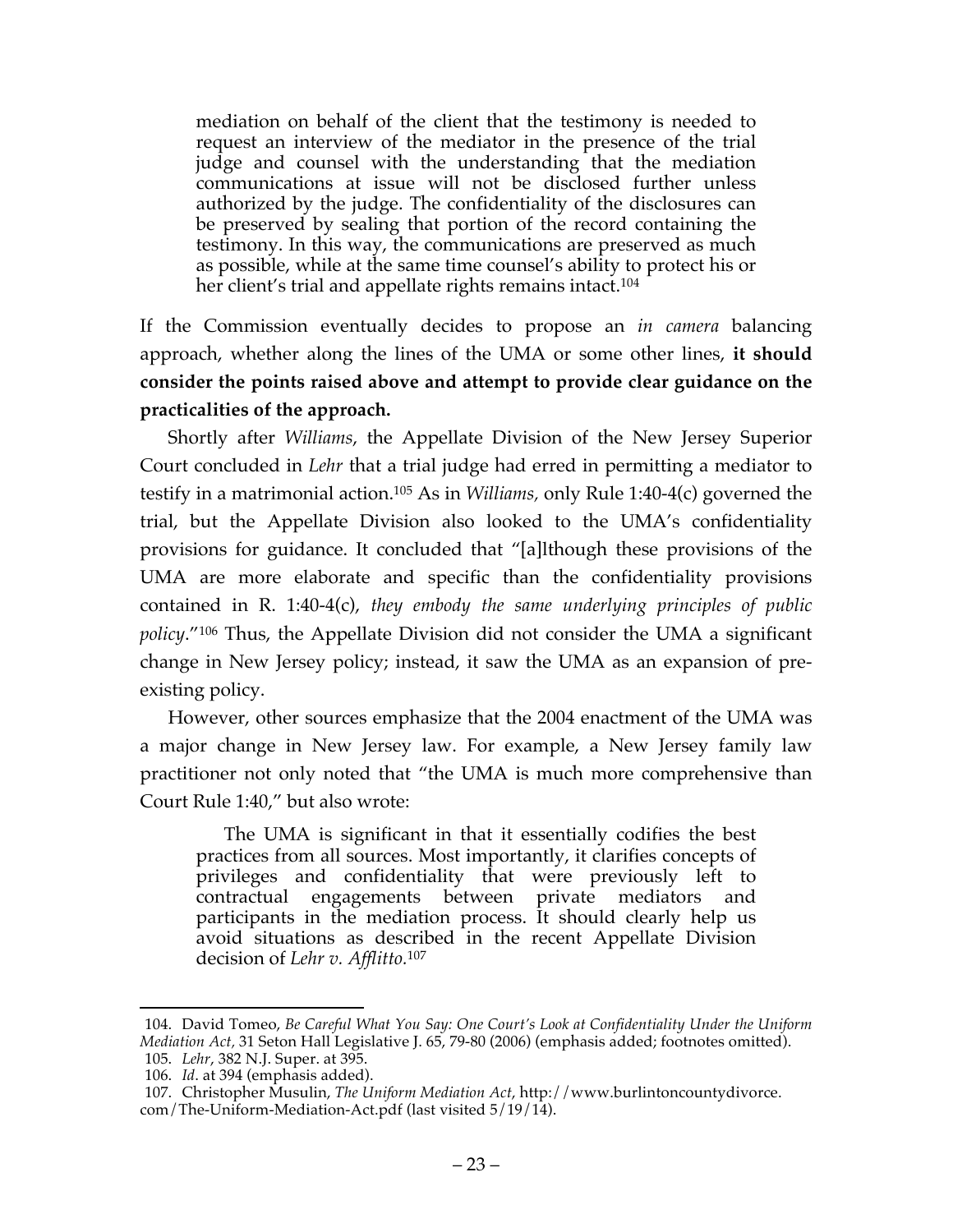Similarly, another New Jersey attorney says:

UMA-NJ represents a significant change in New Jersey law, which previously gave no confidentiality protection and no statutory privilege regarding mediation communications in the private sector, and only limited protection in the court-referred setting. The new law protects confidentiality of communications and creates enforceable privileges for all participants and the mediator.108

The attorney goes on to describe in detail why the UMA "is of vital importance to New Jersey's citizens."109

In an article focusing on New Jersey environmental litigation, another author expressed a different view:

Although UMA and other state mediation confidentiality provisions are a step in the right direction, in that they clarify the rules of an ambiguous game, there are still many instances and avenues by which parties and nonparties can circumvent the confidentiality of mediation communications. *While some guidelines provided by UMA are better than the previous alternative, which provided no statutory guidelines, there still remains uncertainty as to when and whether "confidential" mediation provisions are really confidential.*<sup>110</sup>

She thus warned that "the potential for loss of confidentiality protection in subsequent litigation, even in the presence of a properly executed confidentiality agreement, will most likely have a 'chilling effect' on the frank exchange of information and accessibility to mediators by the average citizen that is so vital to the success of ADR proceedings …."111

Two recent cases governed by New Jersey's UMA arguably lend support to her perspective. In *Willingboro Mall Ltd. v. 240/242 Franklin Ave., L.L.C.*, <sup>112</sup> the New Jersey Supreme Court considered the enforceability of an oral agreement reached in mediation. The UMA makes clear that only "a record signed by all parties to the agreement" is unprivileged and thus enforceable.113 Applying that

 <sup>108.</sup> Hanan Isaacs, *The Uniform Mediation Act: Strengthening Mediation in New Jersey,* http://www.hananisaacs.com/Press-Room/The-Uniform-Mediation-Act-Strengthening-

Mediation-in-New-Jersey.shtml (last visited 5/20/14); see also Kelly, *supra* note 23, at 3-4 (reporting that Hanan Isaacs considers UMA huge success in New Jersey).

<sup>109.</sup> *Id.*

<sup>110.</sup> Allison Britt, *Are "Confidential" Mediation Proceedings Really Confidential? Will the Uniform Mediation Act Really Keep Mediation Communications Out of Court in Subsequent Environmental Litigation?*, 3 Rutgers Conflict Resolution L.J. 1, 20 (2005), *available at* http:// pegasus.rutgers.edu/~rcrlj (emphasis added).

<sup>111.</sup> *Id*.

<sup>112.</sup> 215 N.J. 242, 71 A.3d 888 (N.J. Sup. Ct. 2013).

<sup>113.</sup> See UMA § 6(a)(1) & Comment; N.J. Rev. Stat. § 2A:23C-6(a)(1).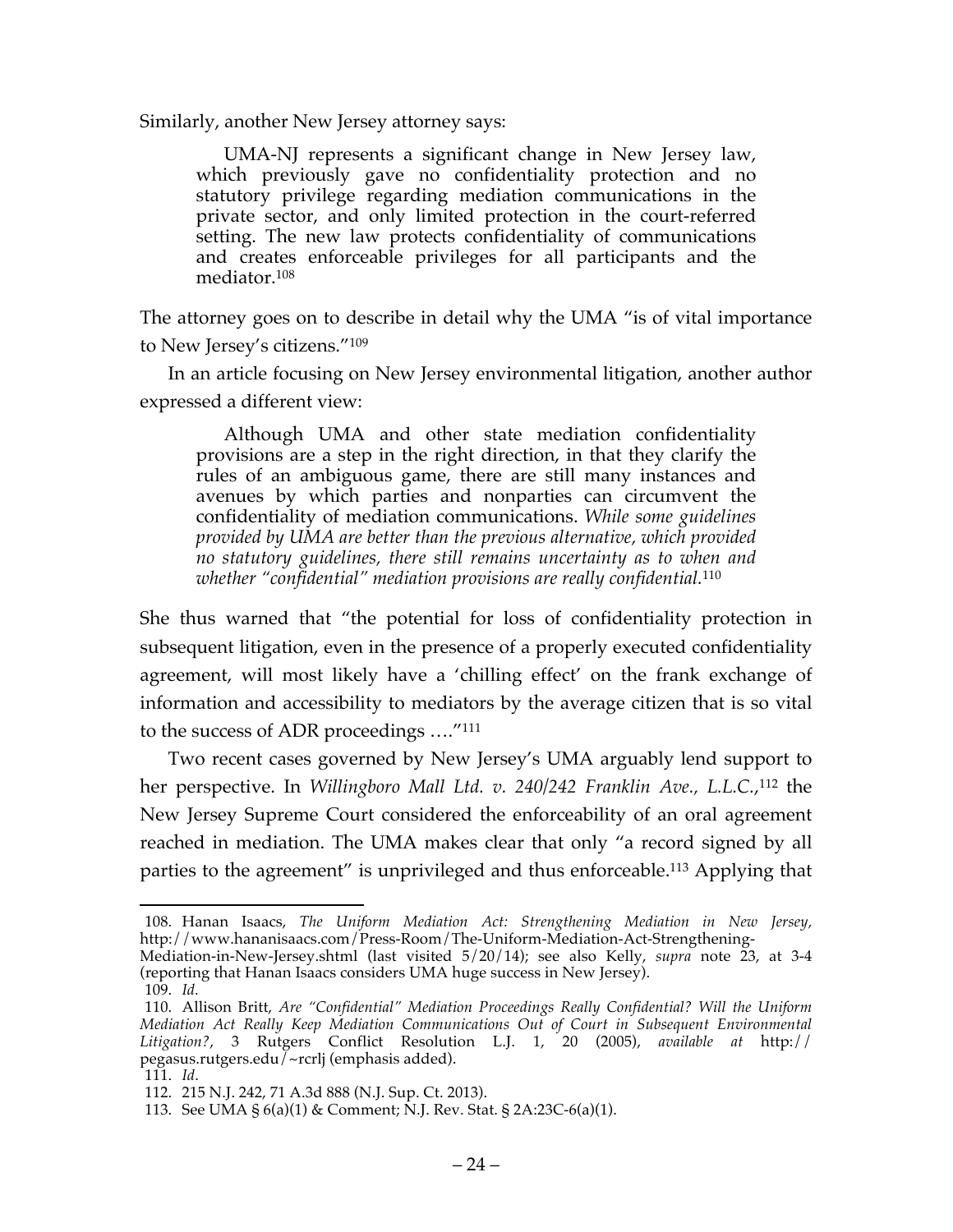principle, the New Jersey Supreme Court concluded that "going forward, a settlement that is reached at mediation but not reduced to a signed, written agreement will not be enforceable."114 But the Court declined to apply that rule in the case before it, finding instead that the privilege had been waived: "A party that not only expressly waives the mediation-communication privilege, but also discloses privileged communications, cannot later complain that it has lost the benefit of the privilege it has breached."115 Thus, the Court enforced the oral settlement agreement and twice warned that "a party seeking to benefit from the mediation-communication privilege must timely assert it."116

*Rutigliano v. Rutigliano*, <sup>117</sup> an unpublished decision rendered a year earlier by the Appellate Division of the New Jersey Superior Court, involved a similar result and reasoning. In that case, however, the plaintiff had "objected to defendant, the mediator, or the parties' attorneys testifying at the hearing concerning the terms of the settlement; he refused to testify; and he declined the opportunity to cross-examine the defendant."118 The Appellate Division nonetheless found that the plaintiff had *expressly* waived the UMA privilege (as required for a waiver under the UMA) because the plaintiff had consented to permit the mediator to notify the court that the case had been settled.119

Together, *Willingboro* and *Rutigliano* underscore that the UMA privilege in New Jersey can be lost through waiver, perhaps on less-than-compelling evidence of an intent to voluntarily allow full disclosure of what happened during the mediation. The staff did not find any other New Jersey decisions that include significant discussion of the UMA protections for mediation communications.120

We did, however, find a case in which a party sought to overturn a mediated marital settlement agreement on the ground that the mediator was biased and failed to make required conflict-of-interest disclosures before the mediation.<sup>121</sup> The court noted that the UMA disclosure requirement, rather than the provision

 <sup>114.</sup> *Id*. at 262.

<sup>115.</sup> *Id*. at 263.

<sup>116.</sup> *Id*. at 245; see also *id.* at 263.

<sup>117.</sup> 2012 N.J. Super. Unpub. LEXIS 2319 (N.J. Super. Ct. App. Div. 2012).

<sup>118.</sup> *Id*. at \*9.

<sup>119.</sup> *Id*. at \*10.

<sup>120.</sup> A few cases refer briefly to the UMA protections for mediation communications. See, e.g., Minkowitz v. Israeli, 433 N.J. Super. 111, 77 A. 3d 1189 (N.J. Super. Ct. App. Div. 2013) (holding that signed mediated settlement agreement was enforceable); Hudson City Savings Bank v. Colyer, 2013 N.J. Super. Unpub. LEXIS 263 (N.J. Super. Ct. Chancery Div. 2013) (noting that parties had mutually agreed to waive UMA protection).

<sup>121.</sup> See N.H. v. N.H., 418 N.J. Super. 262, 13 A.3d 399 (N.J. Super. Ct. App. Div. 2011).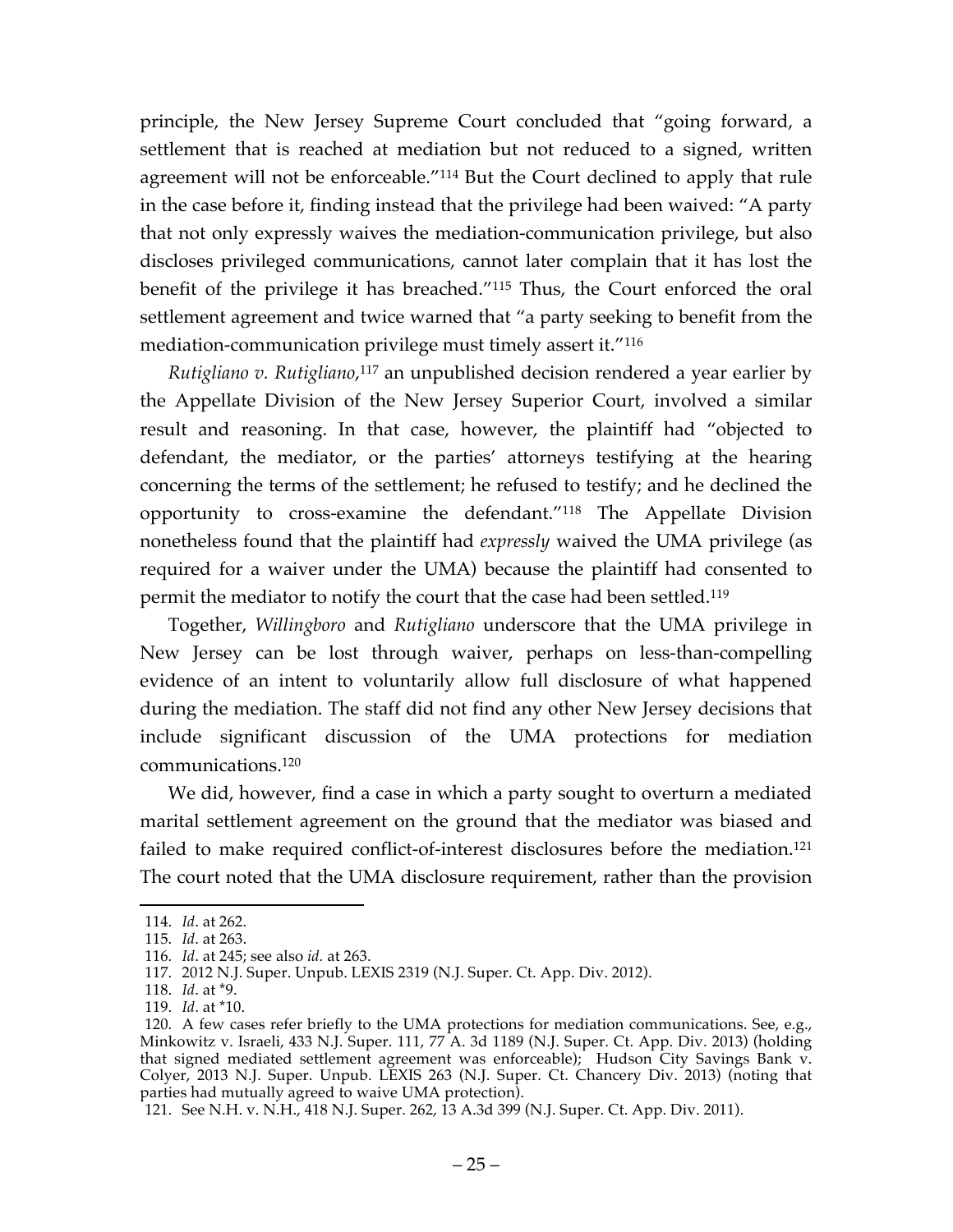cited by the party, appeared to apply.122 But the court upheld the settlement agreement and firmly rejected the claim of mediator misconduct, without invading the confidentiality of the mediation. <sup>123</sup> The case is an example of a situation in which a party suffering from buyer's remorse used a wide range of arguments, including a claim of mediator misconduct, in an unsuccessful attempt to undo a mediated settlement agreement.124

### *Iowa*

In 1998, Iowa enacted an act on "Confidentiality in the Mediation Process."125 Key provisions in that act were:

- A section defining "mediation," "mediation communication," and "mediation document."
- A section making mediation communications and mediation documents privileged and confidential subject to certain exceptions (including an exception for evidence relevant to a claim against a mediator, but no exception specifically for evidence relevant to a claim against an attorney).
- A section governing mediator testimony.
- A section creating mediator immunity.<sup>126</sup>

The act did not specify who held the mediation privilege, or whether and how the privilege could be waived.

In 2005, Iowa repealed the above provisions and enacted the UMA.127 "The Iowa version of the UMA is nearly identical to the NCCUSL version with the exception of an added provision regarding mediator immunity."<sup>128</sup> The staff did not find any case law construing the protections for mediation communications in Iowa's UMA or Iowa's 1998 act on "Confidentiality in the Mediation Process."129

 <sup>122.</sup> See *id.* at 289 n.11.

<sup>123.</sup> See *id.* at 289-90.

<sup>124.</sup> See *id.* at 284 (wife's "after-the-fact remorse entitles her to no remedy because it lacks provenance in the law, and more importantly, in equity"); see also *id.* at 278-90 (discussing and rejecting wife's arguments).

<sup>125.</sup> 1998 Iowa ch. 1062 (77th Gen. Asm., 2d Sess., House File 2478).

<sup>126.</sup> Former Iowa Code §§ 679C.1 to 679C.4.

<sup>127.</sup> Iowa Code §§ 679C.101 to 679C.115.

<sup>128.</sup> Provencher, *supra* note 15; see Iowa Code § 679C.115.

<sup>129.</sup> The staff did find an unpublished case construing the definition of "mediation party" in the Iowa UMA. See *In re* Marriage of Pebbles, 2004 Iowa App. LEXIS 1304 (Iowa Ct. App. 2004).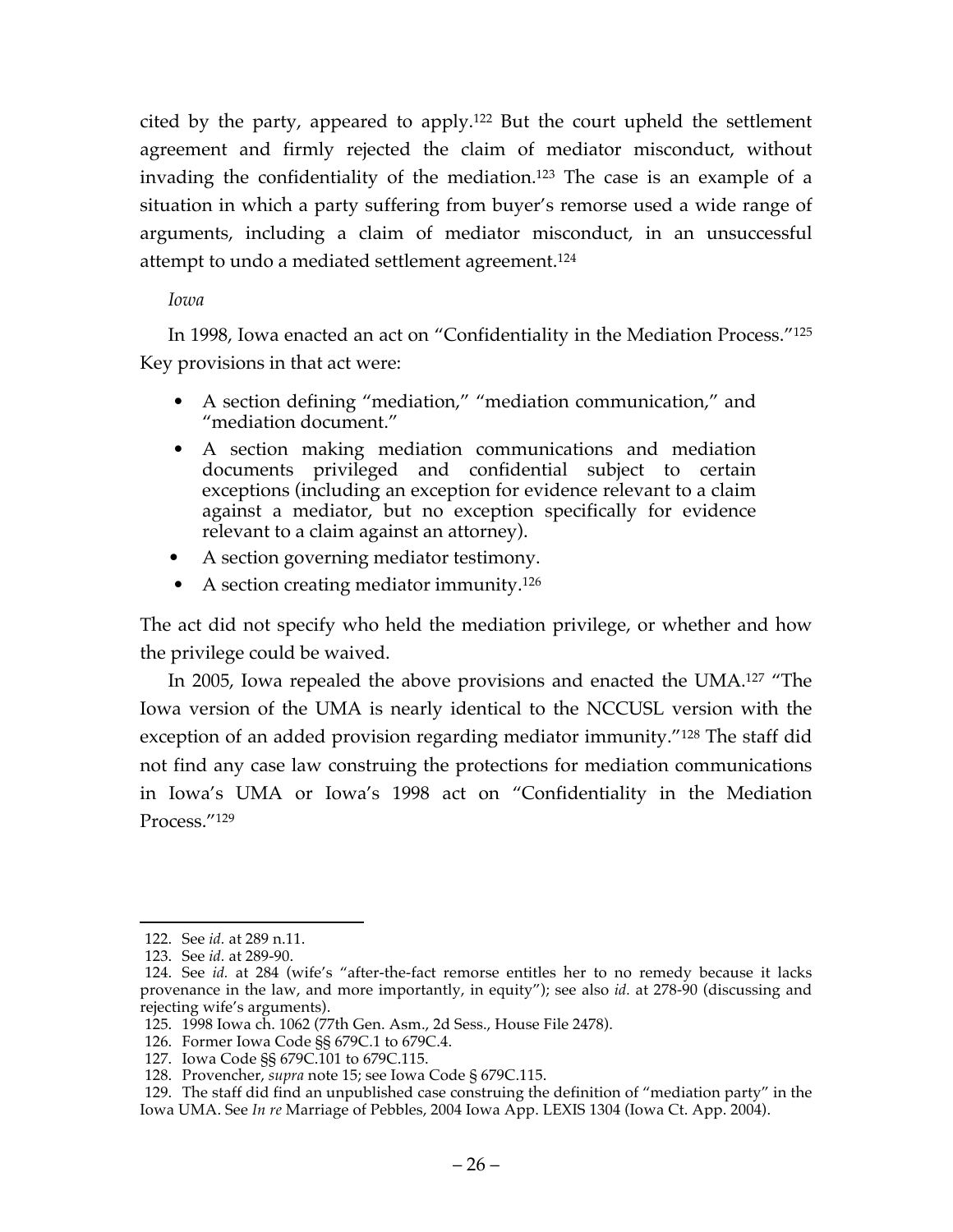#### *Ohio*

Like Iowa, Ohio enacted the UMA in 2005.130 Before then, Ohio had another statute relating to mediation communications, <sup>131</sup> which said that a mediation communication is confidential and expressly prohibited the disclosure of a mediation communication in a civil or administrative proceeding, subject to certain exceptions.132 In particular, a disclosure was permissible if a court, after a hearing, determined that the disclosure would not circumvent Evidence Rule 408 (restricting the admissibility of settlement negotiations), the disclosure was necessary to prevent a manifest injustice in the particular case, and the necessity for disclosure was of sufficient magnitude to outweigh the importance of protecting confidentiality in mediation proceedings.133

Many written decisions involve that statute, including some published decisions.134 In many of those pre-UMA decisions, the appellate court excluded or otherwise protected mediation communications,135 but there were some exceptions.136

 <sup>130.</sup> Ohio Rev. Code Ann. §§ 2710.01 to 2710.10. For details on how the Ohio statute compares to the uniform text, see Provencher, *supra* note 15.

<sup>131.</sup> Former Ohio Rev. Code Ann. § 2317.023. For information on the effective date of this statute, see Schumacker v. Zoll, 2001 Ohio App. LEXIS 4498 (Ohio Ct. App. 2001).

<sup>132.</sup> See *Schumacker,* 2001 Ohio App. LEXIS at \*4. The former statute defined a "mediation communication" as "a communication made in the course of and relating to the subject matter of a mediation." See *id., quoting* former Ohio Rev. Code 2317.023.

<sup>133.</sup> See O'Donnell Constr. Co. v. Stewart, 2006-Ohio-1838, 2006 Ohio App. LEXIS 1686 (Ohio Ct. App. 2006).

<sup>134.</sup> See, e.g., State *ex rel.* Schneider v. Kreiner, 83 Ohio St. 3d 303, 699 N.E.2d 83, 1998-Ohio-271 (1998); O'Donnell Constr. Co. v. Stewart, 2006-Ohio-1838, 2006 Ohio App. LEXIS 1686 (Ohio Ct. App. 2006); Scibelli v. Pannuzio, 2006-Ohio-5652, 2006 Ohio App. LEXIS 5650 (Ohio Ct. App. 2006); Brooks-Lee v. Lee, 2005-Ohio-2288, 2005 Ohio App. LEXIS 2188 (Ohio Ct. App. 2005); Reason v. C.A. Wilson Concrete Products, Inc., 2004-Ohio-2744, 2004 Ohio App. LEXIS 2437 (Ohio Ct. App. 2004); Bowden v. Weickert, 2003-Ohio-3223, 2003 Ohio App. LEXIS 2871 (Ohio Ct. App. 2003); Duncan v. Vernon Township Trustees, 2001 Ohio App. LEXIS 90 (Ohio Ct. App. 2001); Schumacker v. Zoll, 2001 Ohio App. LEXIS 4498 (Ohio Ct. App. 2001); Carver v. Township of Deerfield, 139 Ohio App. 3d 64, 742 N.E.2d 1182 (Ohio Ct. App. 2000).

<sup>135.</sup> See *Kreiner*, 699 N.E.2d at 85-87 (denying party's request for disclosure of form prepared by mediator); *O'Donnell*, 2006 Ohio App. LEXIS 1686 (holding that trial court abused its discretion in ordering disclosure of mediation communications); *Reason*, 2004 Ohio App. LEXIS 2437 (upholding trial court's decision to revoke attorney's pro hac vice status due to attorney's deliberate disclosure of mediation communications); *Bowden*, 2003 Ohio App. LEXIS 2871 (reversing arbritration award that was based on mediation communications); *Duncan*, 2001 Ohio App. LEXIS 90, at \*2 n.1 (chastising appellants for disclosing mediation communications, which "are confidential and shall not be disclosed, subject to very limited exceptions"); *Schumacker*, 2001 Ohio App. LEXIS 4498 (holding that trial court erred in considering mediation communications); *Carver*, 139 Ohio App. 3d at 72 (concluding that mediation communications are confidential and "a court-ordered mediation conference does not fall within the open meeting requirement of R.C. 121.22").

<sup>136.</sup> See *Scibelli,* 2006 Ohio App. LEXIS 5650, at \*\*63 to \*\*75 (court may consider mediation evidence in deciding whether party made good faith effort to settle case and thus is entitled to prejudgment interest); *Brooks-Lee*, 2005 Ohio App. LEXIS 2188, at \*\*19 to \*\*22 (trial court's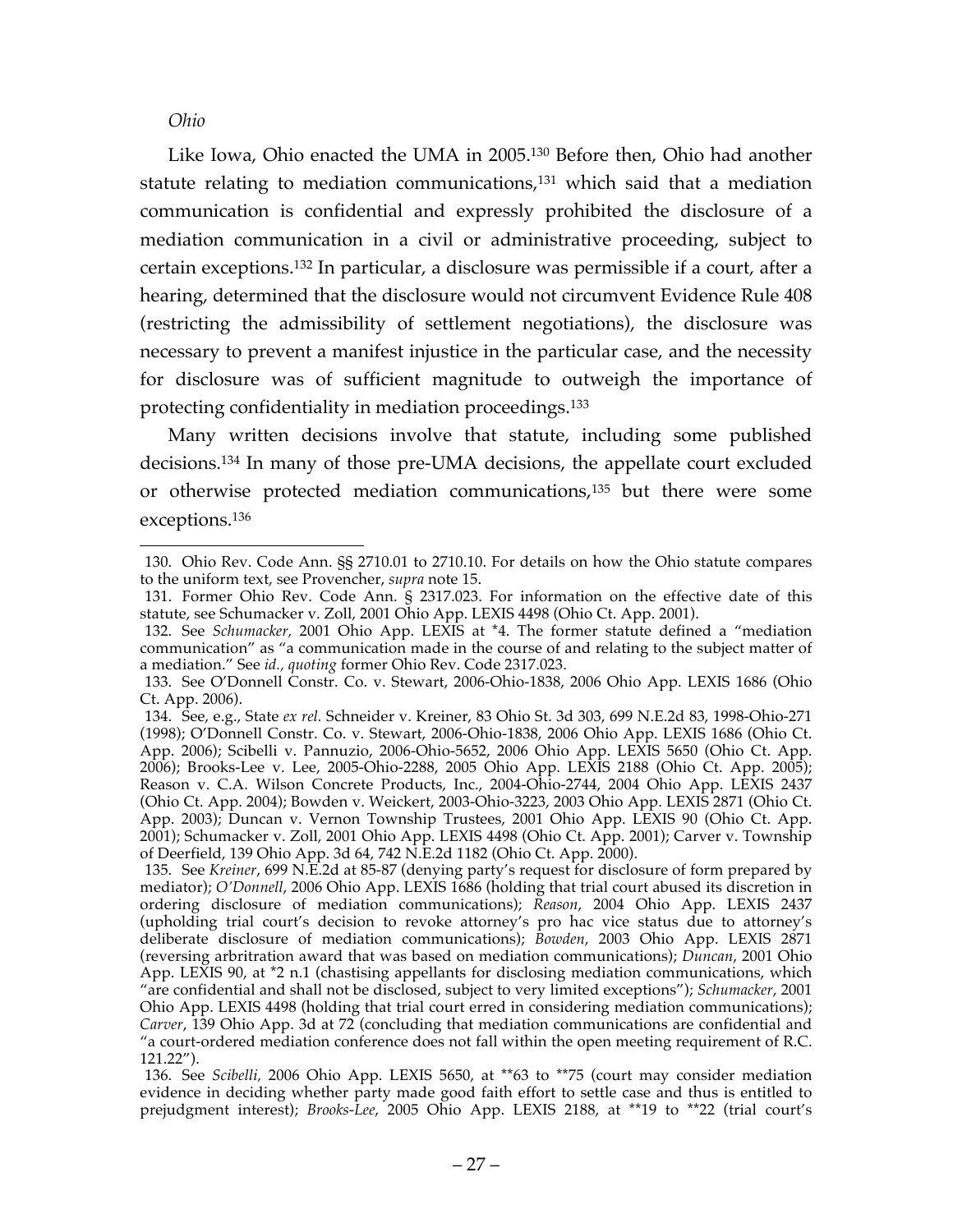One pre-UMA decision is notable because the court in that case, like the California Supreme Court in *Cassel v. Superior Court*, <sup>137</sup> made clear that the statute protecting mediation communications encompassed attorney-client discussions made during a mediation.138 Another pre-UMA decision is notable because it involves a "common sense argument" that using mediation confidentiality to prevent a party from proving he made a settlement offer (as required to obtain prejudgment interest in Ohio) is "akin to suing for malpractice and then trying to bar the defendant from testifying based on the doctor-patient privilege."139 People have raised similar arguments in California, with regard to using mediation confidentiality to exclude evidence bearing on whether someone committed misconduct during a mediation (*e.g.*, evidence pertaining to whether an insurer unreasonably refused to settle).

Although the general principle of protecting mediation communications was well-established in Ohio before the state enacted the UMA, its pre-UMA statute was not as detailed as the UMA. As the Ohio Supreme Court website explains: "[T]he UMA reflects the growth of and changes within the mediation field over the past two decades and is much more comprehensive than the Ohio statute it replaces."140

After Ohio enacted the UMA in 2005, litigation in this area of the law continued. In addition to the two post-UMA cases from Ohio discussed earlier in this memorandum (*Society of Lloyd's* and *City of Akron*), the staff found five Ohio opinions in which the court determined how the UMA provisions protecting mediation communications applied to a particular fact situation.141 We also found two federal cases applying Ohio's UMA privilege. 142

admission of mediation evidence was not "plain error" when defendant failed to timely object in trial court).

<sup>137.</sup> 51 Cal. 4th 113, 244 P.3d 1080, 119 Cal. Rptr. 3d 437 (2011).

<sup>138.</sup> See *O'Donnell*, 2006 Ohio App. LEXIS 1686, at \*\*13.

<sup>139.</sup> Scibelli, 2006 Ohio App. LEXIS 5650, at \*\*16.

<sup>140.</sup> *The Uniform Mediation Act-ORC Sections 2710.1-2710.10*, http://www.supremecourtofohio. gov/JCS/disputeResolution/resources/uma/ (last visited May 28, 2014).

<sup>141.</sup> See FCDB LBPL 2008-1 Trust v. Remely, 2013-Ohio-4960, 2013 Ohio App. LEXIS 5163 (Ohio Ct. App. 2013); BAC Home Loans Servicing , L.P. v. Testa, 2012-Ohio-5230, 2012 Ohio App. LEXIS 4671 (Ohio Ct. App. 2012); JP Morgan Chase Bank, N.A. v. Hunter, 2012-Ohio-5222, 2012 Ohio App. LEXIS 4590 (Ohio Ct. App. 2012); Allied Erecting & Dismantling Co. v. Qwest Communications Int'l, Inc., 2010-Ohio=5939, 2010 Ohio App. LEXIS 4995 (Ohio Ct. App. 2010); Anthony v. Andrews 2009-Ohio-6378, 2009 Ohio App. LEXIS 5352 (Ohio Ct. App. 2009).

The staff also found two Ohio decisions in which the court determined that the UMA privilege did not apply to certain communications because those communications were not made in a "mediation" as defined in the UMA. See Kuhn v. 21st Century Ins. Co., 2012-Ohio-2598, 2012 Ohio App. LEXIS 2284 (Ohio Ct. App. 2012); Hopes v. Barry, 2011-Ohio-6688, 2011 Ohio App. LEXIS 5523 (Ohio Ct. App. 2011). Another Ohio case refers to a mediator's invocation of the UMA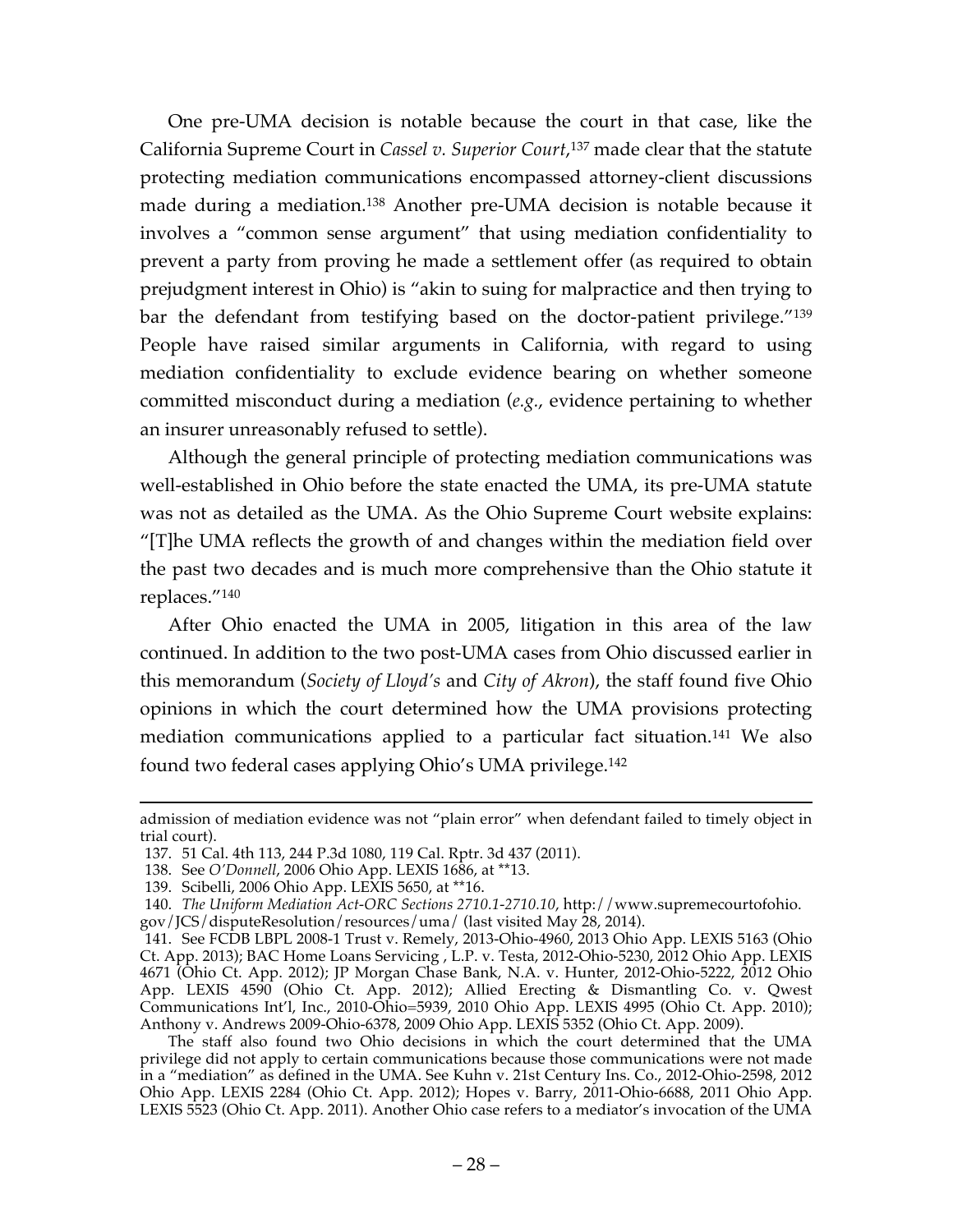Of the nine written opinions we found that construe Ohio's version of the UMA, seven were issued by appellate courts. In four of those seven cases, the trial court allowed use of mediation evidence, but the Ohio court of appeal overturned that ruling.143 Another case was a 2-1 decision, in which the dissenting justice criticized the majority and the trial court for relying on mediation information without an express waiver of the UMA privilege (as opposed to a waiver implied from participation in a mandatory mediation program). 144

Thus, there have been some disagreements about application of the UMA in Ohio. In general, the end result has supported the protection of mediation communications. In reaching that result, however, mediation communications have repeatedly been disclosed at the trial level.

Although we have not systematically analyzed the matter, this strikes the staff as a recurring pattern, not only in Ohio but elsewhere: Our hunch is that trial courts are more inclined to admit or allow disclosure of mediation communications than appellate courts, perhaps because trial judges are closely focused on achieving justice with regard to the particular parties that look them in the eye, while appellate justices are more readily able to see beyond the immediate dispute and accept the cost of the mediation privilege (i.e., the loss of relevant evidence) as a tradeoff for its perceived societal benefits. We will discuss this hypothesis in more depth when we review the scholarly work on this topic, including in particular some articles by Professor James Coben and others that present data on mediation-related litigation.145

privilege, but does not appear to have involved a dispute over whether or how to apply the UMA protections for mediation communications. See Triplex Co. v. R.L. Pomante Contractor, Inc., 2008-Ohio-6301, 2008 Ohio App. LEXIS 5267 (Ohio Ct. App. 2008).

<sup>142.</sup> See Nachar v. PNC Bank, N.A., 901 F. Supp. 2d 1012 (2012); A&H Mgmt. Services v. Chafflose Corp., 2009 U.S. App. LEXIS 2046 (6th Cir. 2009). In another federal case, the court applied Ohio law on some points, but did not appear to do so with regard to mediation confidentiality. See Tocci v. Antioch Univ., 2013 U.S. Dist. LEXIS 121188, at \*40, \*46 n.7 (S.D. Ohio 2013).

<sup>143.</sup> See *City of Akron,* 942 N.E.2d at 414-16 (trial court erred in determining that mediation evidence was admissible under Ohio Rev. Code Ann. § 2710.05(B)(2)); *BAC*, 2012 Ohio App. LEXIS 4672 (trial court erred in relying on mediation information reported in violation of Ohio UMA); *JP Morgan*, 2012 Ohio App. LEXIS 4590 (same); *Anthony*, 2009 Ohio App. LEXIS 5352, at \*\*8 (trial court "cannot rule based on mediation communication or an improper mediation report," thus it abused discretion in imposing sanctions).

<sup>144.</sup> *FCDB*, 2013 Ohio App. LEXIS 5163 (O'Toole, J., dissenting).

<sup>145.</sup> See, e.g., Noble Foster & Selden Prentice, *The Promise of Confidentiality in Mediation: Practitioners'* Perceptions, 2009 J. Disp. Resol. 163 (2009); James Coben & Peter Thompson, *Mediation Litigation Trends: 1999-*2007, World Arbitration & Mediation Review, vol. 1, no. 3, pp. 395-414 (2007); Andrew Weisberg, *The Secret to Success: An Examination of New York State Mediation-Related* Litigation, 34 Fordham Urban L.J. 1549 (2007); James Coben & Peter Thompson,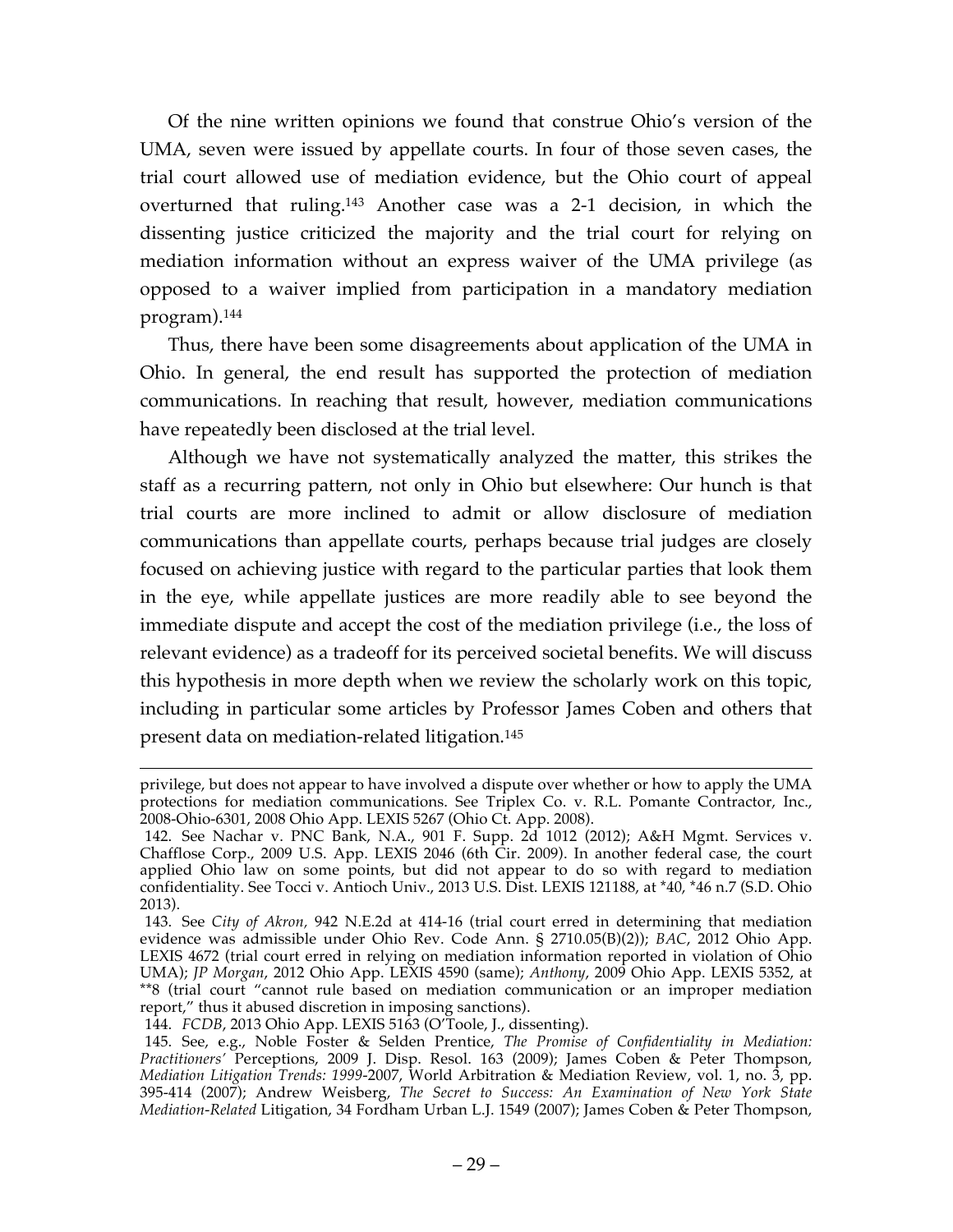### *Vermont*

Vermont is another state that enacted the UMA in 2005.146 From the standpoint of this study, two pre-UMA Vermont cases are of particular interest.

In the first case, *Lawson v. Brown's Day Care Center, Inc.,*<sup>147</sup> the Vermont Supreme Court considered whether to uphold a trial court decision imposing sanctions on an attorney for filing an unsealed document with the court, in which the attorney disclosed mediation communications and alleged that opposing counsel had violated certain disciplinary rules during the mediation. The Supreme Court reversed, explaining that "it was error for the court to have imposed sanctions without finding any improper motives or bad faith …."148 The Court remanded for a determination of whether the attorney had acted in bad faith.

On remand, the trial court determined that the attorney acted in bad faith. It explained that if the attorney felt obligated to report disciplinary violations, he should have done so in other fora, not by making an *ex parte* communication with the court.<sup>149</sup> It further explained that "[t]he specific conduct for which Attorney Kilmartin was sanctioned was repeatedly *filing with the court* documents containing information protected by the confidentiality of the mediation process."150 On appeal, the Supreme Court upheld the determination of bad faith and the award of sanctions. 151

What is interesting about this case is that the Vermont Supreme Court seemed to indicate that mediation communications are *not* insulated from disclosure when a party in good faith seeks to address criminal or ethical misconduct. In its first opinion, it explained:

[O]ur evidence rules make information disclosed in mediation inadmissible, but not privileged. The parties could not create an evidentiary privilege by agreement. *Even if they could, it would be a large stretch to interpret an informal oral agreement as creating an evidentiary privilege that insulates a party to a mediation from the* 

 $\overline{a}$ 

*Disputing Irony: A Systematic Look at Litigation About Mediation*, 11 Harv. Negotiation L. Rev. 43 (2006); Paula Young, *Take It or Leave It. Lump It or Grieve It: Designing Mediator Complaint Systems that Protect Mediators, Unhappy Parties, Attorneys, Courts, the Process, and the Field,* 21 Ohio St. J. on Disp. Resol. 721 (2006).

<sup>146.</sup> See Vt. Stat. Ann. tit. 12, §§ 5711-5723.

<sup>147.</sup> 172 Vt. 574, 776 A.2d 390 (Vt. Sup. Ct. 2001).

<sup>148.</sup> *Id.* at 578.

<sup>149.</sup> Lawson v. Brown's Home Day Care Center, 2003 Vt. Super. LEXIS 15, at \*20-\*27 (Vt. Super. Ct. 2003), *aff'd*, 177 Vt. 528, 861 A.2d 1048 (Vt. Sup. Ct. 2004).

<sup>150.</sup> See *id.* at \*34 (emphasis added).

<sup>151.</sup> Lawson v. Brown's Home Day Care Center, 177 Vt. 528, 861 A.2d 1048 (Vt. Sup. Ct. 2004).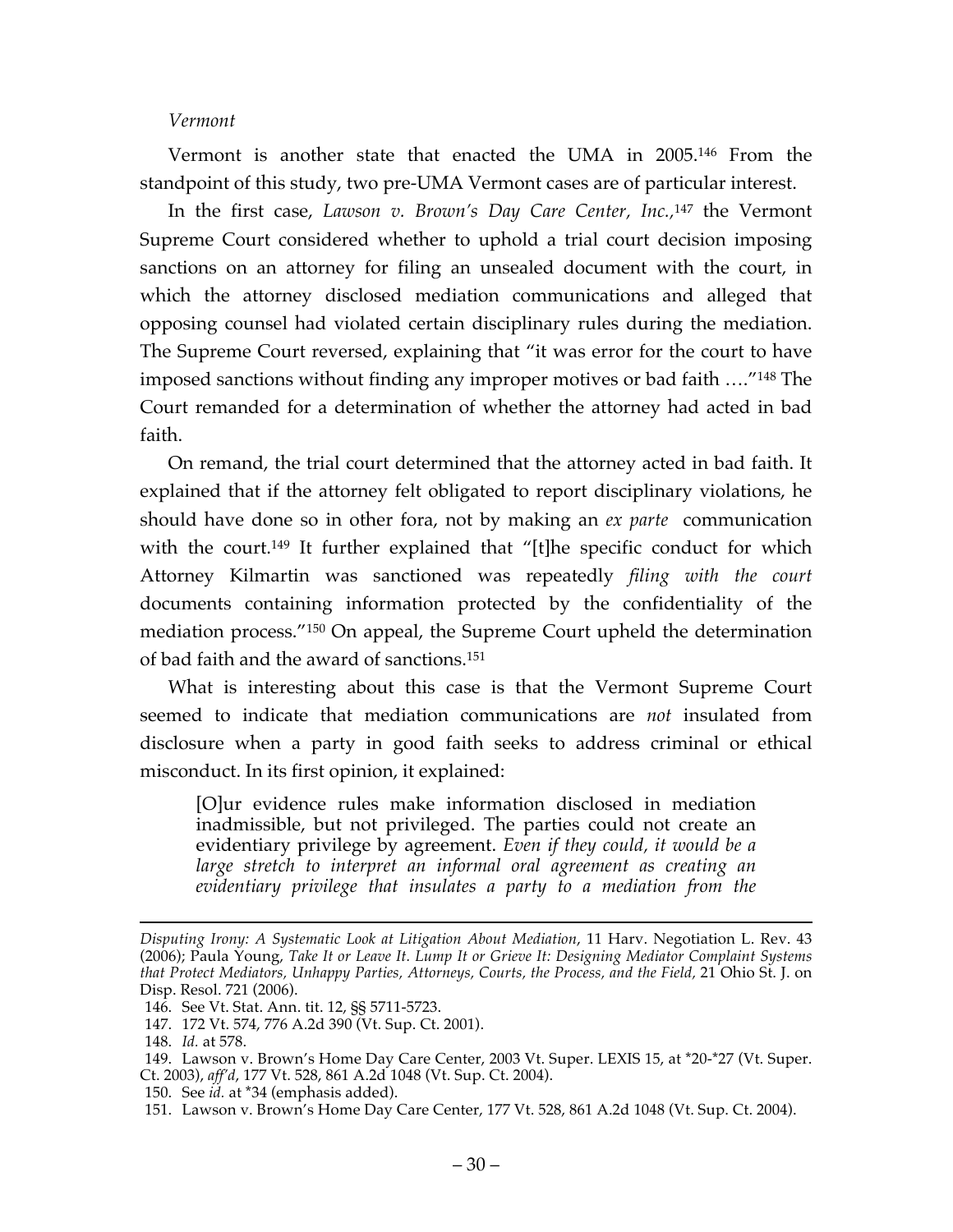*consequences of criminal or ethical misconduct.* The duty of disclosure is even broader under the Rules of Professional Conduct. Rule 8.3(c) requires disclosure unless the information is covered by the lawyer confidentiality rule, Rule 1.6. There is no exception for mediation proceedings, even where mediation is covered by an evidentiary privilege.<sup>152</sup>

The Court went on criticize the trial court's original decision, in which the trial court imposed sanctions without requiring a showing of bad faith:

The unstated assumption behind the decision of the court is that an attorney in Kilmartin's position could never disclose anything that occurred in the mediation for any reason. *The court's order is broad enough to make a person who commits professional misconduct, even criminal misconduct, during a mediation immune from disciplinary sanction or prosecution because no one can lawfully disclose the misconduct.*<sup>153</sup>

The Court thus intimated that in some circumstances, the policy interest in punishing professional misconduct would trump the interest in mediation confidentiality.

In a later case, *Brady v. CU York Ins. Co.*, <sup>154</sup> a Vermont trial court followed this aspect of *Lawson*. The *Brady* plaintiffs refused to comply with a mediated agreement. They raised numerous arguments, including a claim that the mediated agreement was unenforceable because of threats that opposing counsel made during the mediation.

The trial court noted that by disclosing the alleged threats, the plaintiffs had violated the terms of the mediation agreement, which said that the mediation would be "entirely confidential."155 Citing *Lawson*, the court nonetheless decided to consider the evidence.156 It ultimately concluded that there was no misconduct and none of the plaintiffs' arguments had merit.157 The case is thus an example of one in which a party's expectation of mediation confidentiality was defeated due to an opponent's allegations of professional misconduct, which proved groundless and were apparently prompted by buyer's remorse.

 <sup>152.</sup> 172 Vt. at 575 n.2 (emphasis added; citation omitted).

<sup>153.</sup> *Id.* at 576 (emphasis added).

<sup>154.</sup> 2005 Vt. Super. LEXIS 53 (Vt. Super. Ct. 2005).

<sup>155.</sup> *Id.* at \*5.

<sup>156.</sup> *Id.* at \*5-\*6.

<sup>157.</sup> *Id.* at \*6, \*16.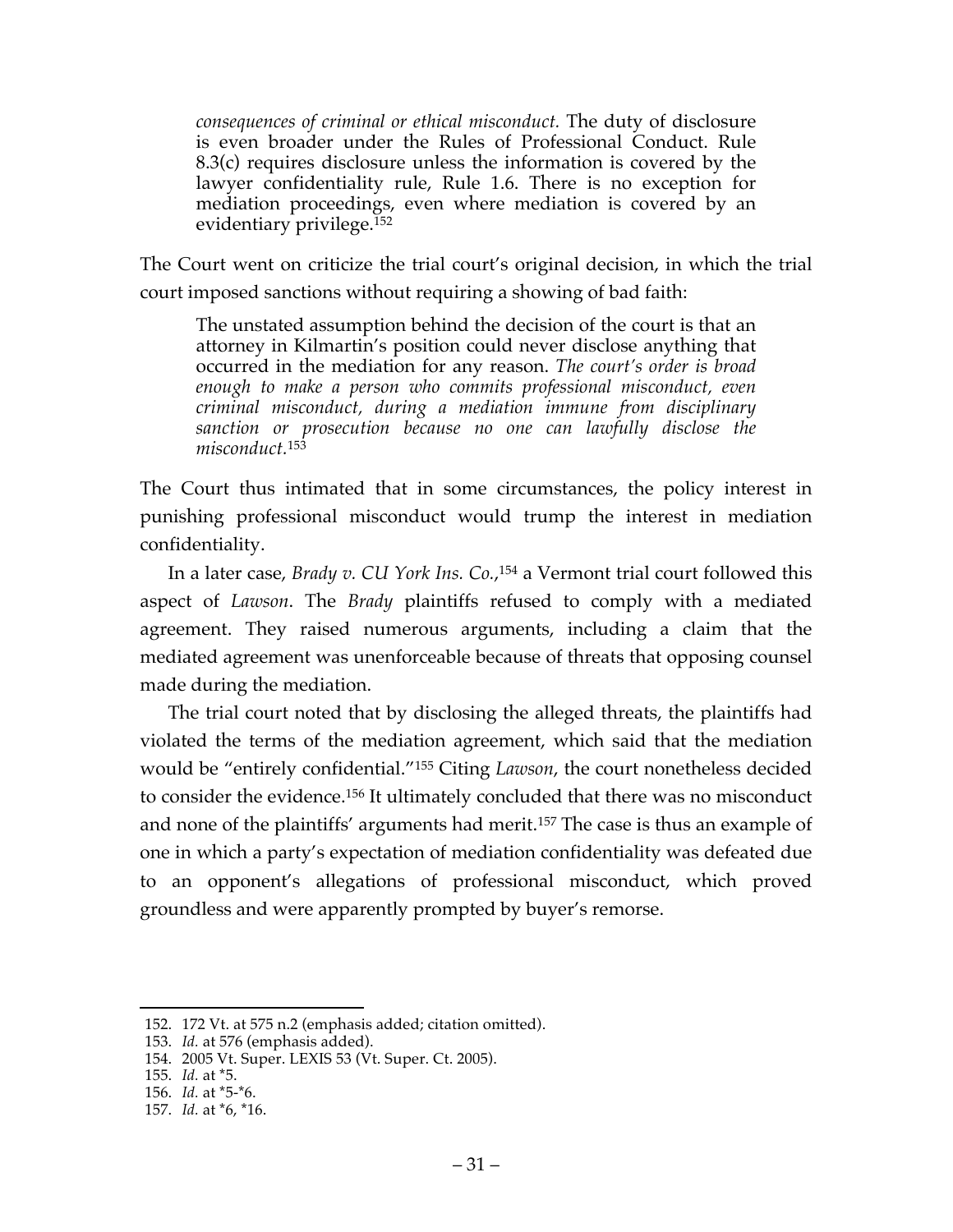Vermont's version of the UMA closely tracks the NCCUSL text.158 The staff found four opinions referring to Vermont's UMA protections for mediation communications.

One of those cases involved allegations that the mediator was biased and improperly communicated with the small claims judge. The superior court rejected those allegations, without requiring disclosure of any mediation communications.159 The other post-UMA Vermont cases are not especially pertinent to this study.160

# *Washington*

Washington also enacted the UMA in 2005.161 Here again, "the UMA's predecessor statute … was less protective of mediation communications than the UMA."162 In at least three published cases issued shortly before the UMA enactment, courts upheld the admission of mediation communications.163 One of those cases made clear that counsel for a mediation party could not assert the pre-UMA statutory privilege.164

The Washington UMA deviates from the NCCUSL text in a number of respects, none of which appears important for purposes of this study.165 As discussed earlier in this memorandum, the staff found three federal cases interpreting Washington's UMA privilege (*Enumclaw* and the two cases declining to follow *Enumclaw*). In addition, we found two Washington cases construing the UMA privilege, neither of which seems particularly relevant to this study.166

 <sup>158.</sup> See Provencher, *supra* note 15.

<sup>159.</sup> Schmitt v. Force, 2011 Vt. Super. LEXIS 32, at \*11-\*12 (Vt. Super. Ct. 2011).

<sup>160.</sup> See Chester v. Weingarten, 2013 Vt. Unpub. LEXIS 211 (Vt. Sup. Ct. 2013) (declining to decide whether UMA privilege applied to certain emails); Aurora Loan Services, LLC v. Kirkpatrick, 2013 Vt. Super. LEXIS 17, at \*12 n.10 (Vt. Super. Ct. 2013) (explaining that to extent email exchanges are mediation communications and subject to the UMA privilege, "it appears that all parties waive the privilege by asking the court to consider the content of the communication"); *In re* Estate of Simonds, 2013 Vt. Super. LEXIS 1, at \*2 (Vt. Super. Ct. 2013) (concluding that "parties were not justified in believing that the Act would confer an evidentiary privilege upon the *results* of the mediation") (emphasis in original).

<sup>161.</sup> See Wash. Rev. Code §§ 7.07.010 to 7.07.904.

<sup>162.</sup> Foster & Prentice, *supra* note 145, at 166.

<sup>163.</sup> *Id.* at 165; see Hoglund v. Meeks, 170 P.3d 37, 49 (Wash. Ct. App. 2007); Sharbono v. Universal Underwriters Ins. Co., 161 P.3d 406, 424-25 (Wash. Ct. App. 2007); Ladiser v. Huff, 2004 Wash. App. LEXIS 956 (Wash. Ct. App. 2004).

<sup>164.</sup> See *Hoglund*, 170 P.3d at 49.

<sup>165.</sup> For details, see Provencher, *supra* note 15.

<sup>166.</sup> See *In re* Marriage of Mayo, 2012 Wash. App. LEXIS 1008, at \*4-\*6 (Wash. Ct. App. 2012) (sustaining objection based on WUMA privilege); Pryde v. Bjorn, 2007 Wash. App. LEXIS 3039, at \*21 (Wash. Ct. App. 2007) (holding that mediator properly testified as to whether mediation occurred or terminated and whether settlement was reached).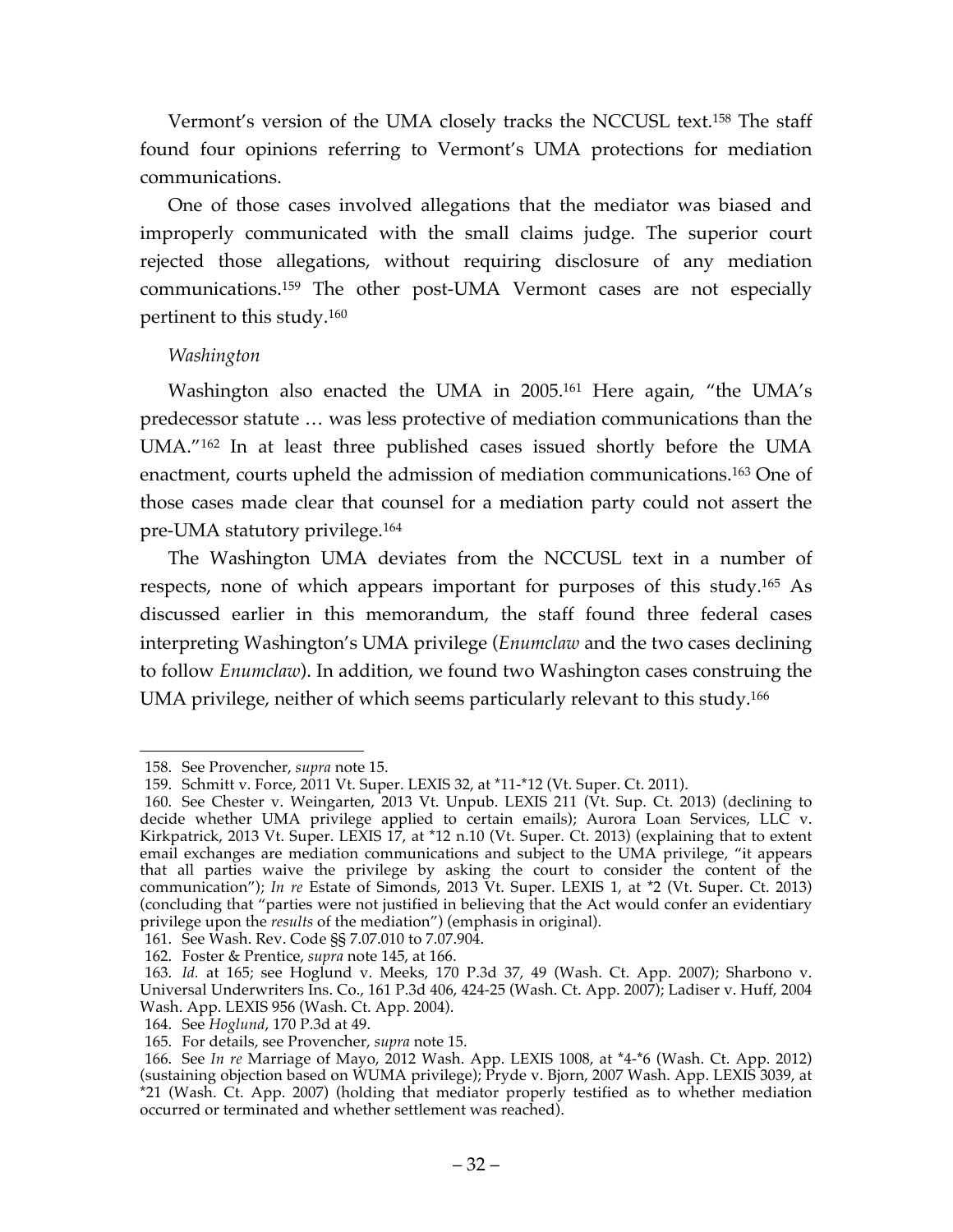#### *District of Columbia*

The UMA was enacted in the District of Columbia in 2006.167 Its version of the UMA is inapplicable to some types of consumer complaint mediations.<sup>168</sup>

Five years after the UMA was enacted there, John Bickerman, a local attorney and mediator, said he had not seen much impact of the act on mediation practice. According to him, the most significant issue is confidentiality, but the UMA did not have as big an effect as people expected.169

The staff did not find any case law interpreting District of Columbia's UMA. We did find one pre-UMA case in which an appellate court vacated a sanction a judge imposed on a party for failure to participate in a mandatory mediation in good faith. In explaining that there was inadequate proof of bad faith, the appellate court noted that the mediation session was not recorded and was governed by a document stating that "[m]ediation … sessions are confidential" and "[a]ll proceedings at the mediation … are privileged."170 From that comment, we infer that there probably was no statutory protection for the mediation communications in question.

We also found an interesting pre-UMA District of Columbia case (In re *Waller*)<sup>171</sup> in which an attorney-mediator disclosed to the Board of Professional Responsibility that a lawyer who had appeared before him in a mediation had a possible conflict of interest. The mediator learned of the possible conflict during the mediation, which was governed by a mediation order that included a confidentiality requirement.172 A disciplinary proceeding was filed against the lawyer, the lawyer was sanctioned for misrepresentations in that proceeding, and the District of Columbia Court of Appeals later adopted the opinion rendered by the Board of Professional Responsibility.

In that opinion, the Board concluded that the confidentiality requirement in the mediation order was not "intended to preclude disclosures such as that made by the mediator to the Judge in this case."173 But the Board did not explain how it

 <sup>167.</sup> D.C. Code §§ 16-4201 to 16-4213.

<sup>168.</sup> Gary Provencher, *The Uniform Mediation Act: An Analysis of Current State Acts,* Mayhew-Hite Report on Dispute Resolution & the Courts, vol. 5, issue 1 (2006-07), *available at*  http://moritzlaw.osu.edu/epub/mayhew-hite/vol5iss1/student.html*.*

<sup>169.</sup> Justin Kelly, *The Uniform Mediation Act Turns 10 This Year,* JAMS Dispute Resolution Alert (Summer 2011), *available at* http://www.jamsadr.com/files/Uploads/Documents/DRA/DRA-2011-06.pdf#Depth.

<sup>170.</sup> *In re* Bolden*,* 719 A.2d 1253, 1253 & n.1 (D.C. Ct. App. 1998).

<sup>171.</sup> 573 A.2d 780 (D.C. Ct. App. 1990).

<sup>172.</sup> *Id.* at 785 n. 5.

<sup>173.</sup> *Id.*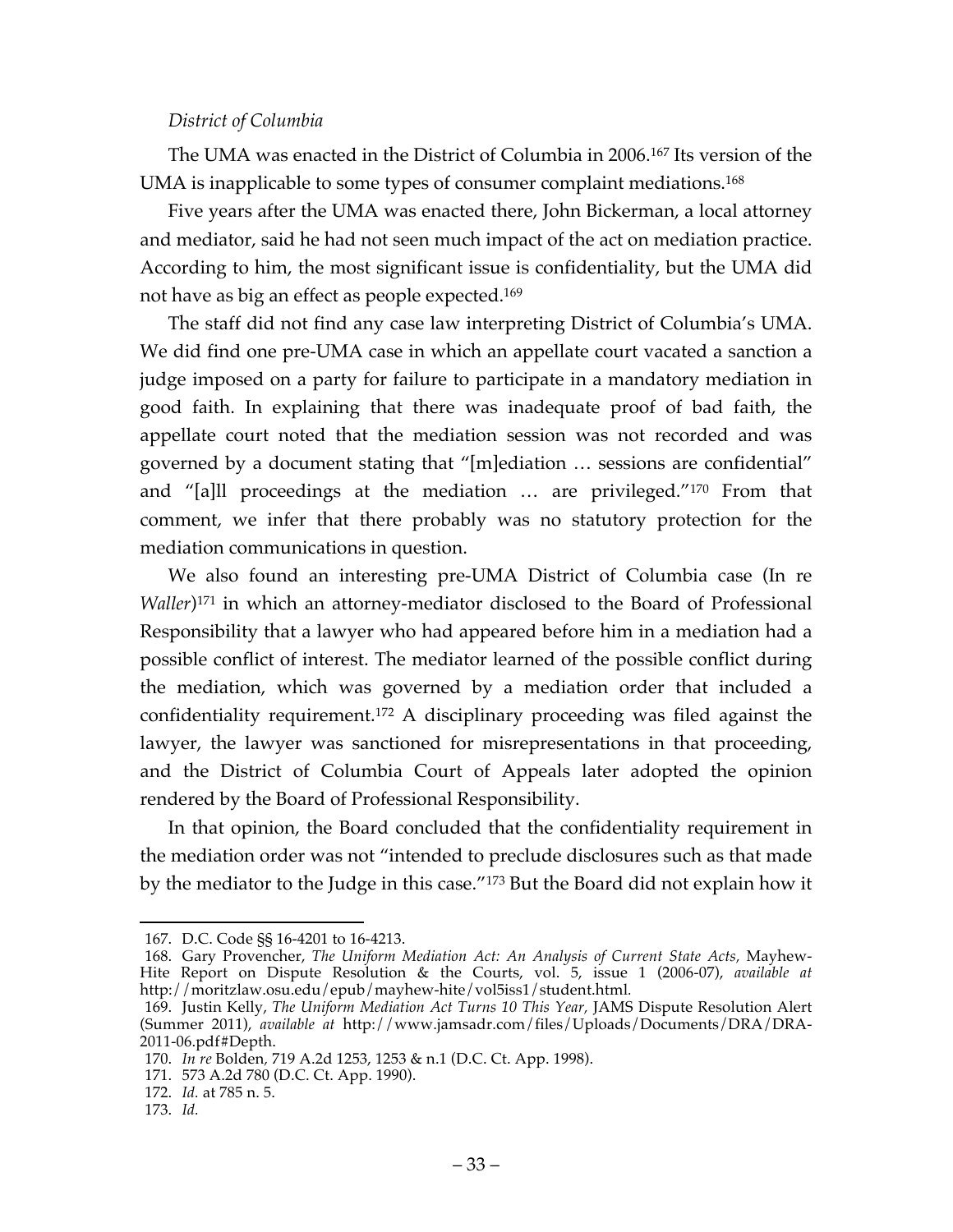reached that conclusion or give guidance on how to apply a similar confidentiality requirement in the future.

A commentator criticized the Board's failure to give guidance on how to balance confidentiality considerations against the interest in punishing attorney misconduct:

Understandably, in a blatant misconduct case such as this, the judges wished to sanction Waller and were not going to let a confidentiality provision stop them. However, it leaves troubling questions for the attorney-mediator. The court did not directly address the question of confidentiality or the protections to be given to an attorney advocate, nor the parameters surrounding reporting misconduct. In the end, the attorney-mediator made a judgment call and the court supported him. This may not happen in all cases, and this remains a troubling question for many attorney-mediators.174

The UMA drafters also took notice of the *Waller* decision. In the Comment to UMA Section 6(a)(6), which creates a professional misconduct exception to the UMA privilege, they pointed to *Waller* as a situation in which "the issue arises whether anyone may provide evidence of professional misconduct or malpractice occurring during the mediation." The drafters cautioned that an exception to the UMA privilege is necessary in such a situation, because otherwise "lawyers and fiduciaries could act unethically or in violation of standards without concern that evidence of the misconduct would later be admissible in a proceeding brought for recourse." They further explained:

Reporting requirements operate independently of the privilege and this exception. *Mediators and other are not precluded by the Act from reporting misconduct to an agency or tribunal other than one that might make a ruling on the dispute being mediated,* which is precluded by Section 8(a) and  $(b)$ .<sup>175</sup>

*Utah*

Utah was the next state to enact the UMA, in 2006.176 According to a commentator writing in 2007, "[p]rior to May 1, 2006, attorneys relied on the evidentiary rule that evidence of conduct or statements in compromise

 <sup>174.</sup> David Hofstein, *Ethical Guidelines for Attorney-Mediators: Are Attorneys Bound by Ethical Codes for Lawyers When Acting as Mediators?*, 141 Am. Acad. Matrimonial Law 267, 317 (1997) (footnote omitted).

<sup>175.</sup> UMA § 6(a)(6) Comment (emphasis added).

<sup>176.</sup> The Utah UMA is currently codified at Utah Code Ann. §§ 78B-10-101 to 78B-10-114. It was originally numbered as Utah Code Ann. §§ 78-31c-101 to 78-31c-114.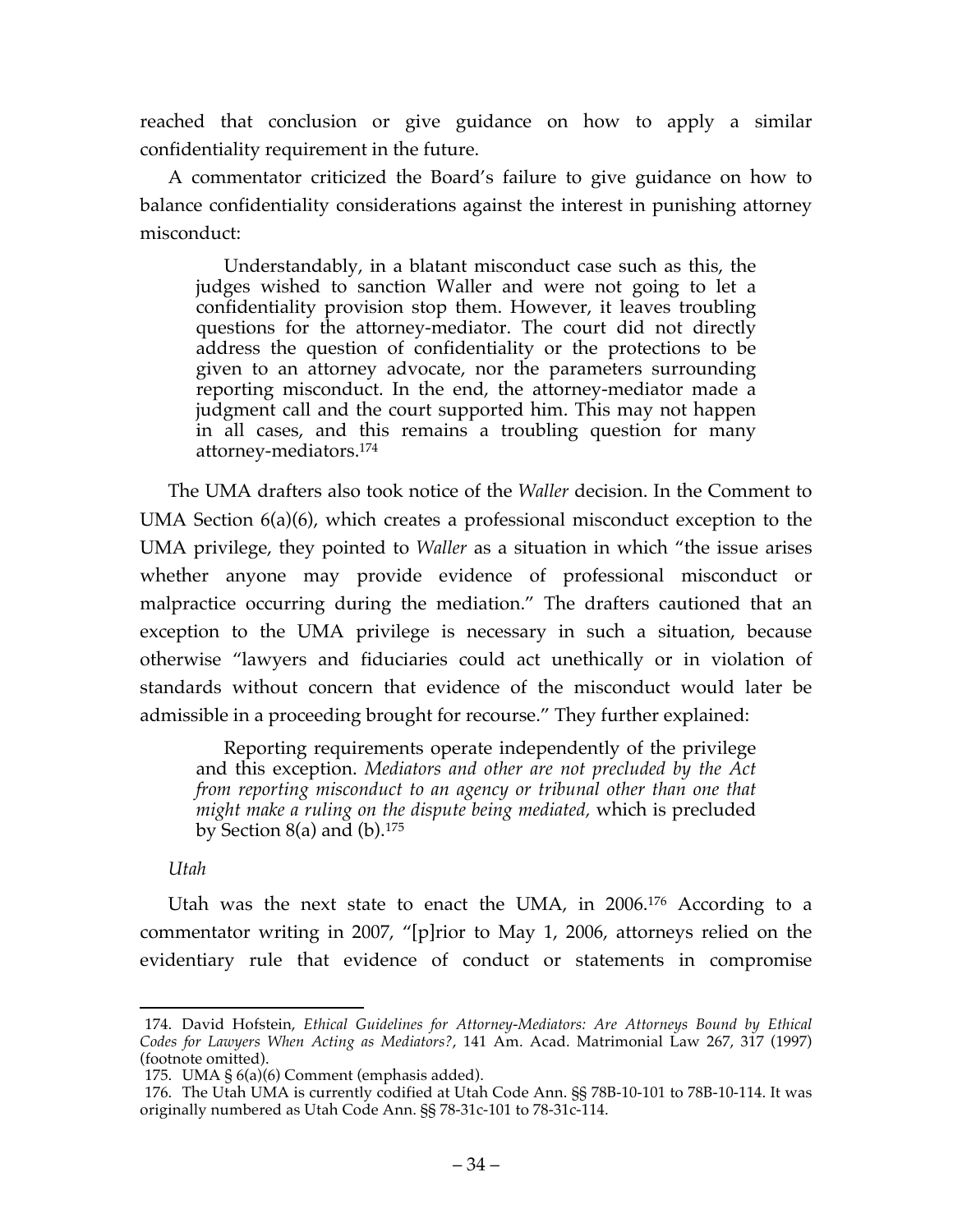negotiations is not admissible."177 However, certain other protections also appear to have existed. For instance, a 1999 Utah case refers to a court order restricting disclosure of mediation communications and emphasizes the importance of such protection.178 The same case says that "a statutory bar against such disclosure by the appellate mediator … becomes effective July 1, 1999."179

In a post-UMA case applying pre-UMA law, the Utah Supreme Court found strong protection for mediation communications in Utah's Alternative Dispute Resolution Act and Utah's Rules of Court-Annexed Alternative Dispute Resolution.180 In a carefully researched opinion, the Court stressed that "candid exchange of information and ideas can be achieved only when the parties are assured that their communications will be protected from postmediation disclosure."181 The Court also "recognize[d] existing statutory exceptions to th[e] general rule of mediation confidentiality," and further "recognize[d] that in certain circumstances, for example, if duress, fraud, or another credible contract defense is alleged, the interests of justice may outweigh the parties' need for confidentiality in determining whether a settlement agreement was reached."182 The Court determined that none of those exceptions applied in the case before it, and an agreement reached in mediation must be in writing and signed by all of the parties to be enforceable.183

In fairness to the commentator previously quoted, she did refer to Utah's Alternative Disputes Resolution Act and Utah's Rules of Court-Annexed Alternative Dispute Resolution as sources of protection for mediation communications, as well as the Utah Rules of Judicial Administration and the just-enacted UMA.184 Those sources of protection continue to exist today.185 It is not entirely clear to the staff how the various provisions interrelate.

 <sup>177.</sup> Karin Hobbs, *Mediation Confidentiality and Enforceable Settlements: Deal or No Deal?*, 20 Utah Bar J. 37, 40 (2007); see Utah R. Evid. 408, which Ms. Hobbs says (p. 40, n. 20) is "identical to Federal Rule of Evidence 408."

<sup>178.</sup> Lyons v. Booker, 982 P.2d 1142, 1144 (Utah Ct. App. 1999).

<sup>179.</sup> *Id.*

<sup>180.</sup> Reese v. Tingey Construction, 177 P.3d 605 (Utah Sup. Ct. 2008).

<sup>181.</sup> *Id.* at 608; see also *id.* at 611 ("We are concerned, in the context of the statutory mandate of confidentiality, by the ease with which the parties and the trial court discussed mediation communications.").

<sup>182.</sup> *Id.*

<sup>183.</sup> *Id.* at 608, 611.

<sup>184.</sup> Hobbs, *supra* note 177, at 38.

<sup>185.</sup> See Utah Code Ann. § 78B-6-208 (confidentiality provision of Alternative Dispute Resolution Act); Utah R. Ct. ADR 103 (confidentiality in nonbinding court-annexed ADR proceedings); Utah R. Ct. ADR 104, Canon IV ("ADR Providers Should Be Faithful to the Relationship of Trust and Confidentiality Inherent in that Appointment"); Utah Judicial Admin. R. 4-510.05(7) (no ADR provider may be required to testify).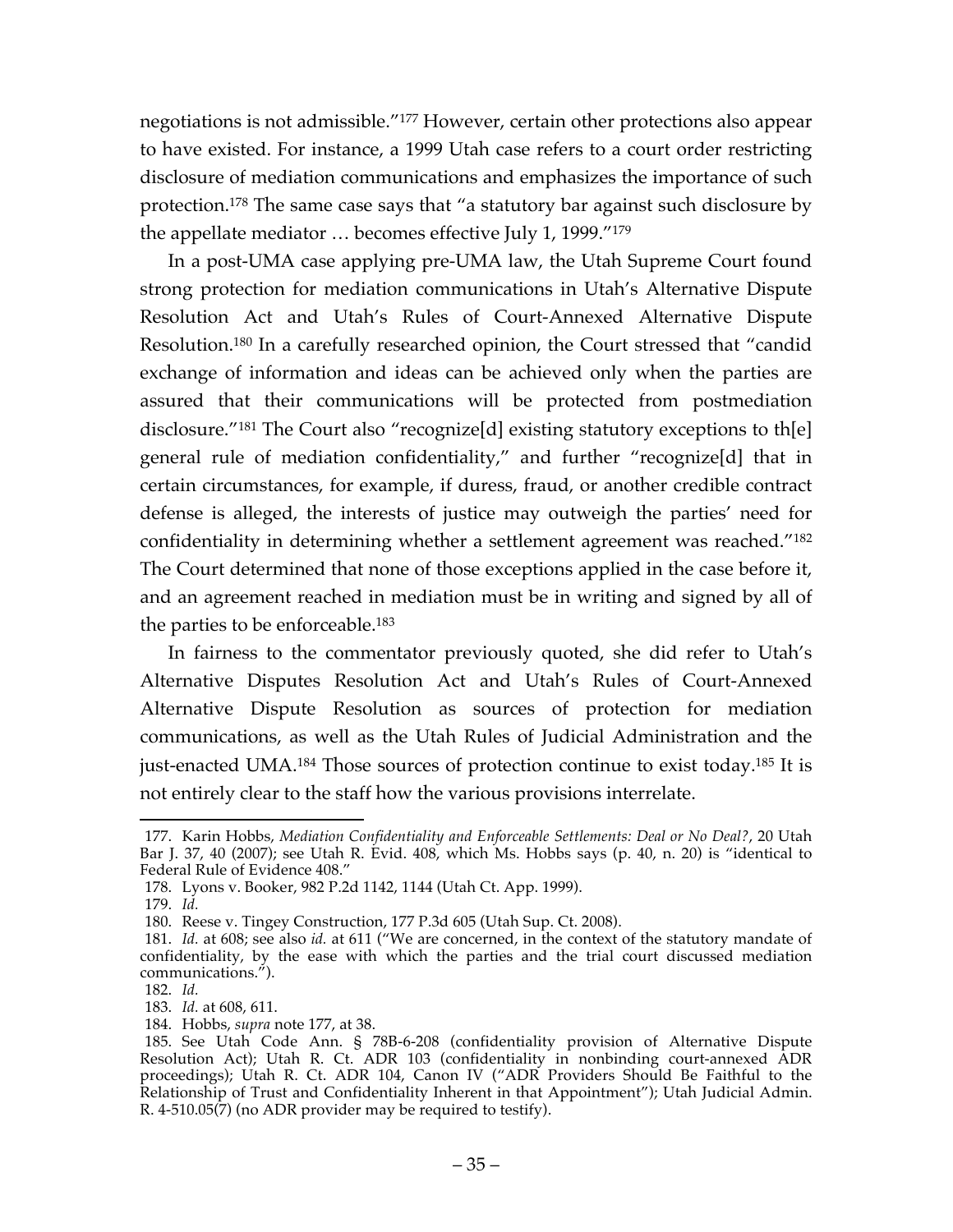In a recent case, *Moss v. Parr Wadoups Brown Gee & Loveless*, the Utah Court of Appeals determined that an oral agreement allegedly reached in a mediation could not be enforced due to a confidentiality agreement.186 A later case, in which a federal court applied Utah law, distinguished *Moss*. <sup>187</sup> The court concluded that a term sheet memorializing a mediated agreement was admissible and enforceable under the Utah UMA, because it was evidenced by a record signed by all parties to the agreement.188 Aside from this decision, the staff did not find any cases interpreting the Utah UMA's protections for mediation communications.

# *South Dakota*

South Dakota's UMA became effective on January 1, 2008.189 At that time, it already had an evidence provision relating to mediation communications, which said:

All verbal or written information relating to the subject matter of a mediation which is transmitted between any party to a dispute and a mediator or any agent, employee, or representative of a party or a mediator is confidential. Any mediation proceeding shall be regarded as settlement negotiations, and no admission, representation, or statement made in meditation not otherwise discoverable is admissible as evidence or subject to discovery. A mediator is not subject to process requiring the disclosure of any material matter discussed during the mediation proceeding unless all the parties consent to a waiver. A meeting held to further the resolution of a dispute may be closed to the public at the discretion of the mediator. *This section does not apply if a party brings an action against the mediator or if the communication was made in furtherance of a crime or fraud.* This section does not apply to mediations conducted pursuant to chapter 25-4 [relating to support and visitation].190

The quoted provision remains in the code in the same form shown above. It appears to provide considerable protection to mediation communications. As the italicized language indicates, however, that protection does not extend to an action against a mediator or a communication made in furtherance of a crime or fraud. There is no express exception specifically focusing on attorney misconduct.

 <sup>186.</sup> 197 P.3d 659 (Utah Ct. App. 2008).

<sup>187.</sup> Miller v. Patterson, 2013 U.S. Dist. LEXIS 40553 (D. Utah 2013).

<sup>188.</sup> *Id.* at \*6-\*13 (relying on Utah Code Ann. § 78B-10-106).

<sup>189.</sup> S.D. Codified Laws §§ 19-13A-1 to 19-13A-15.

<sup>190.</sup> S.D. Codified Laws § 19-13-32 (emphasis added).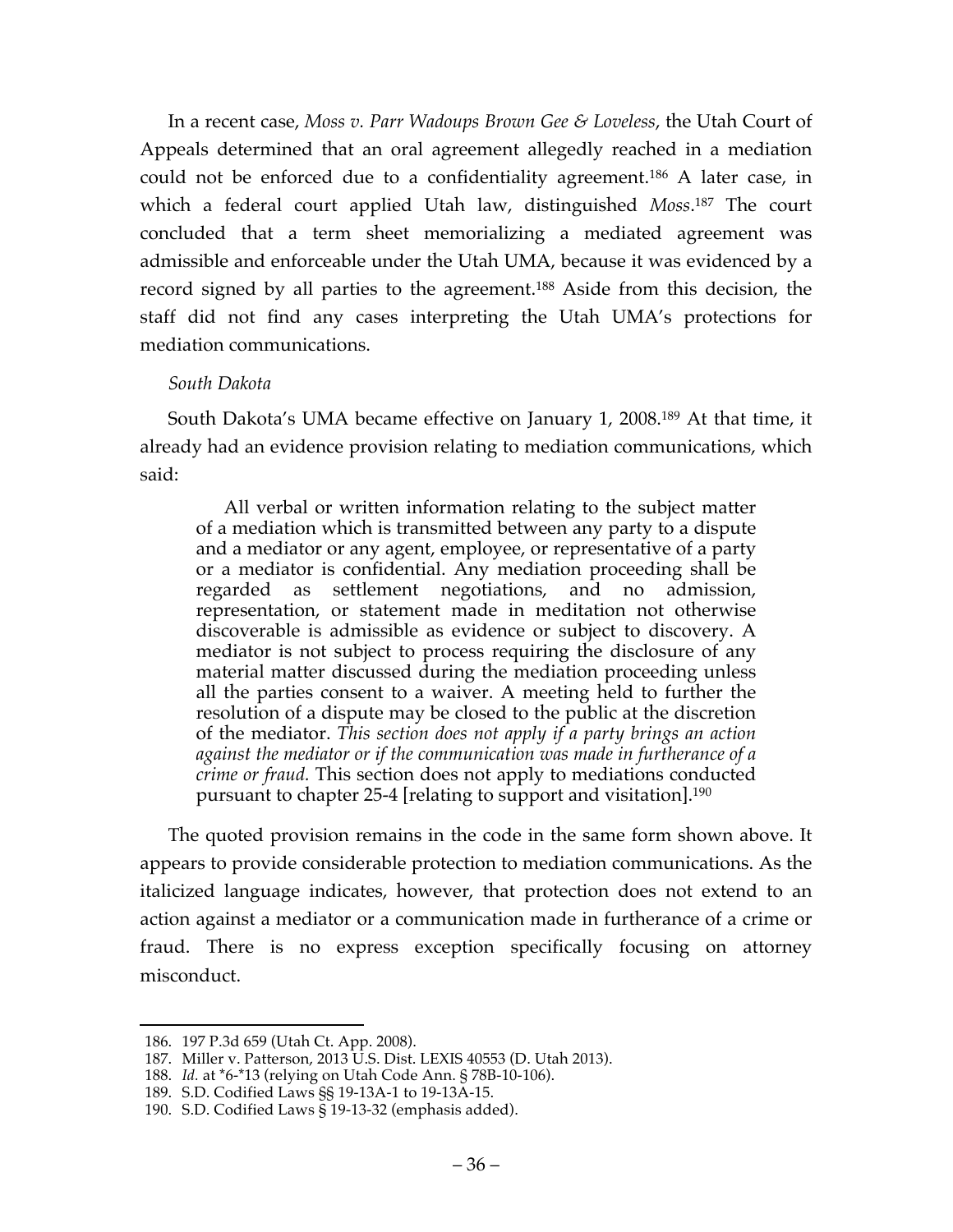The staff did not find any cases explaining how the quoted provision interrelates with South Dakota's version of the UMA. Nor did we find any pertinent pre-UMA South Dakota cases, or any cases construing any aspect of South Dakota's UMA protections for mediation communications.

### *Idaho*

Idaho enacted the UMA in 2008.191 The state also has an evidentiary rule that closely, but not exactly, parallels its UMA.192

The staff did not find any pertinent pre-UMA Idaho cases, nor did we find any cases referring to Idaho's UMA protections for mediation communications. However, we did find a case in which the Idaho Supreme Court relied on the parallel evidentiary rule in concluding that "the district court correctly refused to consider mediation communications in making its prevailing party determination."193 In that case, the Court pointed out that "Idaho Rule of Evidence 507(3) creates an express privilege for mediation communications."194 The Court then explained that "[a]s mediation has become increasingly popular as an alternative dispute resolution process, courts and legislatures have recognized the need to ensure the confidentiality of the mediation process."195 The Court quoted from commentary on the subject, and concluded: "Simply put, mediation will not be successful if participants fear that their own statements will subsequently be used against them in litigation."<sup>196</sup>

### *Hawaii*

Hawaii just enacted the UMA in 2013 and clarified one provision earlier this year.197 Testimony in support of the bill makes clear that the UMA was widely expected to increase the level of protection for mediation communications, and thus promote effective mediation.198

 <sup>191.</sup> See Idaho Code Ann. §§ 9-801 to 9-814.

<sup>192.</sup> See Idaho R. Evid. 507. Unlike the statute, this rule says that the privilege exception relating to rescinding, reforming, or avoiding liability on a mediated settlement "does not apply to any statement made in the course of a criminal mediation under Rule 18.1 of the Idaho Rules of Criminal Procedure or Rule 12.1 of the Idaho Juvenile Rules."

<sup>193.</sup> Jorgenson v. Coppedge, 148 Idaho 536, 542, 224 P.3d 1125 (2010).

<sup>194.</sup> *Id.*

<sup>195.</sup> *Id.*

<sup>196.</sup> *Id.*

<sup>197.</sup> See Haw. Rev. Stat. § 658H-1 to to 658H-13.

<sup>198.</sup> See Testimony to the House Committee on Judiciary re HB 418 (Feb. 28, 2013), http://www.courts.state.hi.us/docs/news\_and\_reports\_docs/legislative\_update/ SB966JUD.pdf.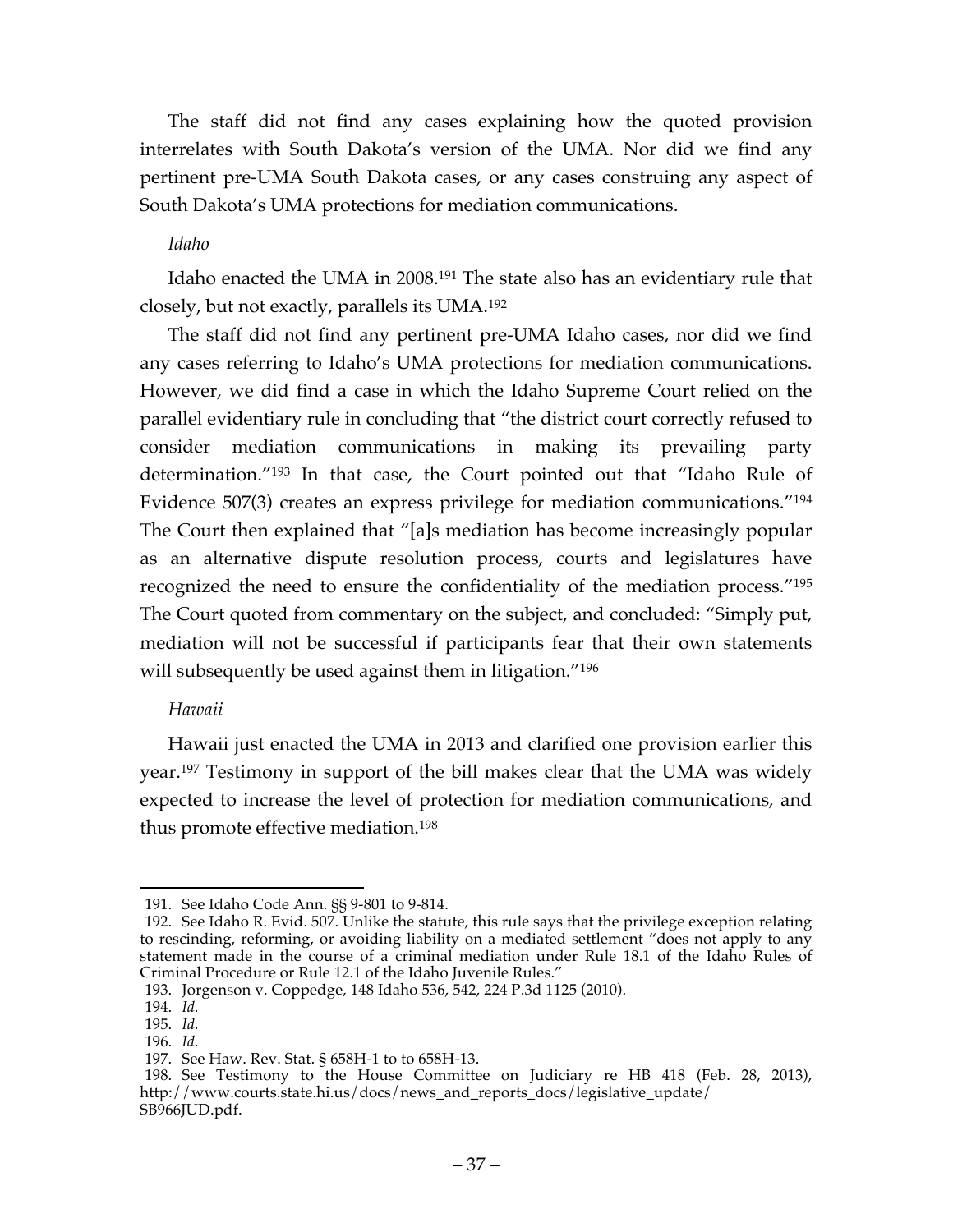For example, the Hawaii Association of Realtors commented that "H.B. 418 strengthens the confidentiality protections of the parties and the mediators who participate in mediation," and thus "may help to encourage more people to utilize mediation as a valuable tool in resolving disputes amicably and cost effectively."199 Similarly, one Hawaii mediator said:

Because of gaps in coverage of existing Court rules/guidelines and in the absence of any statutes regulating mediation, the participants in mediations (parties, legal counsel, mediators and non-party participants) cannot count on confidentiality of their communications during mediation. Without confidentiality, mediations are doomed to fail or worse, likely to create more problems, because there will not be the essential trust for open dialogue to resolve any dispute. Recent experiences of mediators being compelled to testify and produce their mediation notes highlight the need for this legislation.<sup>200</sup>

The mediator went on to provide a detailed description of Hawaii law as it existed before the UMA.201 Other testimony was similar but less detailed, 202 although at least one Hawaii mediator (James Hoenig) argued that the UMA would not provide enough protection for mediation communications.

The staff is not aware of any case law interpreting Hawaii's version of the UMA. That is not surprising, given the newness of the legislation.

# SUMMARY REGARDING IMPLEMENTATION OF THE UMA

The UMA has been enacted in the District of Columbia and eleven states, representing approximately 16.9% of the country's total population. Before enacting the UMA, those jurisdictions appear to have had less protection for mediation communications, or less well-developed law on that subject, than the UMA provides.

Nebraska has been using the UMA for just over a decade; the other UMA states have had it in place for a shorter time. As yet, there are not many court opinions (particularly published opinions) interpreting or applying the UMA.

There are some differences between the various versions of the UMA, but much similarity. It is too early to tell how much variation there will be in

 <sup>199.</sup> *Id.*

<sup>200.</sup> *Id.* (comments of Charles Hurd).

<sup>201.</sup> *Id.*

<sup>202.</sup> *Id.* (comments of West Hawaii Mediation Center, Mediation Center of the Pacific, Hawaii's Uniform Law Commissioners, Honolulu Board of Realtors, and Mediation Services of Maui).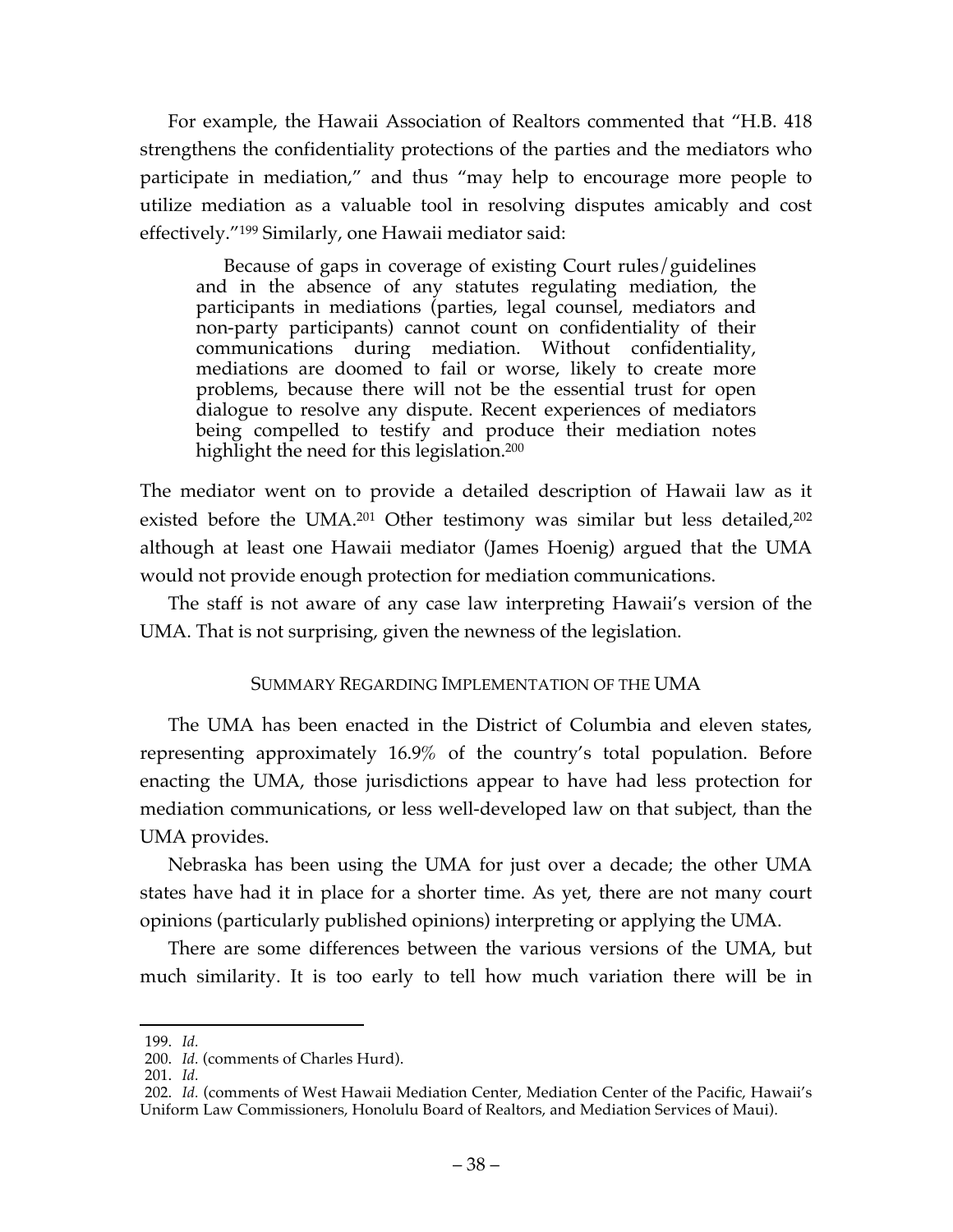interpreting the UMA protections from state to state. Some such variation already appears to exist, as well as disagreements between courts in the same state (particularly disagreements between trial courts and appellate courts).

The UMA privilege for mediation communications is subject to an exception relating to professional misconduct (UMA  $\S$  6(a)(6), (c)). Every UMA jurisdiction has enacted that exception without deviating from the uniform text. So far, there does not appear to be any case law interpreting the exception.

The UMA privilege is also subject to an exception relating to mediator misconduct (UMA § 6(a)(5)). Every UMA jurisdiction but one has enacted that exception without deviating from the uniform text; the revisions made by the remaining jurisdiction do not appear significant. There does not yet appear to be any case law interpreting this exception.

Another UMA exception of interest in this study relates to the validity and enforceability of a mediated settlement agreement (UMA § 6(b)(2), (c)). Ohio, Washington, and Idaho deviated from the way NCCUSL worded that exception. There are a couple of written opinions that discuss the exception to some extent; as yet, there does not appear to be any opinion from a UMA jurisdiction in which an appellate court relied on this exception in admitting or disclosing mediation communications.

Although there do not appear to be any written opinions interpreting the UMA exceptions for professional misconduct and mediator misconduct, there are some materials from UMA jurisdictions that discuss the intersection between the policy interest in protecting mediation communications and the policy interest in holding attorneys, mediators, or other persons accountable for misconduct. In particular, an opinion of the Illinois State Bar Association, a pre-UMA opinion of the Vermont Supreme Court (*Lawson*), and a pre-UMA opinion from the District of Columbia (*Waller*) emphasize the importance of accountability.

Other materials stress the importance of protecting mediation communications. Among these are an Indiana Supreme Court opinion declining to follow the UMA approach that preserves traditional contract defenses to a mediated settlement agreement (*Horner*), a New Jersey Supreme Court decision excluding mediation communications in a criminal case (*Williams*), and a New Jersey case rejecting a party's claim of mediator misconduct without requiring disclosure of mediation communications (*N.H.*).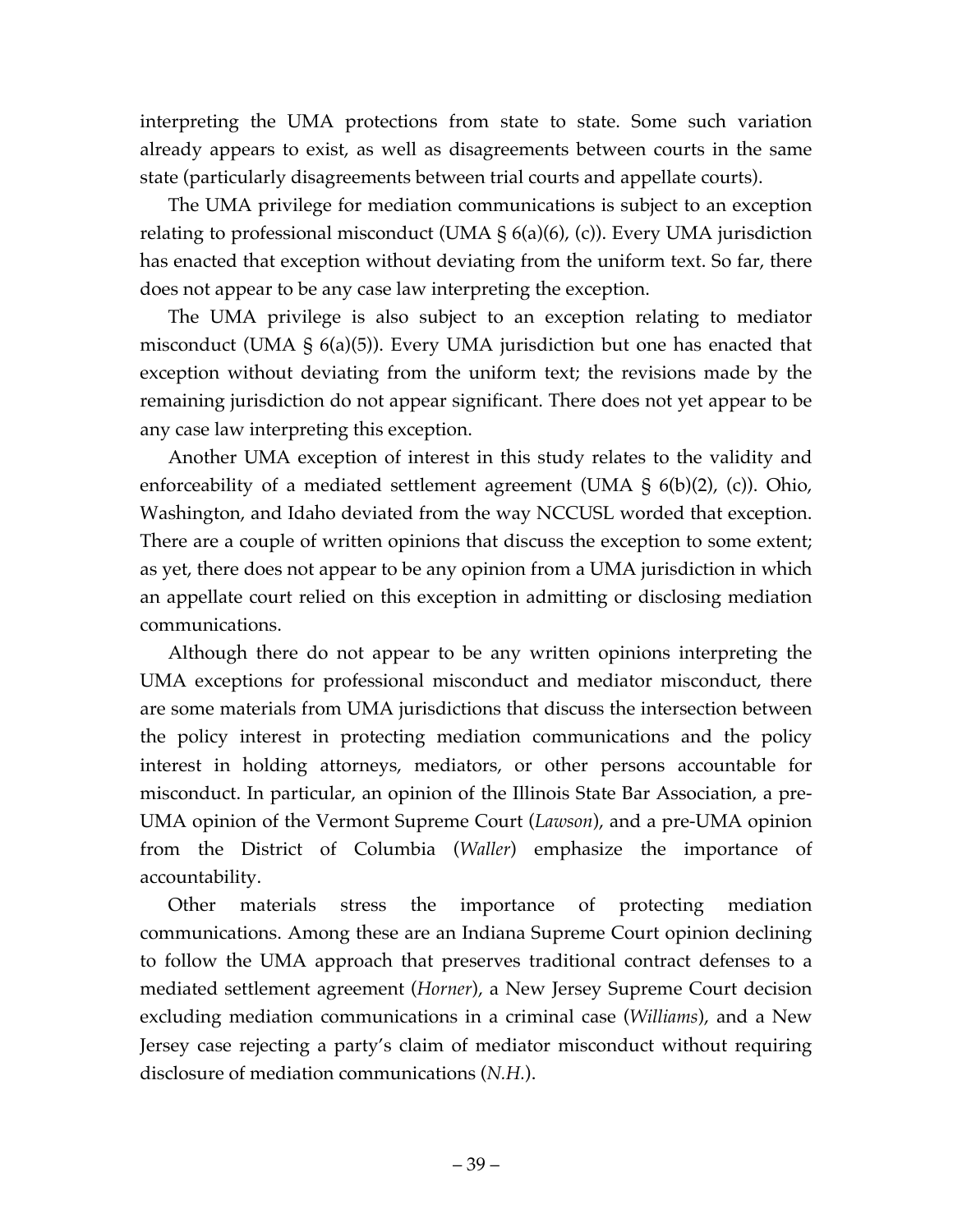Several cases highlight particular aspects of the UMA, such as the fact that the UMA privilege can be waived, perhaps unwittingly (e.g., through failure to timely assert it (*Willingboro*), or by consenting to permit a mediator to notify the court that the case was settled (*Rutigliano*)). The New Jersey Supreme Court's decision in *Williams* prompts a different consideration: the need for guidance on the practicalities of the *in camera* procedure required by certain exceptions to the UMA privilege.

The staff will provide further analysis of the UMA (particularly its approach to attorney misconduct) later in this study, after we receive further input on it from the ULC, or when we begin to compare different approaches for possible use in California. For the Commission's August meeting, we plan to discuss approaches used in other United States jurisdictions. We do not intend to exhaustively examine the law of each state, but rather to focus on cases, statutes, and other materials that appear particularly relevant to this study. **As always, we welcome suggestions and other input from the Commission and persons interested in this study.**

Respectfully submitted,

Barbara Gaal Chief Deputy Counsel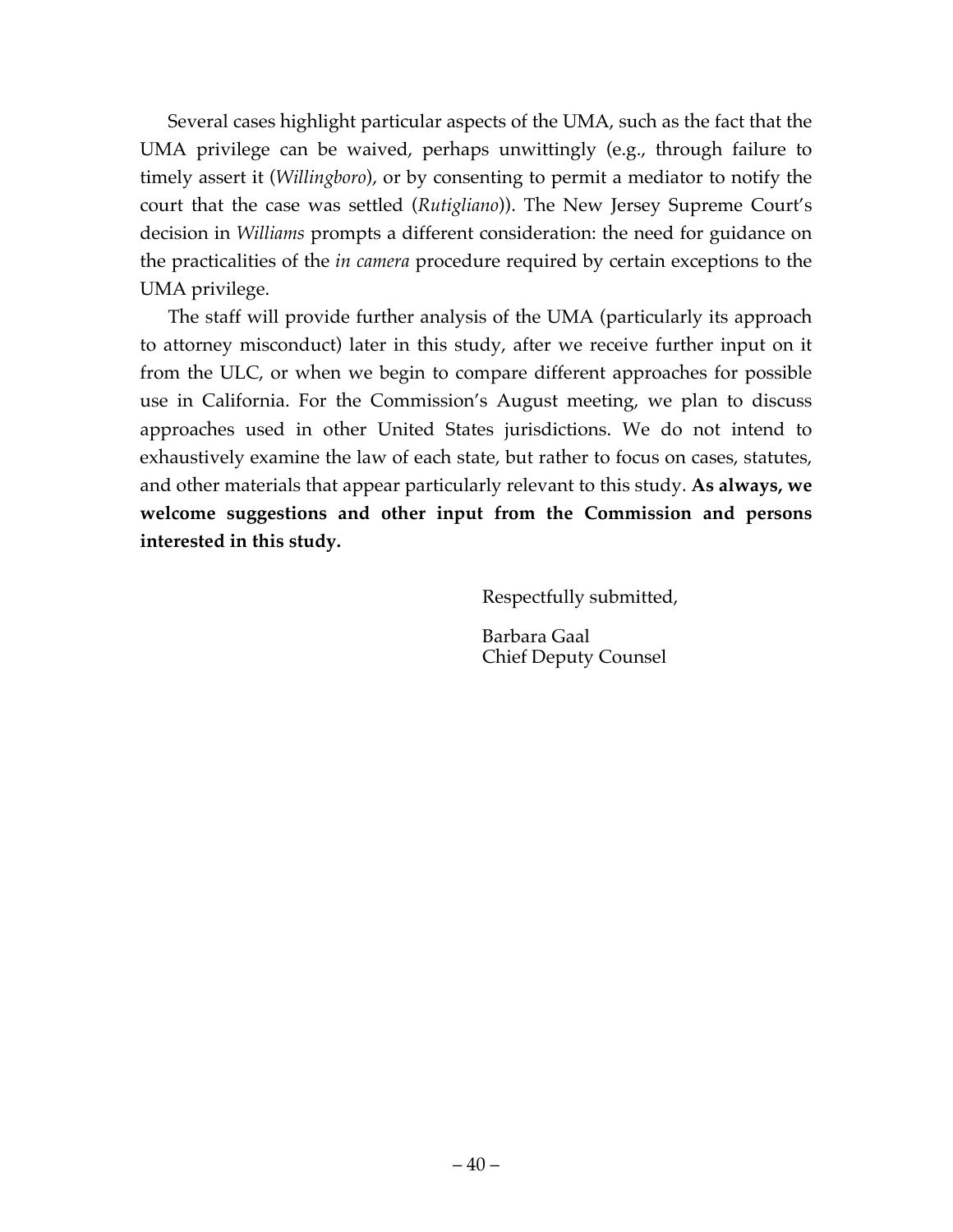### **UNIFORM MEDIATION ACT**

**SECTION 1. TITLE.** This [Act] may be cited as the Uniform Mediation Act.

### **SECTION 2. DEFINITIONS.** In this [Act]:

(1) "Mediation" means a process in which a mediator facilitates communication and negotiation between parties to assist them in reaching a voluntary agreement regarding their dispute.

(2) "Mediation communication" means a statement, whether oral or in a record or verbal or nonverbal, that occurs during a mediation or is made for purposes of considering, conducting, participating in, initiating, continuing, or reconvening a mediation or retaining a mediator.

(3) "Mediator" means an individual who conducts a mediation.

(4) "Nonparty participant" means a person, other than a party or mediator, that participates in a mediation.

(5) "Mediation party" means a person that participates in a mediation and whose agreement is necessary to resolve the dispute.

(6) "Person" means an individual, corporation, business trust, estate, trust, partnership, limited liability company, association, joint venture, government; governmental subdivision, agency, or instrumentality; public corporation, or any other legal or commercial entity.

(7) "Proceeding" means:

(A) a judicial, administrative, arbitral, or other adjudicative process, including related pre-hearing and post-hearing motions, conferences, and discovery; or (B) a legislative hearing or similar process.

(8) "Record" means information that is inscribed on a tangible medium or that is stored in an electronic or other medium and is retrievable in perceivable form.

(9) "Sign" means: (A) to execute or adopt a tangible symbol with the present intent to authenticate a record; or (B) to attach or logically associate an electronic symbol, sound, or process to or with a record with the present intent to authenticate a record.

### **SECTION 3. SCOPE.**

(a) Except as otherwise provided in subsection (b) or (c), this [Act] applies to a mediation in which:

(1) the mediation parties are required to mediate by statute or court or administrative agency rule or referred to mediation by a court, administrative agency, or arbitrator;

(2) the mediation parties and the mediator agree to mediate in a record that demonstrates an expectation that mediation communications will be privileged against disclosure; or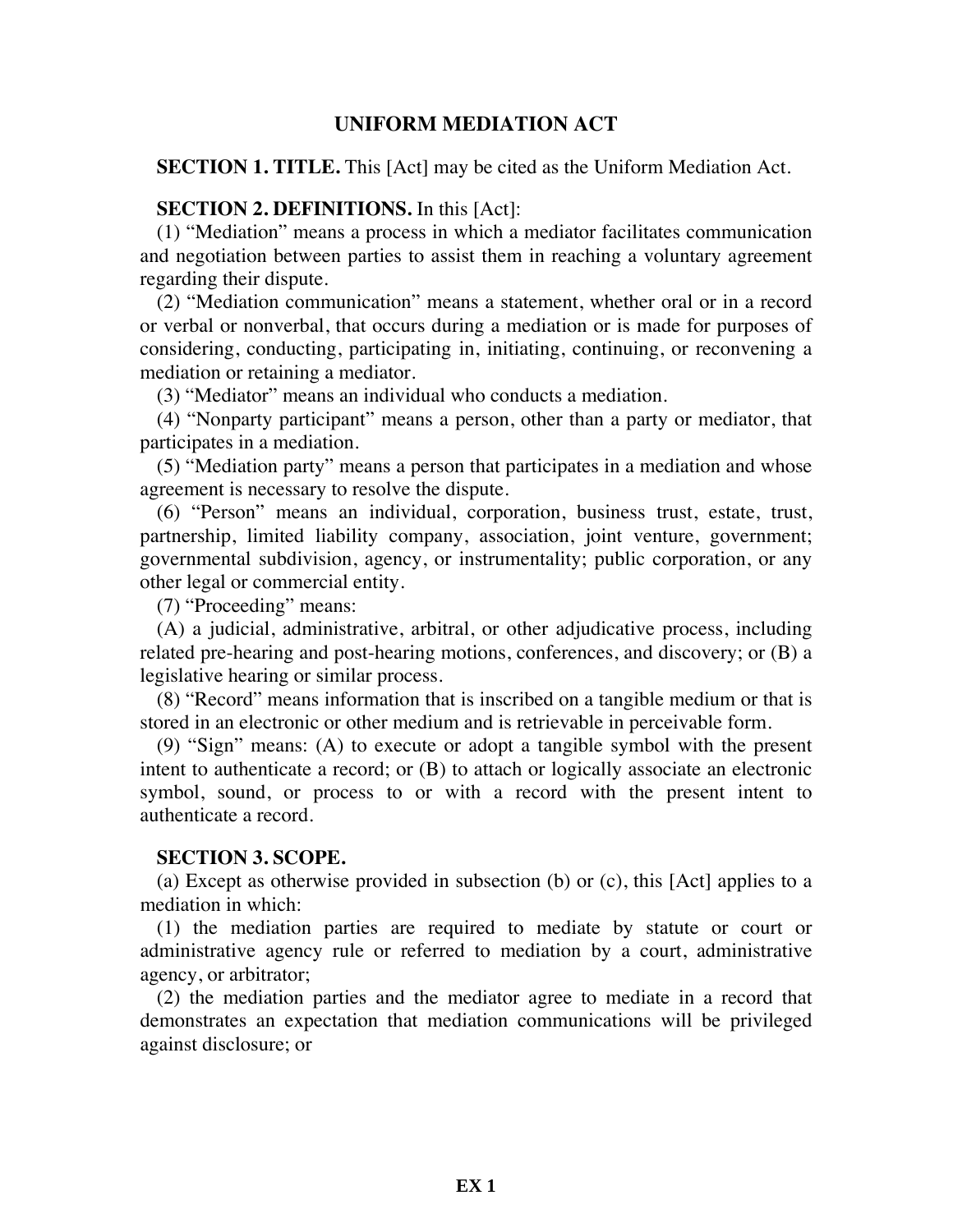(3) the mediation parties use as a mediator an individual who holds himself or herself out as a mediator or the mediation is provided by a person that holds itself out as providing mediation.

(b) The [Act] does not apply to a mediation:

(1) relating to the establishment, negotiation, administration, or termination of a collective bargaining relationship;

(2) relating to a dispute that is pending under or is part of the processes established by a collective bargaining agreement, except that the [Act] applies to a mediation arising out of a dispute that has been filed with an administrative agency or court;

(3) conducted by a judge who might make a ruling on the case; or

(4) conducted under the auspices of:

(A) a primary or secondary school if all the parties are students or

(B) a correctional institution for youths if all the parties are residents of that institution.

(c) If the parties agree in advance in a signed record, or a record of proceeding reflects agreement by the parties, that all or part of a mediation is not privileged, the privileges under Sections 4 through 6 do not apply to the mediation or part agreed upon. However, Sections 4 through 6 apply to a mediation communication made by a person that has not received actual notice of the agreement before the communication is made.

*Legislative Note: To the extent that the Act applies to mediations conducted under the authority of a State's courts, State judiciaries should consider enacting conforming court rules.*

# **SECTION 4. PRIVILEGE AGAINST DISCLOSURE; ADMISSIBILITY; DISCOVERY.**

(a) Except as otherwise provided in Section 6, a mediation communication is privileged as provided in subsection (b) and is not subject to discovery or admissible in evidence in a proceeding unless waived or precluded as provided by Section 5.

(b) In a proceeding, the following privileges apply:

(1) A mediation party may refuse to disclose, and may prevent any other person from disclosing, a mediation communication.

(2) A mediator may refuse to disclose a mediation communication, and may prevent any other person from disclosing a mediation communication of the mediator.

(3) A nonparty participant may refuse to disclose, and may prevent any other person from disclosing, a mediation communication of the nonparty participant. (c) Evidence or information that is otherwise admissible or subject to discovery does not become inadmissible or protected from discovery solely by reason of its disclosure or use in a mediation.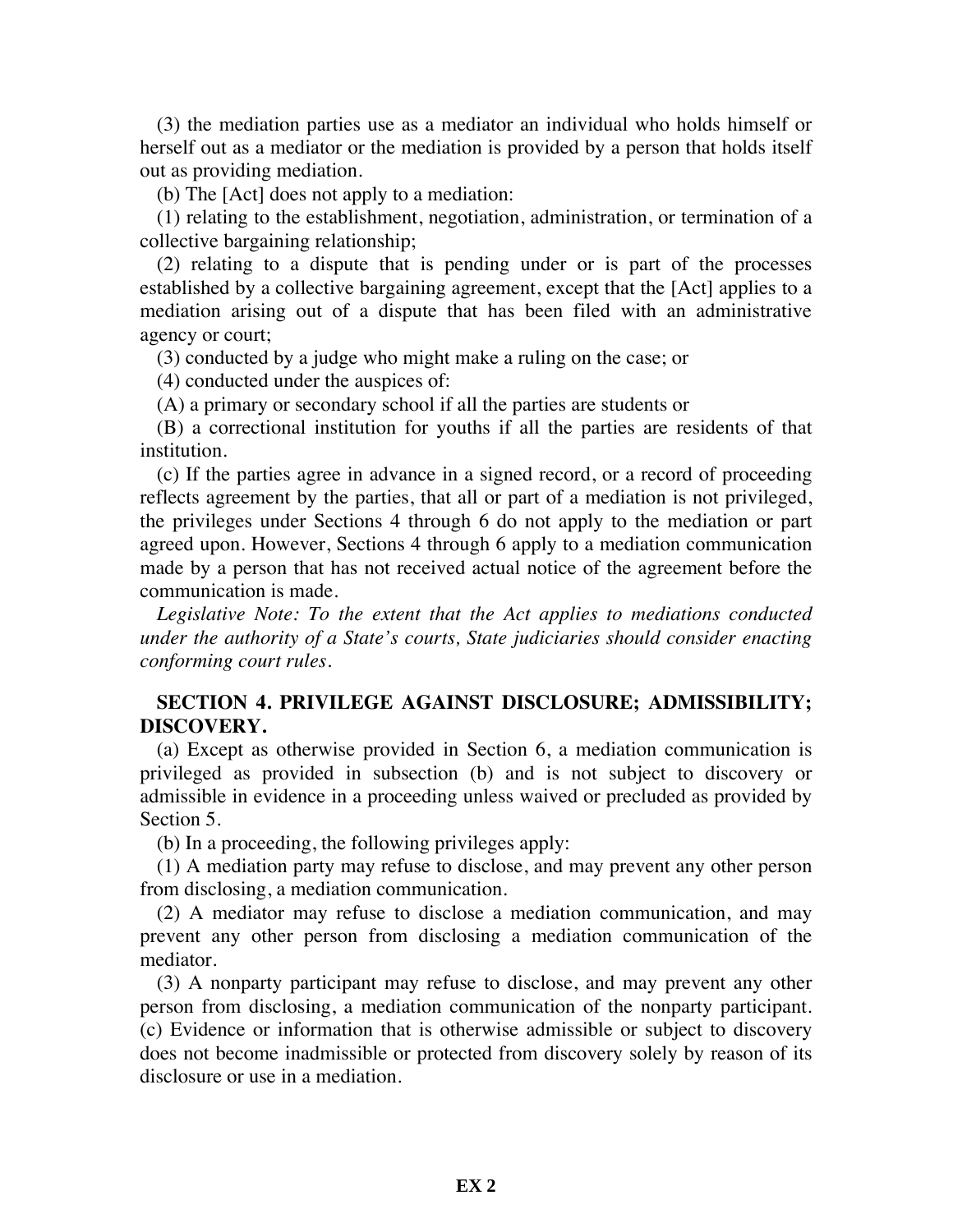*Legislative Note: The Act does not supersede existing state statutes that make mediators incompetent to testify, or that provide for costs and attorney fees to mediators who are wrongfully subpoenaed. See, e.g., Cal. Evid. Code Section 703.5 (West 1994).*

#### **SECTION 5. WAIVER AND PRECLUSION OF PRIVILEGE.**

(a) A privilege under Section 4 may be waived in a record or orally during a proceeding if it is expressly waived by all parties to the mediation and:

(1) in the case of the privilege of a mediator, it is expressly waived by the mediator; and

(2) in the case of the privilege of a nonparty participant, it is expressly waived by the nonparty participant.

(b) A person that discloses or makes a representation about a mediation communication which prejudices another person in a proceeding is precluded from asserting a privilege under Section 4, but only to the extent necessary for the person prejudiced to respond to the representation or disclosure.

(c) A person that intentionally uses a mediation to plan, attempt to commit or commit a crime, or to conceal an ongoing crime or ongoing criminal activity is precluded from asserting a privilege under Section 4.

### **SECTION 6. EXCEPTIONS TO PRIVILEGE.**

(a) There is no privilege under Section 4 for a mediation communication that is:

(1) in an agreement evidenced by a record signed by all parties to the agreement;

(2) available to the public under [insert statutory reference to open records act] or made during a session of a mediation which is open, or is required by law to be open, to the public;

(3) a threat or statement of a plan to inflict bodily injury or commit a crime of violence;

(4) intentionally used to plan a crime, attempt to commit or commit a crime, or to conceal an ongoing crime or ongoing criminal activity;

(5) sought or offered to prove or disprove a claim or complaint of professional misconduct or malpractice filed against a mediator;

(6) except as otherwise provided in subsection (c), sought or offered to prove or disprove a claim or complaint of professional misconduct or malpractice filed against a mediation party, nonparty participant, or representative of a party based on conduct occurring during a mediation; or

(7) sought or offered to prove or disprove abuse, neglect, abandonment, or exploitation in a proceeding in which a child or adult protective services agency is a party, unless the

[Alternative A: [State to insert, for example, child or adult protection] case is referred by a court to mediation and a public agency participates.]

[Alternative B: public agency participates in the [State to insert, for example, child or adult protection] mediation].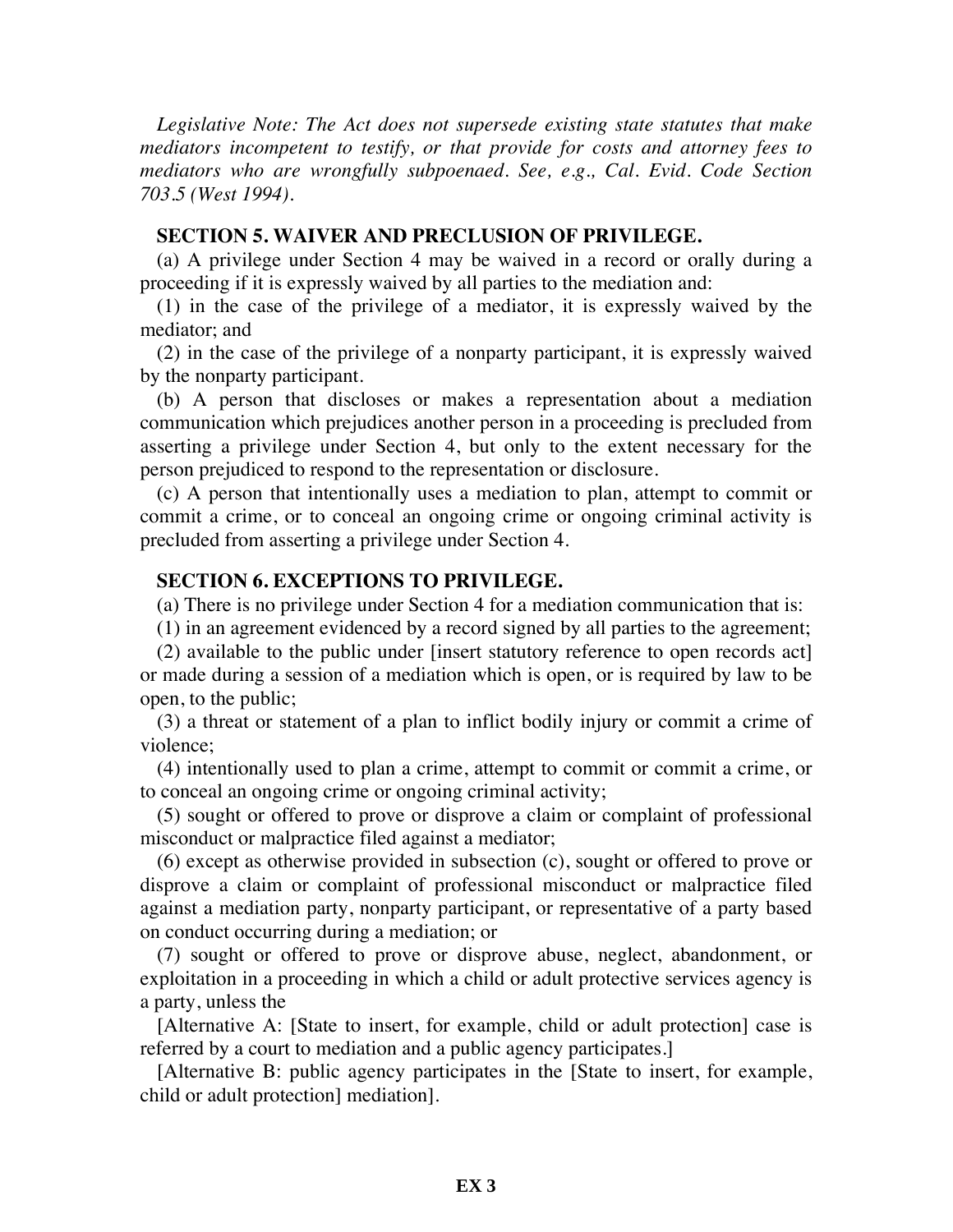(b) There is no privilege under Section 4 if a court, administrative agency, or arbitrator finds, after a hearing in camera, that the party seeking discovery or the proponent of the evidence has shown that the evidence is not otherwise available, that there is a need for the evidence that substantially outweighs the interest in protecting confidentiality, and that the mediation communication is sought or offered in:

(1) a court proceeding involving a felony [or misdemeanor]; or

(2) except as otherwise provided in subsection (c), a proceeding to prove a claim to rescind or reform or a defense to avoid liability on a contract arising out of the mediation.

(c) A mediator may not be compelled to provide evidence of a mediation communication referred to in subsection  $(a)(6)$  or  $(b)(2)$ .

(d) If a mediation communication is not privileged under subsection (a) or (b), only the portion of the communication necessary for the application of the exception from nondisclosure may be admitted. Admission of evidence under subsection (a) or (b) does not render the evidence, or any other mediation communication, discoverable or admissible for any other purpose.

*Legislative Note: If the enacting state does not have an open records act, the following language in paragraph (2) of subsection (a) needs to be deleted: "available to the public under [insert statutory reference to open records act] or".*

### **SECTION 7. PROHIBITED MEDIATOR REPORTS.**

(a) Except as required in subsection (b), a mediator may not make a report, assessment, evaluation, recommendation, finding, or other communication regarding a mediation to a court, administrative agency, or other authority that may make a ruling on the dispute that is the subject of the mediation.

(b) A mediator may disclose:

(1) whether the mediation occurred or has terminated, whether a settlement was reached, and attendance;

(2) a mediation communication as permitted under Section 6; or

(3) a mediation communication evidencing abuse, neglect, abandonment, or exploitation of an individual to a public agency responsible for protecting individuals against such mistreatment.

(c) A communication made in violation of subsection (a) may not be considered by a court, administrative agency, or arbitrator.

**SECTION 8. CONFIDENTIALITY.** Unless subject to the [insert statutory references to open meetings act and open records act], mediation communications are confidential to the extent agreed by the parties or provided by other law or rule of this State.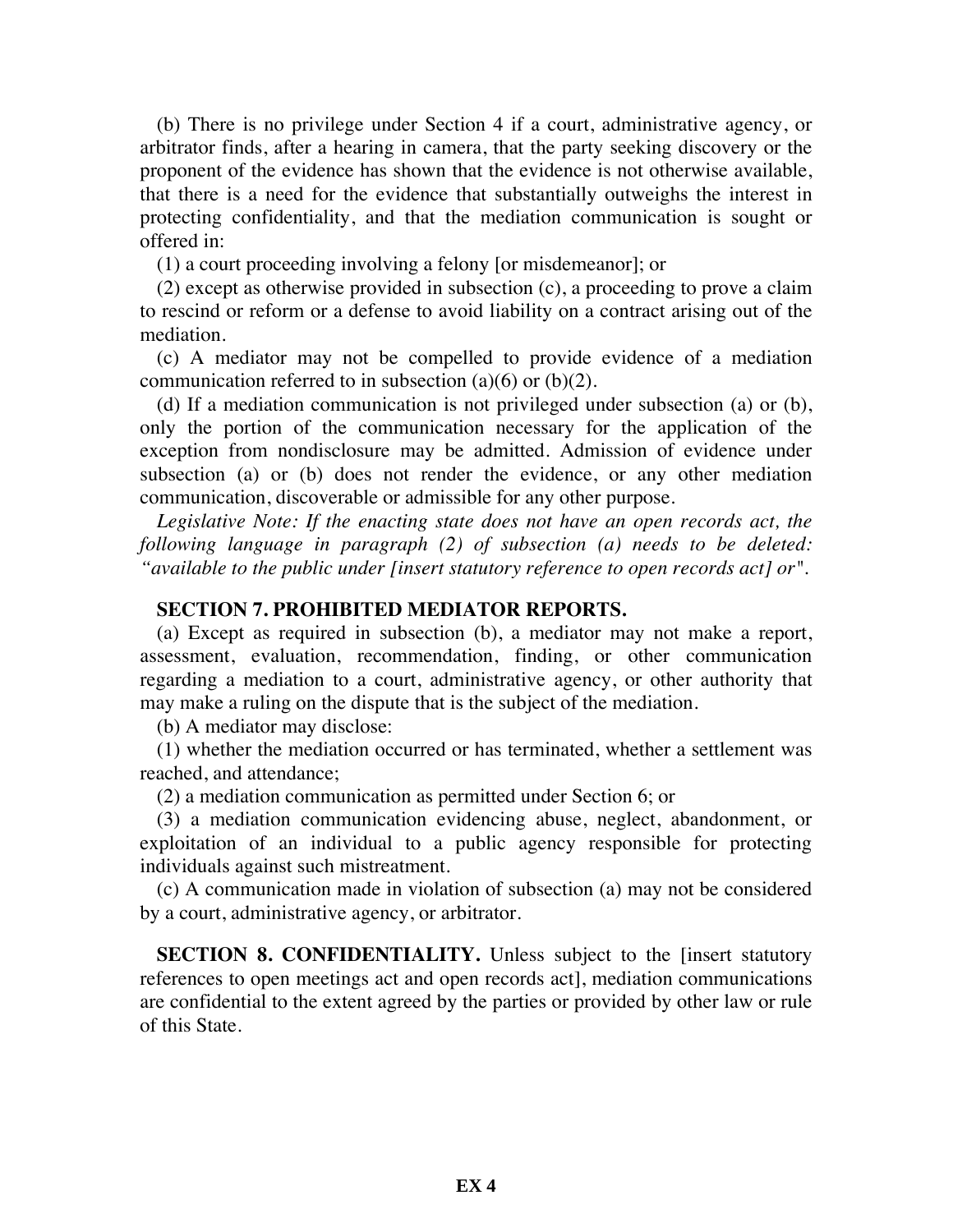# **SECTION 9. MEDIATOR'S DISCLOSURE OF CONFLICTS OF INTEREST; BACKGROUND.**

(a) Before accepting a mediation, an individual who is requested to serve as a mediator shall:

(1) make an inquiry that is reasonable under the circumstances to determine whether there are any known facts that a reasonable individual would consider likely to affect the impartiality of the mediator, including a financial or personal interest in the outcome of the mediation and an existing or past relationship with a mediation party or foreseeable participant in the mediation; and

(2) disclose any such known fact to the mediation parties as soon as is practical before accepting a mediation.

(b) If a mediator learns any fact described in subsection (a)(1) after accepting a mediation, the mediator shall disclose it as soon as is practicable.

(c) At the request of a mediation party, an individual who is requested to serve as a mediator shall disclose the mediator's qualifications to mediate a dispute.

(d) A person that violates subsection  $[(a)$  or  $(b)][(a), (b),$  or  $(g)]$  is precluded by the violation from asserting a privilege under Section 4.

(e) Subsections (a), (b), [and] (c), [and]  $[(g)]$  do not apply to an individual acting as a judge.

(f) This [Act] does not require that a mediator have a special qualification by background or profession.

 $[(g)$  A mediator must be impartial, unless after disclosure of the facts required in subsections (a) and (b) to be disclosed, the parties agree otherwise.]

**SECTION 10. PARTICIPATION IN MEDIATION.** An attorney or other individual designated by a party may accompany the party to and participate in a mediation. A waiver of participation given before the mediation may be rescinded.

### **SECTION 11. INTERNATIONAL COMMERCIAL MEDIATION.**

(a) In this section, "Model Law" means the Model Law on International Commercial Conciliation adopted by the United Nations Commission on International Trade Law on 28 June 2002 and recommended by the United Nations General Assembly in a resolution (A/RES/57/18) dated 19 November 2002, and "international commercial mediation" means an international commercial conciliation as defined in Article 1 of the Model Law.

(b) Except as otherwise provided in subsections (c) and (d), if a mediation is an international commercial mediation, the mediation is governed by the Model Law.

(c) Unless the parties agree in accordance with Section 3(c) of this [Act] that all or part of an international commercial mediation is not privileged, Sections 4, 5, and 6 and any applicable definitions in Section 2 of this [Act] also apply to the mediation and nothing in Article 10 of the Model Law derogates from Sections 4, 5, and 6.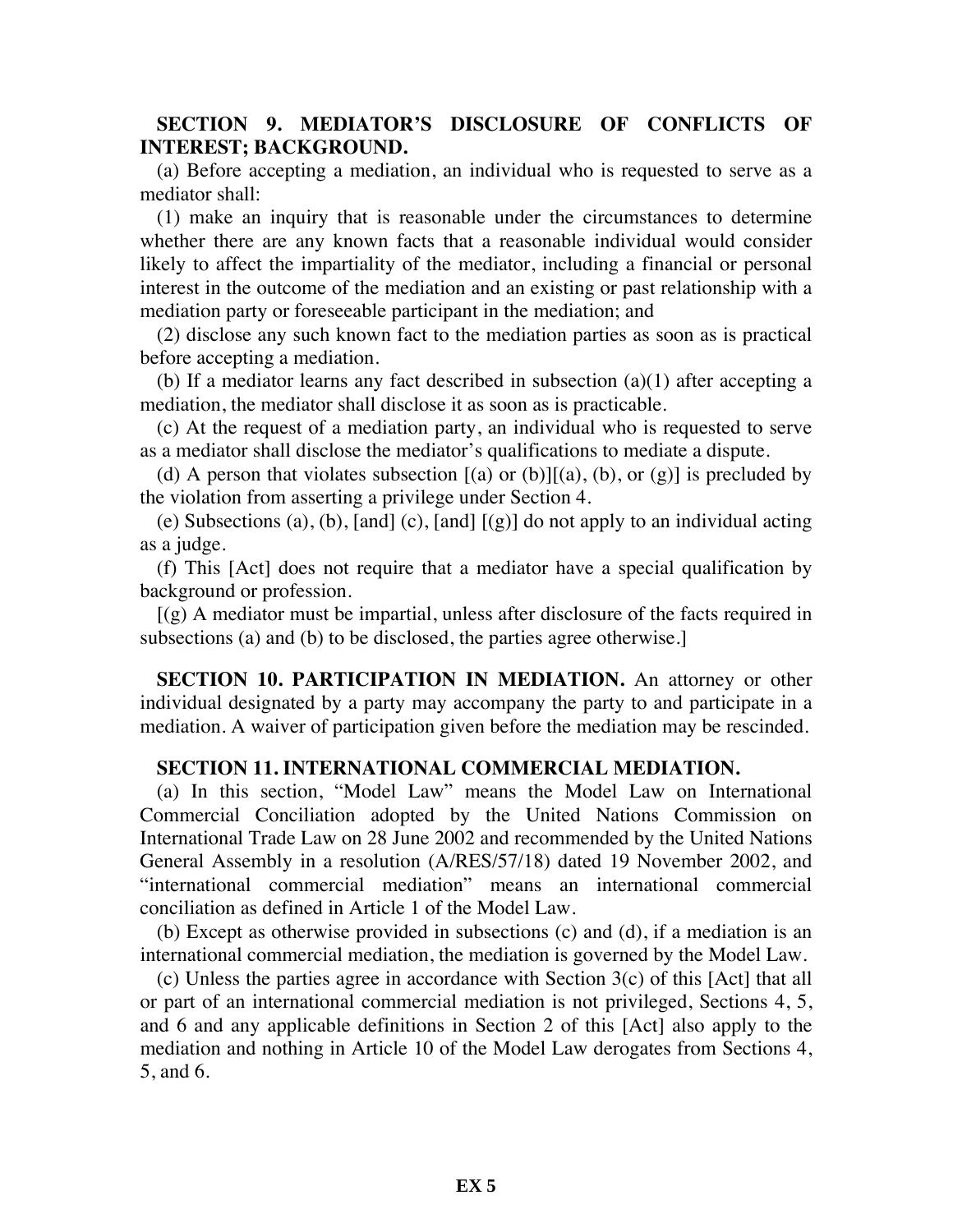(d) If the parties to an international commercial mediation agree under Article 1, subsection (7), of the Model Law that the Model Law does not apply, this [Act] applies.

*Legislative Note. The UNCITRAL Model Law on International Commercial Conciliation may be found at www.uncitral.org/en-index.htm. Important comments on interpretation are included in the Draft Guide to Enactment and Use of UNCITRAL Model Law on International Commercial Conciliation. The States should note the Draft Guide in a Legislative Note to the Act. This is especially important with respect to interpretation of Article 9 of the Model Law.*

**SECTION 12. RELATION TO ELECTRONIC SIGNATURES IN GLOBAL AND NATIONAL COMMERCE ACT.** This [Act] modifies, limits, or supersedes the federal Electronic Signatures in Global and National Commerce Act, 15 U.S.C. Section 7001 et seq., but this [Act] does not modify, limit, or supersede Section 101(c) of that Act or authorize electronic delivery of any of the notices described in Section 103(b) of that Act.

**SECTION 13. UNIFORMITY OF APPLICATION AND CONSTRUCTION.** In applying and construing this [Act], consideration should be given to the need to promote uniformity of the law with respect to its subject matter among States that enact it.

**SECTION 14. SEVERABILITY CLAUSE.** If any provision of this [Act] or its application to any person or circumstance is held invalid, the invalidity does not affect other provisions or applications of this [Act] which can be given effect without the invalid provision or application, and to this end the provisions of this [Act] are severable.

**SECTION 15. EFFECTIVE DATE.** This [Act] takes effect ................... .

**SECTION 16. REPEALS.** The following acts and parts of acts are hereby repealed:

- (1)
- (2)
- (3)

# **SECTION 17. APPLICATION TO EXISTING AGREEMENTS OR REFERRALS.**

(a) This [Act] governs a mediation pursuant to a referral or an agreement to mediate made on or after [the effective date of this [Act]].

(b) On or after [a delayed date], this [Act] governs an agreement to mediate whenever made.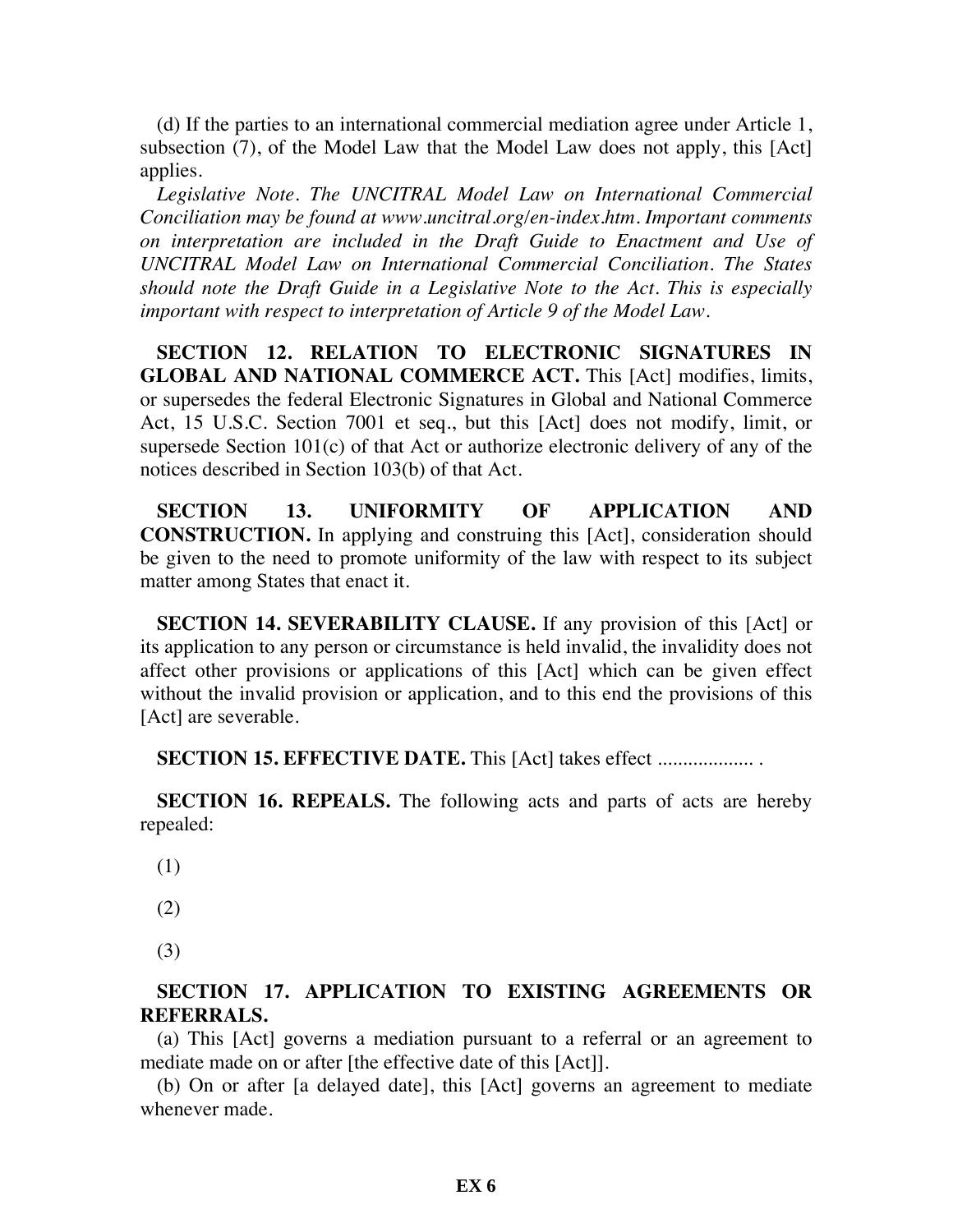| ŕ,<br>L<br>É<br>۰<br>Ļ |  |
|------------------------|--|
| Г.<br>۴                |  |
| k.                     |  |

| <b>STATE</b>            | POPULATION<br>(US CENSUS<br><b>BUREAU</b><br>2013 | <b>UMA CITE</b>                                                                    | ENACTMENT DATE                                                          | UMA § 6(a)(6) (professional misconduct), (a)(5) (mediator<br>misconduct), (b)(2) (claim to rescind, reform, or avoid<br>MODIFICATION OF KEY EXCEPTIONS:<br>liability on mediation contract)                                                                                                                                                                                                                                                                                                     |
|-------------------------|---------------------------------------------------|------------------------------------------------------------------------------------|-------------------------------------------------------------------------|-------------------------------------------------------------------------------------------------------------------------------------------------------------------------------------------------------------------------------------------------------------------------------------------------------------------------------------------------------------------------------------------------------------------------------------------------------------------------------------------------|
| District of<br>Columbia | 646,449                                           | D.C. Code §§ 16-<br>4201 to 16-4213                                                | Enacted in 2006                                                         | without modification. See D.C. Code $\S$ 16-4205(a)(5), (6),<br>The District of Columbia enacted these UMA exceptions<br>Ġ.                                                                                                                                                                                                                                                                                                                                                                     |
| Hawaii                  | 1,404,054                                         | 658H-1 to 658H-13<br>Haw. Rev. Stat. §§                                            | Enacted in 2013                                                         | modification. See Haw. Rev. Stat. § 658H-6(a)(5), (6),<br>Hawaii enacted these UMA exceptions without<br>(b)(2).                                                                                                                                                                                                                                                                                                                                                                                |
| Idaho                   | 1,612,136                                         | 9-801 to 9-814; Idaho<br>Idaho Code Ann. §§<br>R. Evid. 507                        | Statute enacted in 2008;<br>and amended in 2012<br>rule adopted in 2008 | (b)(2); see also Idaho R. Evid. $507(5)(a)(5)$ , (6). However,<br>criminal mediation under Rule 18.1 of the Idaho Rules of<br>"does not apply to any statement made in the course of a<br>rescind, reform, or avoid liability on mediation contract)<br>Criminal Procedure or Rule 12.1 of the Idaho Juvenile<br>modification. See Idaho Code Ann. $\S 9-806(a)(5)$ , (6),<br>the exception in Idaho R. Evid. $507(5)(b)(2)$ (claim to<br>Idaho enacted these UMA exceptions without<br>Rules." |
| Illinois                | 12,882,135                                        | 710 Ill. Comp. Stat.<br>35/1 to 35/99                                              | Enacted in 2003                                                         | modification. See 710 Ill. Comp. Stat. 35/6(a)(5), (6),<br>Illinois enacted these UMA exceptions without<br>$(b)(2)$ .                                                                                                                                                                                                                                                                                                                                                                          |
| Iowa                    | 3,090,416                                         | Iowa Code §§<br>$\mathbf{c}$<br>679C.101<br>679C.115                               | Enacted in 2005                                                         | Iowa enacted these UMA exceptions without modification.<br>See Iowa Code § 679C.106(1)(e), (f), 2(b).                                                                                                                                                                                                                                                                                                                                                                                           |
| Nebraska                | 1,868,516                                         | 25-2930 to 25-2942<br>Stat. §§<br>Neb. Rev.                                        | Enacted in 2003                                                         | modification. See Neb. Rev. Stat. § 25-2935(a)(5), (6),<br>Nebraska enacted these UMA exceptions without<br>$(b)(2)$ .                                                                                                                                                                                                                                                                                                                                                                          |
| New Jersey              | 8,899,339                                         | 2A:23C-1 to 2A:23C-<br>13; see also N.J. R.<br>Ct. 1:40-4<br>Stat. §§<br>N.J. Rev. | Enacted in 2004                                                         | UMA § 6(a)(5) (mediator misconduct). See N.J. Rev. Stat.<br>liability on mediation contract) without modification. See<br>§ 2A:23C-6(a)(5) (referring just to "a claim or complaint<br>reference to "professional misconduct or malpractice" in<br>misconduct) $\&$ (b)(2) (claim to rescind, reform, or avoid<br>N.J. Rev. Stat. § $2A:23C-6(a)(6)$ , (b)(2). It deleted the<br>filed against a mediator arising out of a mediation")<br>New Jersey enacted UMA § 6(a)(6) (professional        |